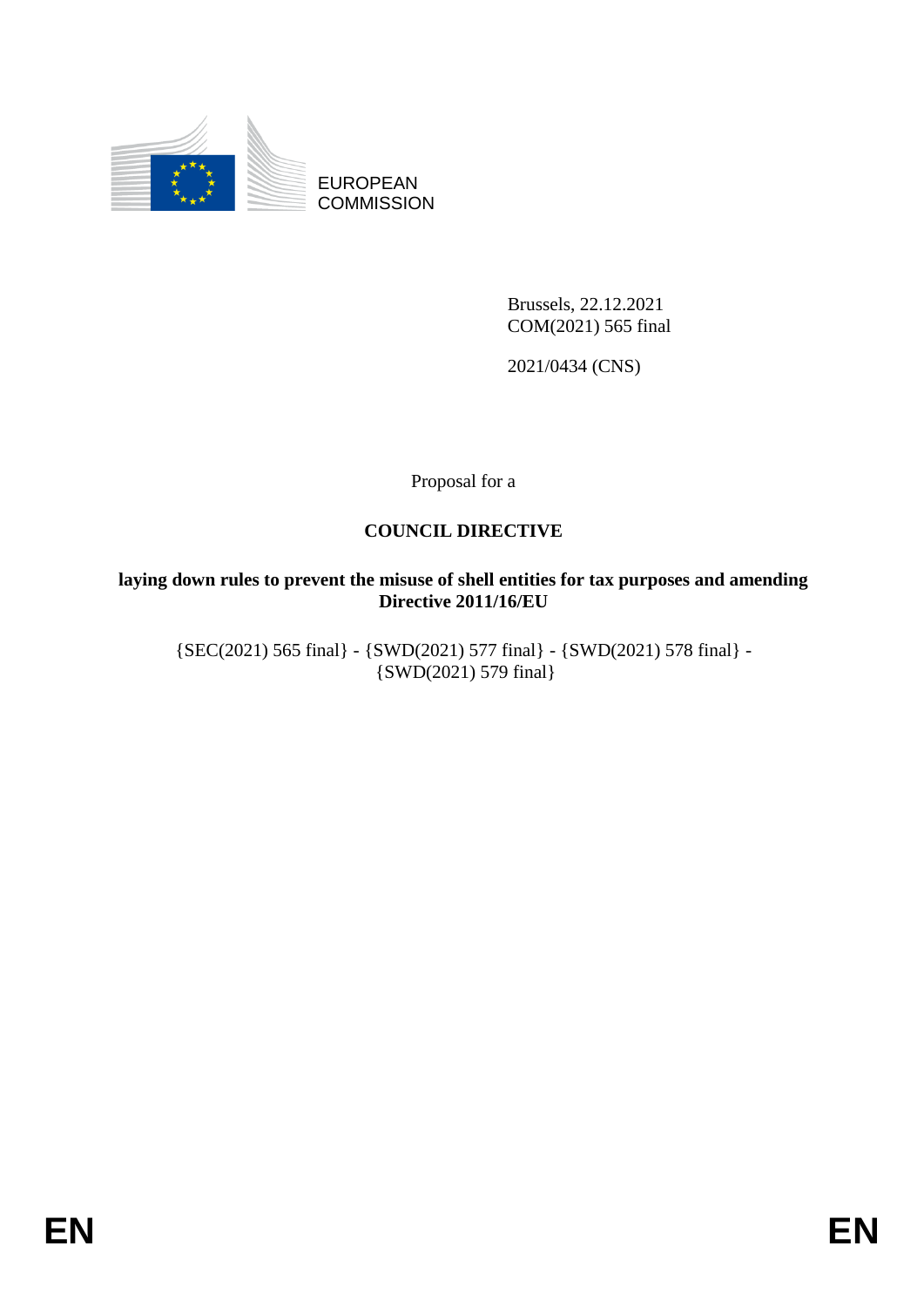# **EXPLANATORY MEMORANDUM**

# **1. CONTEXT OF THE PROPOSAL**

# **• Reasons for and objectives of the proposal**

On 18 May 2021, the European Commission adopted a Communication on Business Taxation for the 21st century<sup>1</sup> to promote a robust, efficient and fair business tax system in the European Union. It sets out both a long-term and short-term vision to support Europe's recovery from the COVID-19 pandemic and to ensure adequate public revenues over the coming years. It aims to create an equitable and stable business environment, which can boost sustainable and job-rich growth in the Union. This proposal is one of the short-term, targeted initiatives which were announced in the Communication as a means to improve the current tax system with a focus on ensuring fair and effective taxation.

While important progress has been made in this area in the last years, especially with the adoption of the anti-tax avoidance directive  $(ATAD)^2$  and the expansion of scope of the directive on administrative cooperation  $(DAC)^3$ , legal entities with no minimal substance and economic activity continue to pose a risk of being used for improper tax purposes, such as tax evasion and avoidance, as confirmed by recent massive media revelations<sup>4</sup>. While there can be valid reasons for the use of such entities, there is a need for further action to tackle situations where taxpayers evade their obligations under tax law or act against the actual purpose of tax law by misusing undertakings that do not perform any actual economic activity. The outcome of such situations is to lower the taxpayers' overall tax liability. Such outcome leads to a shift of the tax burden at the expense of honest taxpayers and distorts business decisions in the internal market. Unless it is effectively tackled, this situation creates an environment of unfair tax competition and unfair tax burden distribution. This Directive applies to all undertakings that are considered tax resident and are eligible to receive a tax residency certificate in a Member State.

Having the aim of combating tax avoidance and evasion practices, which directly affect the functioning of the internal market, this Directive lays down anti-tax avoidance and evasion rules in a specific area. It responds to a request from the European Parliament for EU action to counter the misuse of shell entities for tax purposes and, more generally, to the demand of several Member States, businesses and civil society for a stronger and more coherent EU approach against tax avoidance and evasion.

# **• Consistency with existing policy provisions in the policy area**

This Directive is part of the central EU strategy on direct corporate taxation with a view to ensuring that everybody pays their fair share. The Commission has been consistent in the pursuit of policies to fight tax avoidance and tax evasion in the last decade.

In particular, and by way of an example, in 2012, the Commission published a recommendation on Aggressive Tax Planning, recommending to Member States specific measures against double non-taxation and artificial arrangements for tax purposes. In 2016, the anti-tax avoidance directive (ATAD) was adopted to ensure coordinated implementation

 $\overline{a}$ 

 $1 \qquad \qquad \text{COM}(2021) \; 251 \text{ final}$ <br>  $2 \qquad \qquad \text{Convail Diracities} \; 201$ 

<sup>2</sup> Council Directive 2016/1164 of 12 July 2016 laying down rules against tax avoidance practices that directly affect the functioning of the internal market (OJ L 193, 19.7.2016, p. 1).

<sup>&</sup>lt;sup>3</sup> Council Directive 2011/16/EU of 15 February 2011 on administrative cooperation in the field of taxation and repealing Directive 77/799/EEC (OJ L 64, 11.3.2011, p. 1).

<sup>&</sup>lt;sup>4</sup> See, for example, the OpenLux investigation and, more recently, the Pandora Papers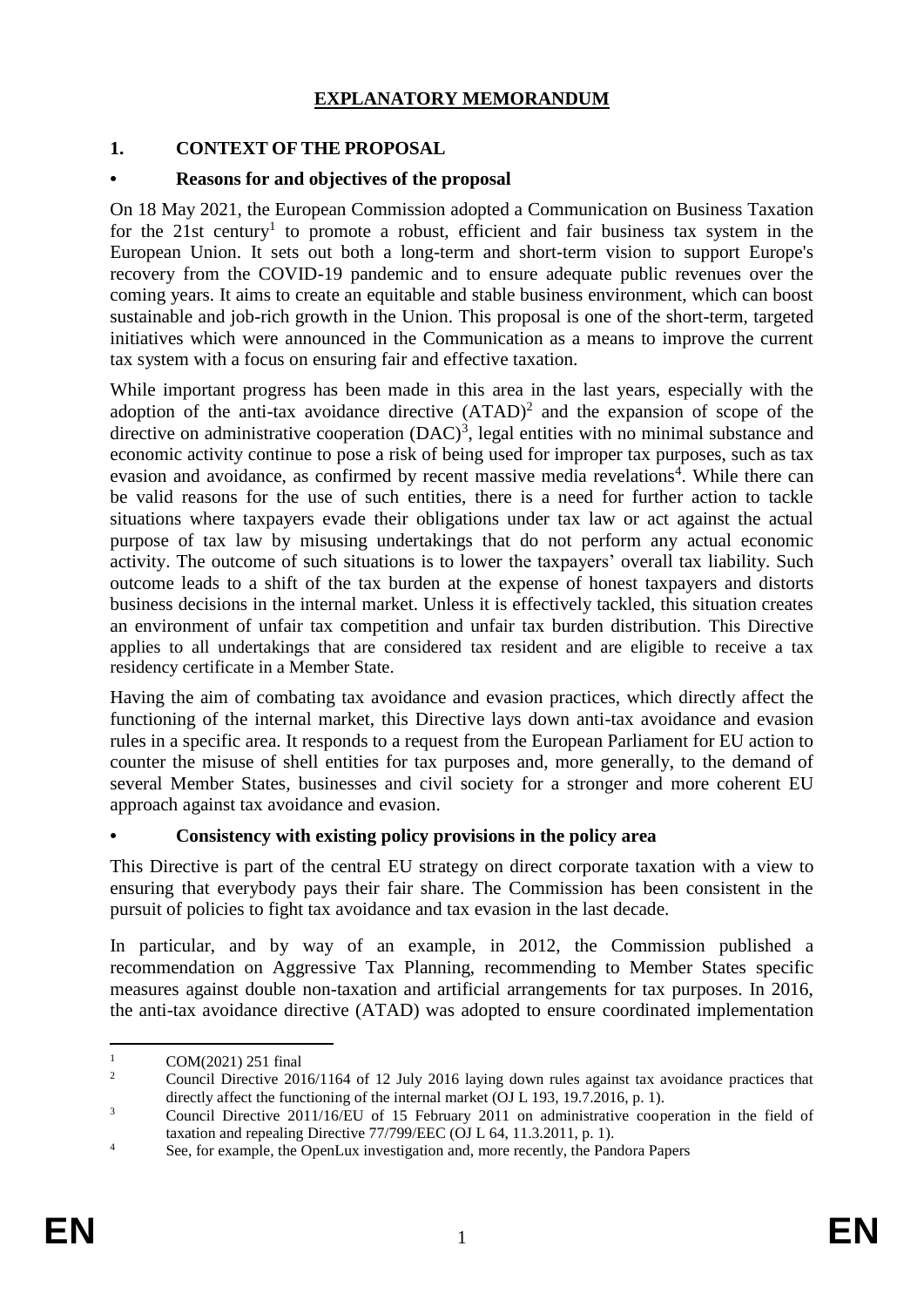in Member States of key measures against tax avoidance stemming from the international Base Erosion and Profit Shifting Project actions. In parallel, the directive on administrative cooperation (DAC) has, since its adoption in 2011, been revised and expanded on several occasions to allow a large-scale and timely exchange of tax related information across the EU, including on tax rulings and mandatory reporting of arrangements by tax intermediaries mandatory. From an international angle, the EU list of non-cooperative jurisdictions in tax matters has been launched since 2017, amongst others, to protect Member States' tax bases from third countries' harmful tax practices.

Existing tax instruments at EU level do not contain, however, explicit provisions targeting shell entities, i.e. entities that do not perform any actual economic activity, even if they are presumably engaged with one, and that can be misused for tax avoidance or evasion purposes. The risk that such entities may pose for the Single Market and specifically for Member States' tax bases has been highlighted by recent tax-related scandals.

## **• Consistency with other Union policies (possible future initiatives of relevance to the policy area)**

This Directive follows up to the Commission's Communication on Business Taxation for the 21st century for a robust, efficient and fair business tax system in the EU and reflects one of the policy initiatives envisaged in such Communication. As such it complements a number of other policy initiatives promoted by the Commission in parallel, in the short- and long-term. These include a proposal for a Directive on ensuring a global minimum level of taxation for multinational groups in the Union. This Directive, which aims to discourage the use of shell entities established in the Union for tax purposes, has a broader scope than the Directive on a minimum level of taxation, as it encompasses all entities and legal arrangements resident for tax purposes in the Union, without any threshold based on revenues. On the other hand, the legal framework on the minimum level of taxation applies only to MNE groups and largescale domestic groups with combined revenues that exceed EUR 750 million. Such groups also fall within the ambit of this Directive. This is because the two initiatives have different purposes.

The legal framework on the minimum level of taxation exclusively pertains to the rate, i.e. level of taxation. It does not touch upon potentially harmful features of the tax base. Neither does it involve examining whether an entity possesses sufficient substance to carry out the activity that it is supposed to. It is true that the implementation of the rules on the minimum level of taxation may gradually discourage the creation of shell entities to some extent. Yet, this is yet an unknown outcome which cannot be guaranteed at this stage.

In addition, an exclusion from the scope of this Directive of the groups within the scope of the Directive on a minimum level of taxation would create unequal treatment against 'shell' entities belonging to smaller-sized groups that do not meet the threshold of EUR 750 million. It would namely be mostly large MNE groups that would receive a waiver from the transparency requirements and the tax consequences under this Directive.

Additional announced initiatives involve proposals to require all EU entities to publish their effective tax rate on an annual basis and to tackle the tax bias in favour of debt financing by placing equity financing in the single market on an equal footing to debt. In addition, this Directive is consistent with, and complementary to, Union policies in relation to transparency of beneficial ownership information.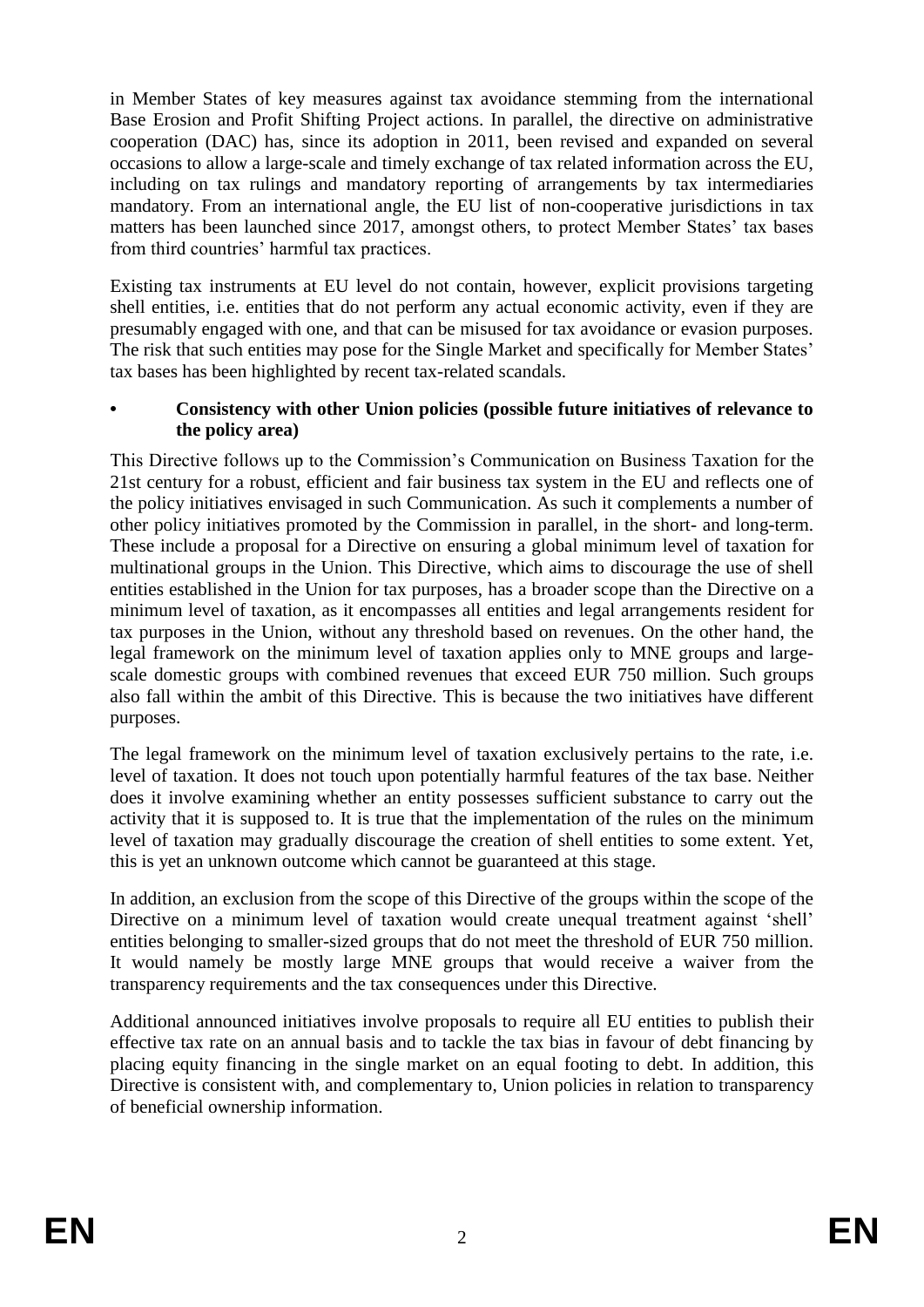# **2. LEGAL BASIS, SUBSIDIARITY AND PROPORTIONALITY**

# **• Legal basis**

Direct tax legislation falls within the ambit of Article 115 of the Treaty on the Functioning of the EU (TFEU). The clause stipulates that legal measures of approximation under that article shall be vested the legal form of a Directive.

# **• Subsidiarity (for non-exclusive competence)**

This proposal complies with the principle of subsidiarity. The nature of the subject requires a common initiative across the internal market.

The rules of this Directive aim to tackle cross-border tax avoidance and evasion practices and provide a common framework to be implemented into Member States' national laws in a coordinated manner. Such aims cannot be achieved in a satisfactory manner through action undertaken by each Member State while acting on its own.

The use of legal entities and arrangements without minimal substance for tax avoidance or tax evasion purposes is usually not limited to the territory of only one Member State. A key feature of relevant schemes is that they involve the tax systems of more than one Member State at a time. Several Member States could therefore be impacted by a scheme that would include the use of a shell entity located in another Member State.

The review of Member States anti-tax avoidance and evasion rules indicates fragmentation. Some Member States have developed targeted rules or practices, including criteria on substance, to counter abuse by shell entities in the area of taxation. However, most Member States do not apply targeted rules, but may rely on general anti-abuse rules, which they tend to apply on a case-by-case basis. Even amongst the few Member States that have developed targeted rules at national level, the rules differ significantly, and reflect more national tax systems and priorities, rather than target the internal market dimension.

The existing fragmentation could be replicated and possibly worsened, were Member States to take action individually. Such an approach would perpetuate the present inefficiencies and distortions in the interaction of distinct measures. If the objective is to adopt solutions that function for the internal market as a whole and improve its (internal and external) resilience against tax evasion and tax avoidance practices that affect or can affect equally all Member States, the appropriate way forward involves a coordinated initiative at the level of the EU.

Furthermore, an EU initiative would add value, as compared to what a multitude of actions taken at national level can attain. Given that the envisaged rules have a cross-border dimension and that shell entities are commonly used to erode the tax base of a Member State different from that where the shell entity is located, it is imperative that any proposals balance divergent interests within the internal market and consider the full picture, to identify common objectives and solutions. This can only be achieved if legislation is designed centrally. Moreover, a common approach towards shell entities would ensure legal certainty and reduce compliance costs for businesses operating within the EU.

Such an approach is therefore in accordance with the principle of subsidiarity, as set out in Article 5 of the Treaty on the European Union.

# **• Proportionality**

The envisaged measures do not go beyond ensuring the minimum necessary level of protection for the internal market. The Directive does not therefore prescribe full harmonization but only a minimum protection for Member States' tax systems.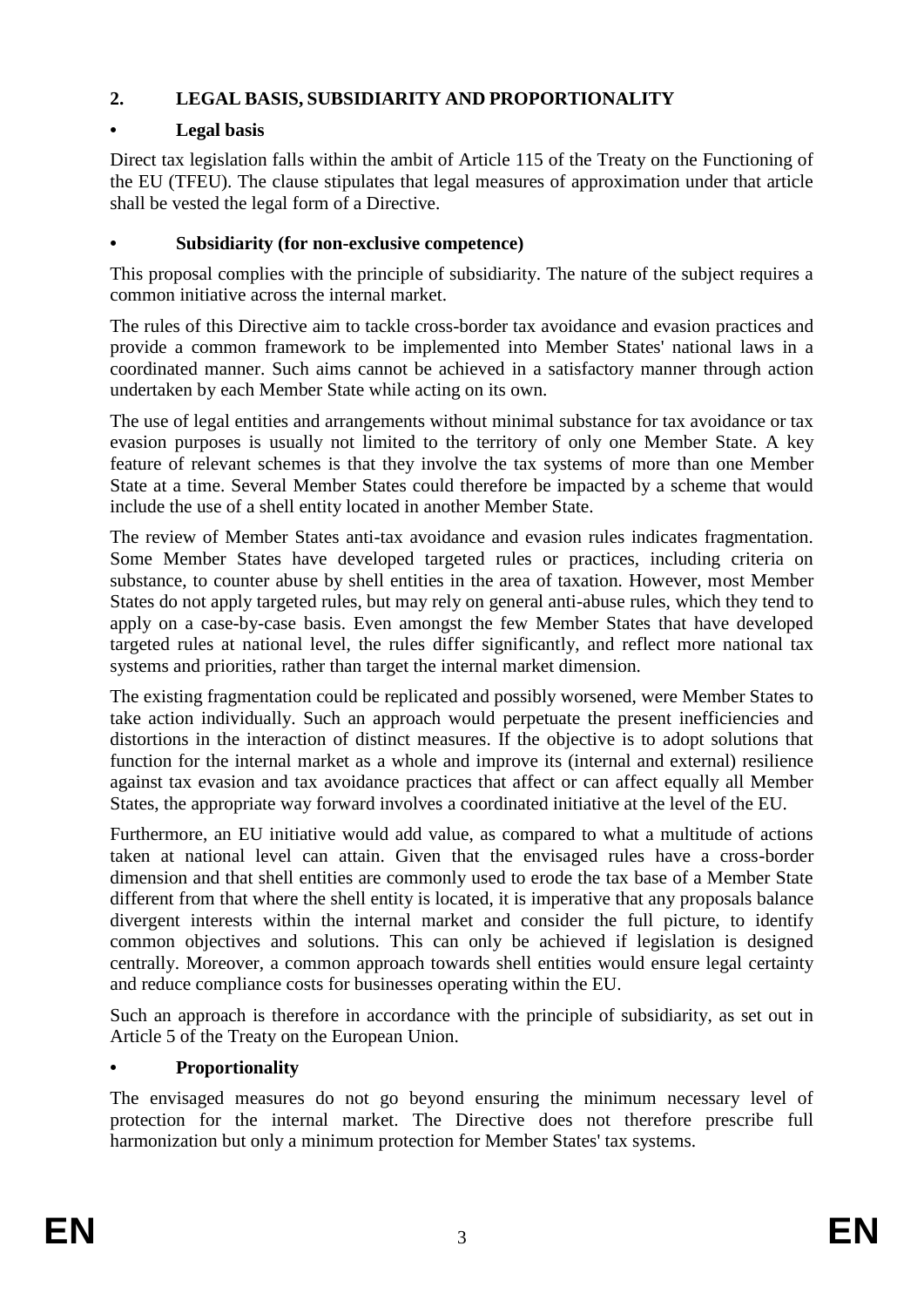In particular, the Directive lays down a test to facilitate Member States to identify manifest cases of shell entities misused for tax purposes in a coordinated manner across the EU. National rules, including rules transposing EU law, shall continue to apply to identify shell entities not captured by this Directive. The application of these latter national rules should also be facilitated by virtue of the measures of this Directive, as Member States will have access to new information concerning shell entities. Furthermore, the Directive lays down consequences for shell entities taking into due account agreements and conventions in place between Member States and third countries for the elimination of double taxation of income, and where applicable, capital.

Thus, the Directive ensures the essential degree of coordination within the Union for the purpose of materializing its aims. In this light, the proposal does not go beyond what is necessary to achieve its objectives and is therefore compliant with the principle of proportionality.

# **• Choice of the instrument**

The proposal is for a Directive, which is the only available instrument under the legal base of Article 115 TFEU.

#### **3. RESULTS OF EX-POST EVALUATIONS, STAKEHOLDER CONSULTATIONS AND IMPACT ASSESSMENTS**

#### **• Ex-post evaluations/fitness checks of existing legislation**

Existing anti-tax avoidance legislation does not include measures targeted to undertakings that do not have minimum substance for tax purposes. Therefore, evaluation is not relevant.

#### **• Stakeholder consultations**

On 4 June 2021, TAXUD launched a public consultation on a potential initiative to fight the use of shell entities and arrangement for tax purposes. It contained 32 questions aimed, inter alia, at delineating the problem and its drivers and identifying the appropriate form of EU action and the key features of shell entities being at risk to be misused for tax purposes. The consultation closed on 27 August 2021 with a total of 50 replies.

All respondents acknowledge that in spite of the recent EU anti-tax avoidance measures the problem of tax avoidance and evasion persists, including through the misuse of shell entities. While some respondents welcome new targeted measures to tackle abuse in the tax area, others consider that they are potentially premature.

Respondents point to the low capacity of Member States' tax administrations and inadequate administrative cooperation as the main problem drivers.

As regards the features common in shell entities that present a risk for being misused for tax purposes, there is broad agreement that absence of an own bank account is one of them and is indicative. There is also wide convergence that another common feature is where the directors, in their majority, do not reside in the country where the entity is located. However, there is no wide agreement on the pertinence of other factors, such as the number of employees.

Furthermore, respondents agree that shell entities at risk to be misused are more likely to be identified amongst those engaged with the activity of holding and managing equity or intellectual property or with financing and leasing activity. While respondents consider that a shell entity prone to misuse can be set up in any legal form, they seem to find trusts to be at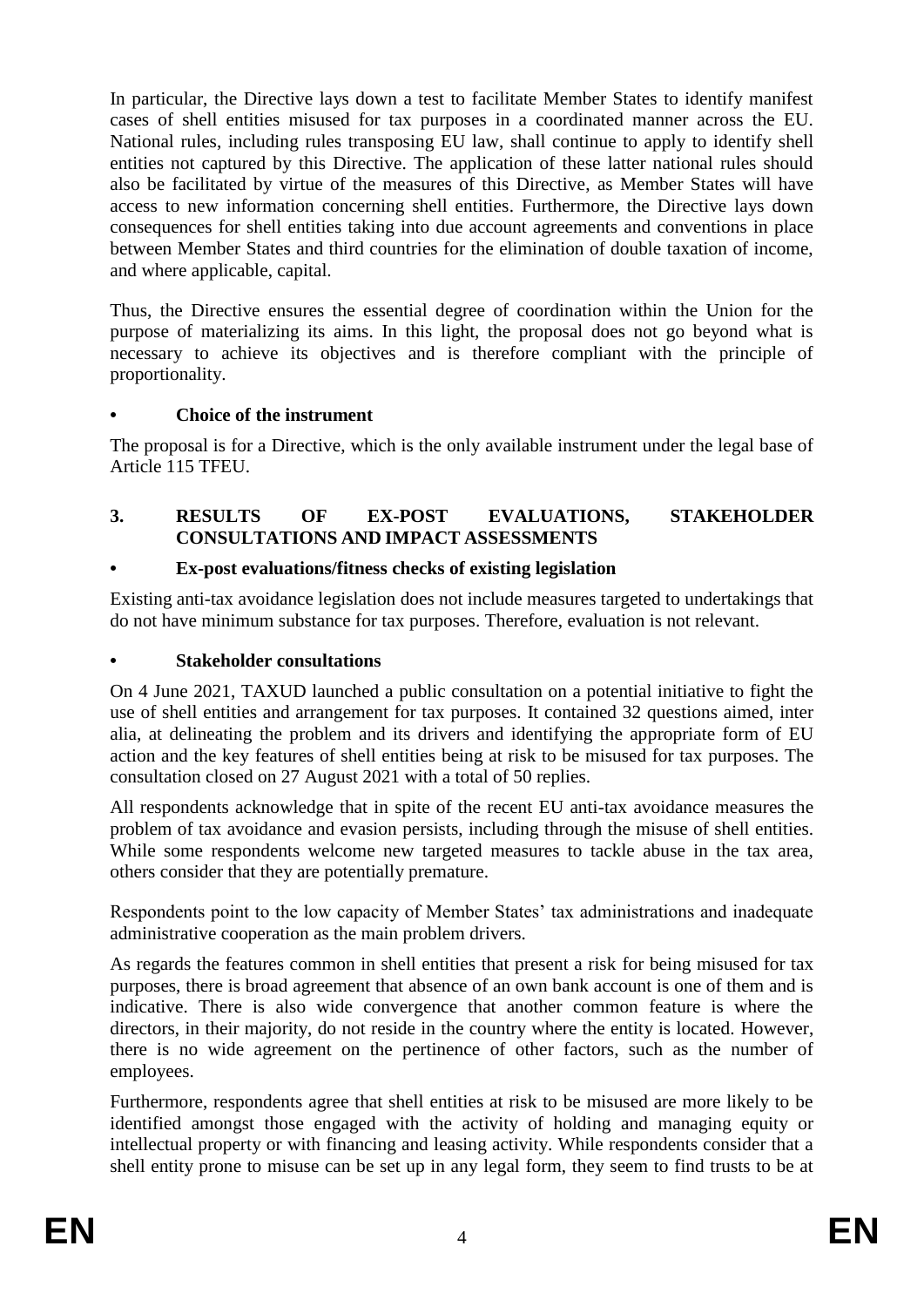slightly higher risk. Whether an entity is a small or medium enterprise (SME) does not arise as a relevant feature to be taken into account.

Notably 33 respondents, in particular business and professional associations, provided extensive input which goes beyond the consultation questions. A significant part of these respondents, differently for the other respondents, has concerns that new EU legislation targeted to tax avoidance and evasion through the misuse of shell entities might not be timely, also in light of the international discussions towards global minimum effective taxation.

Moreover, these respondents stress that defining what is a shell entity is challenging and that assessing lack of substance depends on the facts and circumstances of each specific entity. In this regard, they highlight that taxpayers should have an effective right to provide evidence of their specific circumstances. Usefully, these respondents have also provided specific examples of structures that could be considered not to have substance, i.e. to be shell, but are not put in place to obtain tax advantages but rather for valid commercial reasons.

In addition to the public consultation, national experts in direct taxation have been consulted in a targeted manner. A meeting of Working Party IV on tax questions was held on 22 June 2021 and bilateral consultations followed. Overall Member States expressed support for a new EU initiative targeting the misuse of shell entities to obtain tax advantages. Member States welcomed the definition of common rules on the misuse of shell entities together with a framework for administrative cooperation. Member States also argued for a broad scope of the new measures and stressed that SMEs should be equally covered. Amongst the available policy options, Member States expressed support for regulatory action.

In forming its proposal, the Commission took into account the results of the consultation. In particular, amongst the various policy options, the Commission decided to proceed with a proposal for regulatory and binding action, i.e. a directive under art. 115 TFEU. Furthermore, the directive proposed distinguishes entities at risk to be shell and misused to obtain tax advantages by reference to a set of features common in such entities. Specific shell entities are however carved out upfront as they are commonly used for good commercial reasons. In designing the distinctive criteria that would single out entities at risk and in defining the cases that should be excluded because they do not present tax avoidance or evasion risks, the Commission relied on the input of the stakeholders. SMEs are not excluded from the proposal as there is wide agreement that they do present relevant risks. In recognition of the fact that substance is ultimately a matter of facts and circumstances the directive includes a mechanism allowing taxpayers to challenge the outcome of the test therein, including by evidencing the commercial, non-tax motives, underlying a certain structure. In the same vein, structures that are not put in place with the main purpose to obtain a tax advantage may avail of a mechanism to request an upfront exemption.

As regards the question whether measures targeted to the misuse of shell entities for tax purposes would be timely or premature, the Commission holds that there is indeed a clear need for such measures. The need for such measures arises clearly in the aftermath of continuous scandals on the misuse of shell entities worldwide and specifically in the single market. The future application of the rules on global minimum effective taxation would not fully address the issue of shell companies as those rules would only apply to multinational companies that meet the EUR 750 million threshold, thus leaving all companies below this threshold out of the scope. In the same vein, the Commission appreciates that the protection of Member States' taxable bases is all the more important to ensure a sustainable economy under the exceptional circumstances imposed by the health crisis.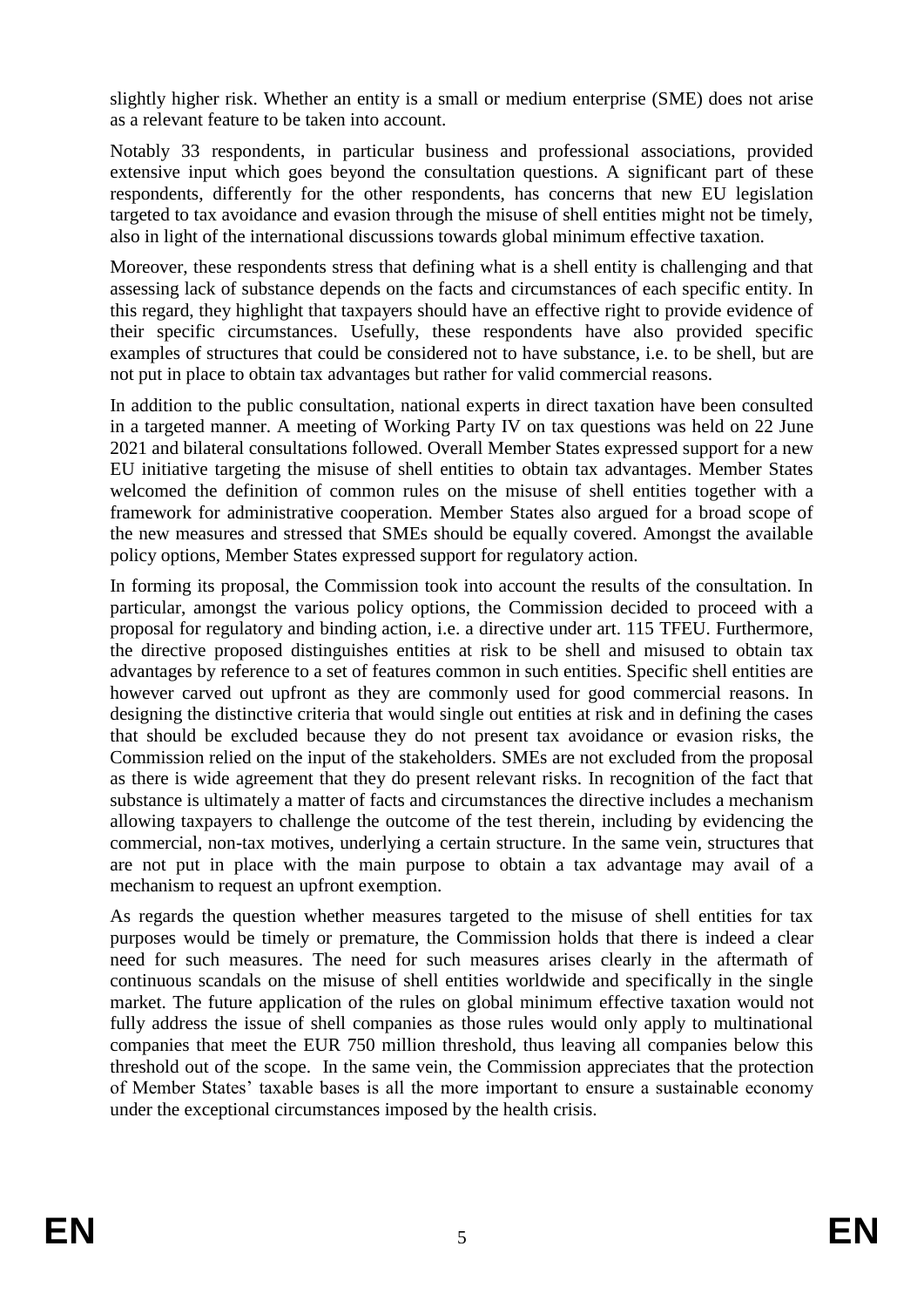# **• Collection and use of expertise**

In identifying appropriate measures to tackle the misuse of shell entities for tax purposes, the Commission drew on an extensive study conducted by the International Bureau of Fiscal Documentation (IBFD). The study was submitted to the Commission in the context of the public consultation. It concludes that existing EU anti-avoidance measures do not suffice to tackle tax related issues surrounding shell companies and coordinated action promoting crossborder consistency in the applicable tax treatment to shell arrangements is to be welcomed. It also observes that Member States' rules targeting specifically shell arrangements are relatively uncommon. In addition, the Commission relied on a study on letterbox companies carried out by an external contractor and commissioned independently from this initiative.

The Commission relied on the results of these studies in defining the specific features that should single out the entities at clear risk to be shell and be misused to obtain tax advantages.

## **• Impact assessment**

An impact assessment was carried out to prepare this initiative.

On 22 October 2021 the Regulatory Scrutiny Board (RSB) issued a positive opinion with reservations on the submitted impact assessment regarding the present proposal, including several suggestions for improvement.<sup>5</sup> The Impact Assessment report (IA) was further revised along these lines, as explained below.

The IA examines four policy options in addition to the baseline scenario, i.e. no action. Option 1 was the pursuit of soft law action by expanding the mandate of an existing peer review instrument, the Code of Conduct (Business Taxation). As an alternative, the IA examined the possibility for the Commission to adopt a recommendation to Member States. However, soft law instruments may be expected to be of limited effect in resolving the problem of the misuse of shell entities for tax purposes, this is a cross-border issue and requires a consistent approach across the EU, which cannot be ensured via soft law.

Options 2, 3 and 4 are regulatory and prescribe a set of rules that should be put in place in all Member States. They differ on the extent to which coordination is sought. Option 2 envisaged coordination of the criteria and processes to identify shell entities as well as coordination on their treatment. Option 3 includes, in addition to Option 2, a mechanism for automatic exchange of information. Option 4 adds to Option 3 a prescription of sanctions against noncompliant entities.

The various Options have been compared against the following criteria: a) effectiveness in reducing the misuse of shell entities, b) tax gains for public finances, c) compliance costs for businesses, d) compliance costs for tax administrations, e) indirect effects on the single market, f) indirect effects on competition among firms, g) indirect effects on EU competitiveness, h) indirect effects – social impacts and i) coherence. The comparison revealed that Options 2, 3 and 4 can be expected to be, despite their costs, effective in meeting the objectives of this initiative. Amongst them, Option 4 appears to perform best. Specifically, it is expected to be the one ensuring the highest level of compliance by the entities in scope, while it is coherent with the current EU agenda on fighting tax avoidance and evasion and builds on existing systems for exchange of information.

5

<sup>[</sup>OP please insert the links to the summary sheet and the positive opinion of the RSB after their publication.]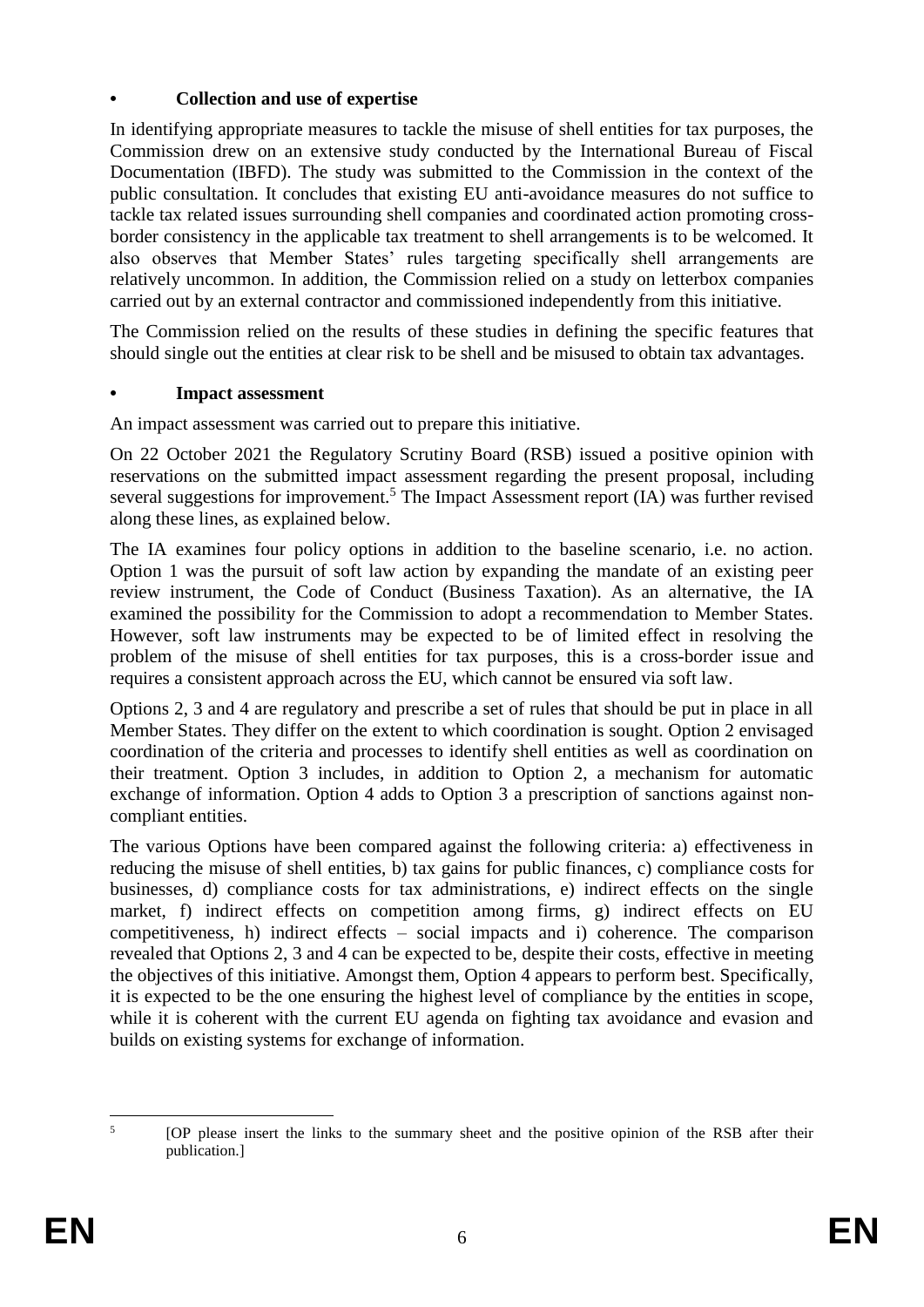## *Economic impacts*

The assessment of the economic impacts was subject to data limitations, because the initiative concerns a type of entity for which there is severe lack of data and no commonly acceptable definition.

#### *Benefits*

Nevertheless, the preferred option (Option 4) is expected to have a positive economic impact. As main direct benefit, it is expected that there will be an increase in the collection of tax revenues by reducing the misuse of shell entities in the EU. Even a small reduction of the current estimated tax loss (estimated at around EUR 20 billion in the EU) will represent significant additional public resources. Option 4 is the most effective as the outcome of identifying the existence of a shell entity is reinforced by implications: the exchange of information between Member States and a common sanctions regime at EU level. Some additional direct benefits could be obtained from the regulatory charges due to the sanctions. The initiative will also provide significant indirect benefits. Thanks to this action, valuable information will be collected to better understand the phenomenon of shell entities for tax purposes. It will also signal that the EU is committed to ending tax avoidance and evasion within its borders encouraging tax compliance.

#### *Costs*

The main costs related to the selected option are the increase in compliance costs for businesses and tax administrations. Tax compliance costs for business are expected to increase in a limited manner. Overall, costs should be relatively limited because the number of companies in scope of this initiative is expected to be low (less than 0.3% of all EU companies), and the additional data to be reported by those in scope should be easy to retrieve and relatively simple to provide. For tax administrations, costs are also expected to increase modestly. Tax administrations should expand their capabilities in order to administer the information that they will have access to, implement the systems supporting the exchange of information and enforce the proposed sanctions. This proposal aims, by design, to find a good balance between positive impacts and additional burden. There are risks in the capacity of Member States to deal with the new responsibilities, for example in the management of tax rulings.

#### *Main changes implemented*

The RSB issued a positive opinion with reservations on the IA. In particular, the RSB noted that IA is not clear on why tax avoidance and evasion should be addressed together and what distinguishes legitimate shell entities from those misused for tax purposes. The RSB also noted that the IA does not provide sufficient overview of possible alternative and/or complementary measures, beyond the introduction of EU legislation. Furthermore, the RSB noted that the IA should be enhanced as regards quantitative estimates, in particular compliance costs for businesses, and should better reflect the different stakeholder views in the main analysis. Annex I to the Impact Assessment explains how the RSB reservations were addressed. Several parts of the IA were revised and new parts were added in order to address the concerns raised by the RSB. First, a new section has been added in order to explain, also by way of examples, how shell entities can serve both tax avoidance and tax evasion practices in similar ways and why, therefore, there is room to address them together. In addition, the IA has been revised in order to clarify that the distinction between legitimate and non-legitimate shells is a matter of how they are used rather than one of construction. Second, the IA has been expanded in order to reflect in detail the various alternatives considered at an early stage to tackle the problematic use of shell entities in the tax area. In this respect, it has been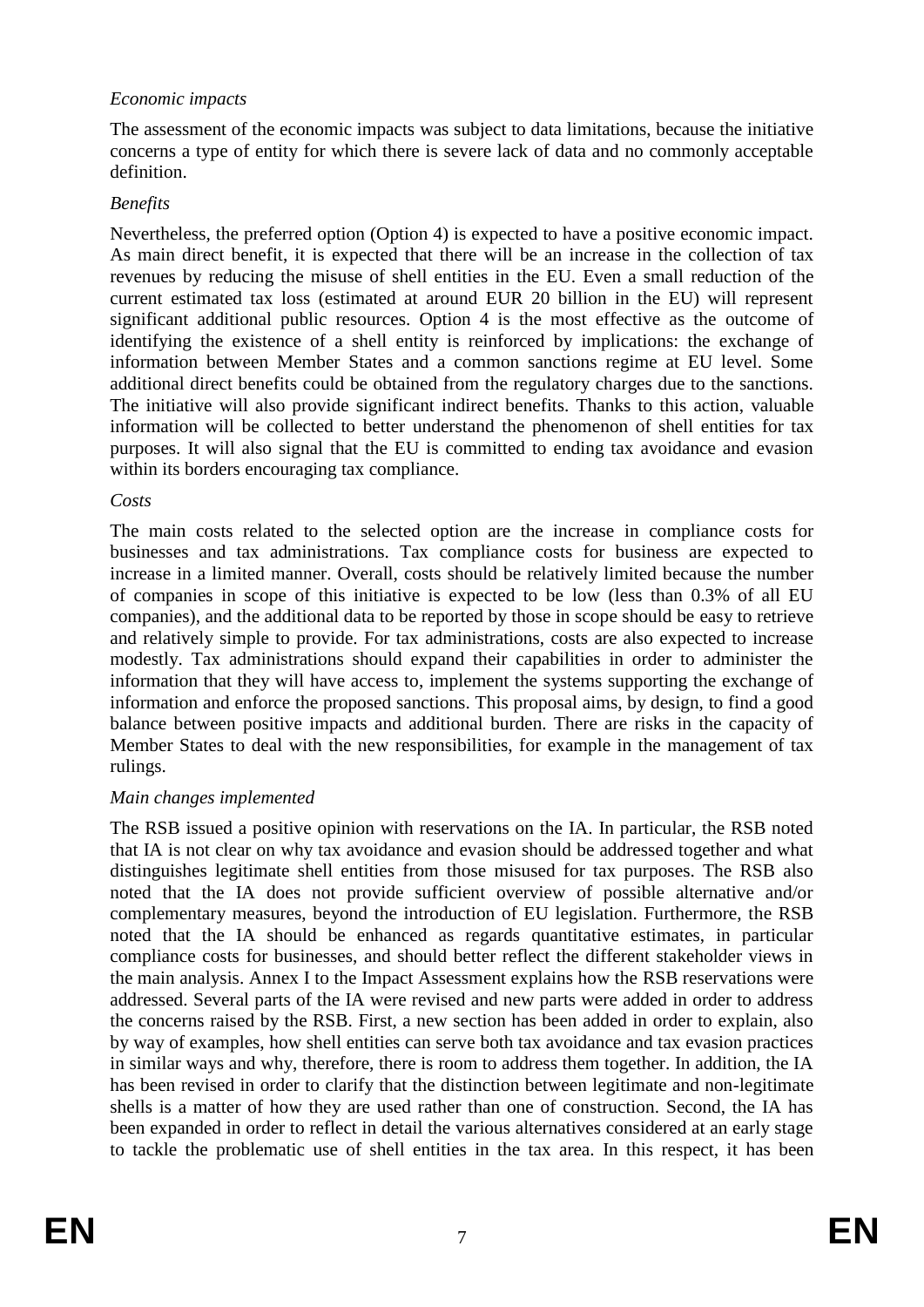explained why the option of regulating trust and company service providers, as a standalone or complementary measure, has not been promoted. The reasons why the introduction of substance requirements has been considered the option fit for purpose have also been further analysed. Third, the IA has been revised to include further details on the estimated compliance costs for business and administrations, and in particular, details on the reasoning behind the estimations, additional arguments and new evidences. Moreover, several sections of the main part of the IA have been revised in order to include relevant stakeholder input, gathered through public and specific consultations procedures.

# **4. BUDGETARY IMPLICATIONS**

See Legislative Financial Statement.

# **5. OTHER ELEMENTS**

# **• Implementation plans and monitoring, evaluation and reporting arrangements**

This proposal, once adopted as a Directive, should be transposed into Member States' national law by 30 June 2023 and come into effect as of 1 January 2024. For the purpose of monitoring and evaluation of the implementation of the Directive, Member States shall provide the Commission, on a yearly basis, with relevant information per tax year, including a list of statistical data. The relevant information is set out in Article 12 of the Directive.

The Commission shall submit a report on the application of this Directive to the European Parliament and to the Council every five years, which should start counting after [1 January 2024]. The results of this proposal will be included in the evaluation report to the European Parliament and to the Council that will be issued by [1 January 2029].

# **• Detailed explanation of the specific provisions of the proposal**

The Directive is broadly inclusive and aims to capture all undertakings that can be considered resident in a Member State for tax purposes, regardless of their legal form. In this vein, it also captures legal arrangements, such as partnerships, that are deemed residents for tax purposes in a Member State.

The Directive targets a specific scheme used for tax avoidance or tax evasion purposes. The scheme targeted involves the setting up of undertakings within the EU which are presumably engaged with an economic activity but that, in reality, do not conduct any economic activities. Instead, the reason for which they are in place is to enable certain tax advantages to flow to their beneficial owner or to the group to which they belong, as a whole. For example, a financial holding undertaking may collect all payments from financial activities of undertakings in different EU Member States, taking advantage of the exemptions from withholding taxes under the Interest and Royalty Directive<sup>6</sup> and then pass on this income to an associated enterprise in a low tax third country jurisdiction, exploiting favourable tax treaties or even domestic tax law of a specific Member State. In order to tackle this scheme, this Directive lays down a test that will help Member States to identify undertakings that are engaged in an economic activity, but which do not have minimal substance and are misused for the purpose of obtaining tax advantages. This test can be commonly referred to as a

 $\overline{6}$ <sup>6</sup> Council Directive 2003/49/EC of 3 June 2003 on a common system of taxation applicable to interest and royalty payments made between associated companies of different Member States (OJ L 157, 26.6.2003, p. 49).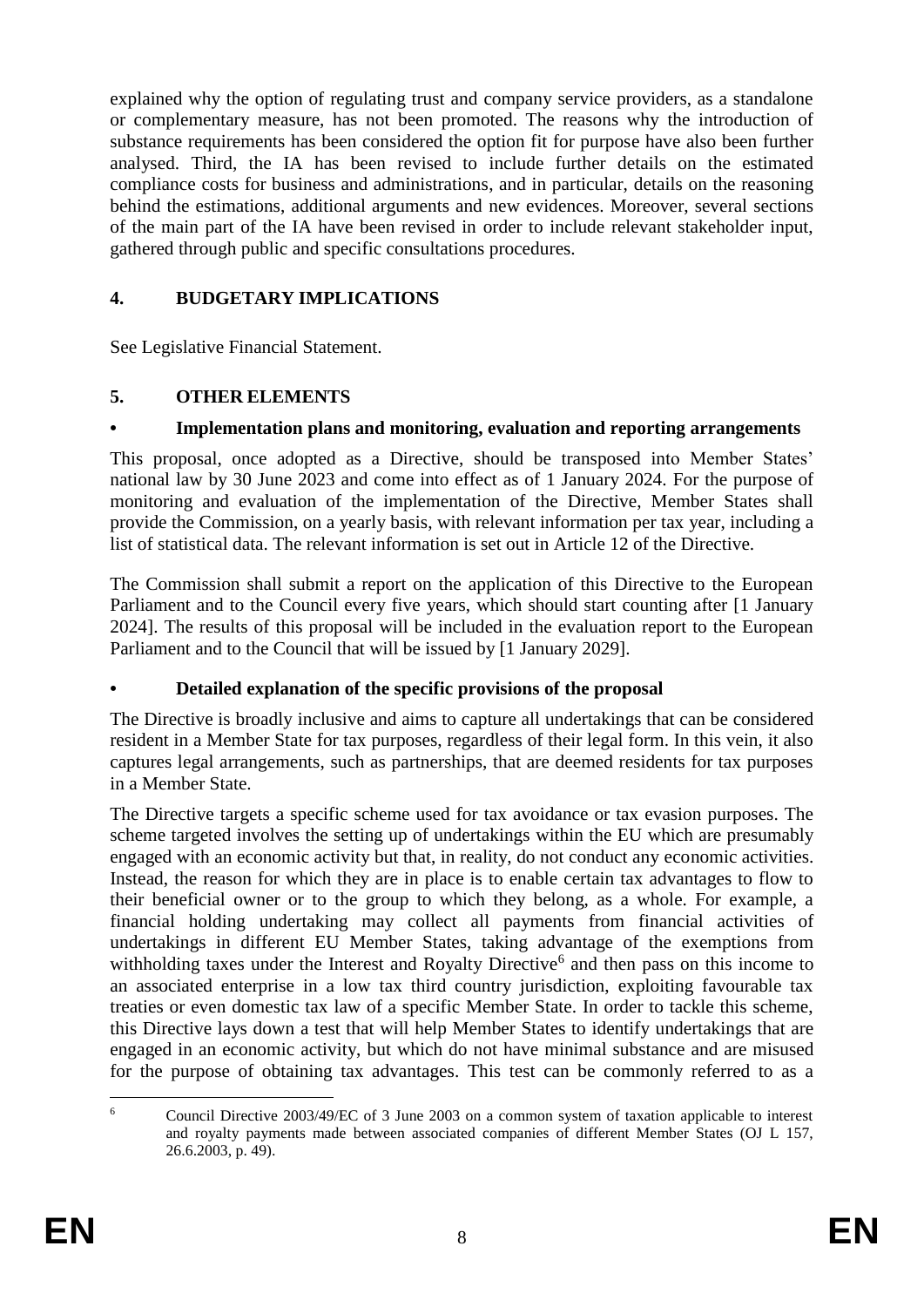"substance test". In addition, the Directive attaches tax consequences to the undertakings that do not have minimal substance (shells). It also envisages automatic exchange of information as well as potential request by one Member State to another for tax audits for a broader group of undertakings that are treated as being at risk (as they fulfil certain conditions) but are not necessarily deficient in substance for the purposes of this Directive. The definition of the appropriate tax treatment and the information exchange should discourage the targeted scheme by neutralising any tax advantages gained or that can be gained.

In light of the above, the Directive is structured so as to essentially reflect the logical sequence of each step of the aforementioned substance test. There are 7 steps: undertakings that should report (due to being found to be 'at risk'); reporting; possibility of gaining exemption from reporting for lack of tax motives; presumption of lack of minimal substance; possibility of rebuttal; tax consequences; exchange of information automatically via making data available on a Central Directory as well as potential request for the performance of a tax audit.

# *Undertakings that should report*

The first step divides the various types of undertakings in those at risk for lacking substance and be misused for tax purposes vs. those at low risk. Risk cases are those that present simultaneously a number of features usually identified in undertakings that lack substance. These criteria are commonly referred to as 'gateway'. Low-risk cases are those that present none or only some of these criteria, i.e. those that do not pass the gateways.

The relevant criteria that set up the gateways aim to distinguish as at risk those undertakings that seemingly engage with cross-border activities which are geographically mobile and in addition rely on other undertakings for their own administration, in particular professional third party service providers or equivalents.

Low-risk cases that do not cross the gateway are irrelevant for the purposes of the Directive. Resources can therefore focus on the most risky cases, i.e. those that present all relevant features and hence cross the gateway.

For tax certainty, undertakings performing certain activities are carved out explicitly and are therefore considered from the outset as being of low-risk and irrelevant for the purposes of the Directive. These include undertakings that would either not cross the gateway or, if they did, they would be found irrelevant for the purposes of the Directive at a later step of the test. Undertakings that fall in the scope of any of the carve-outs do not need to consider whether or not they cross the gateway.

# *Reporting*

Only the undertakings considered at risk at the first step proceed to the second step, which is the core of the substance test itself. Due to the fact that they are at risk, these undertakings are asked to report on their substance in their tax return.

Reporting on substance means providing specific information, normally already arising from the undertaking's tax return, in a way that facilitates the assessment of the activity performed by the undertaking. The focus is on specific circumstances that are normally present in an undertaking that performs substantial economic activity.

Three elements are considered important: first, premises available for the exclusive use of the undertaking; second, at least one own and active bank account in the Union; and third at least one director resident close to the undertaking and dedicated to its activities or, alternatively, a sufficient number of the undertaking's employees that are engaged with its core income generating activities being resident close to the undertaking. A director's dedication to the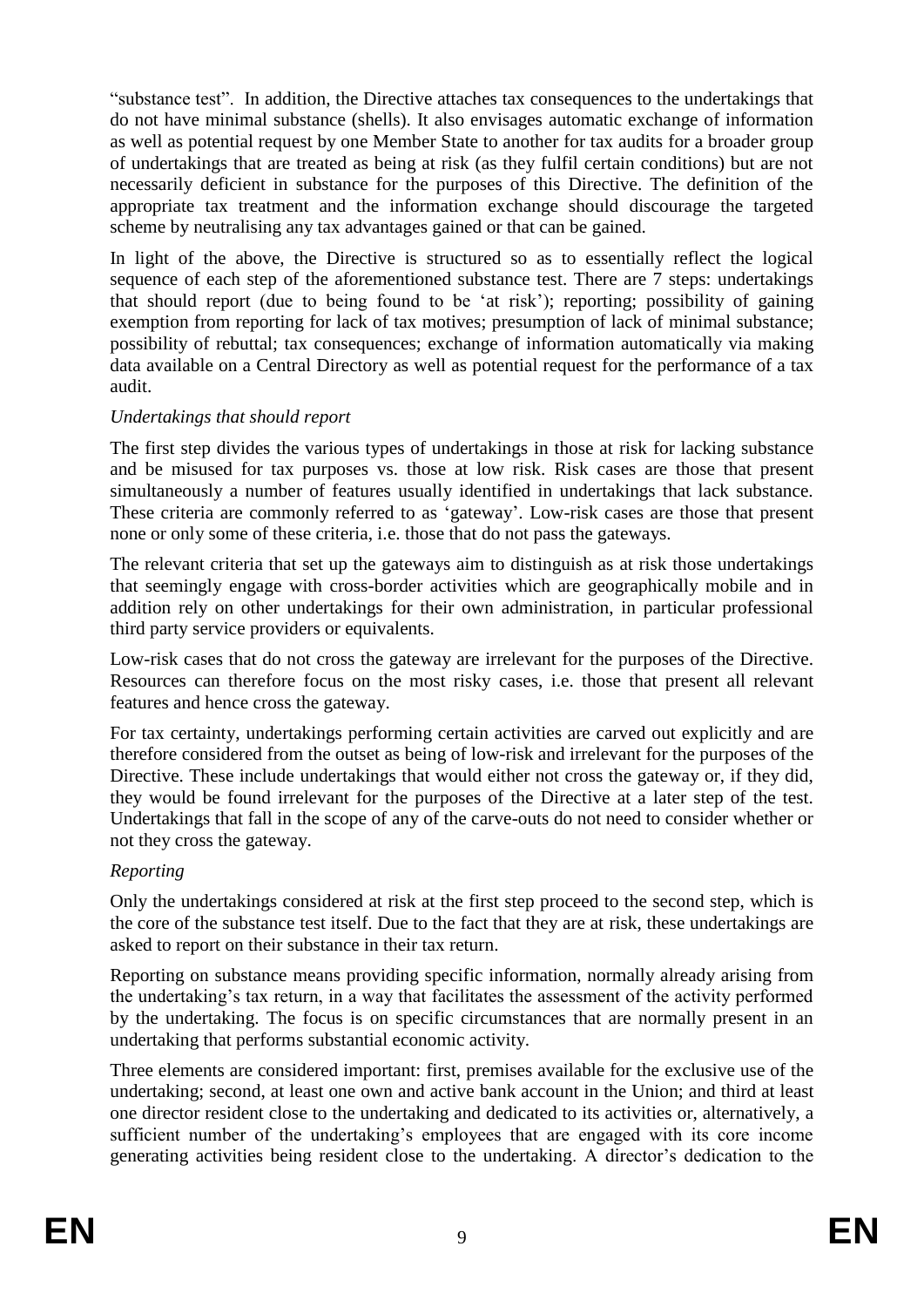activities of the undertaking may be demonstrated in his qualifications, which should be such as to allow the director to have an active role in the decision-making processes, the formal powers that he/she is vested and the director's actual participation in the day-to-day management of the undertaking. Where no director with the necessary qualifications is resident close to the undertaking, alternatively it would be expected that the undertaking has adequate nexus to the Member State of claimed tax residence if most of its employees that perform day-to-day functions are resident for tax purposes close to that Member State. Decision-making should also take place within the Member State of the undertaking. These specific elements have been selected drawing on the international standard on substantial economic activity for tax purposes.

It must be kept in mind that these elements are set with regard to undertakings with crossborder activities that are geographically mobile and which do not have own resources for their own administration.

Furthermore, the reporting must be accompanied by satisfactory documentary evidence, which should be attached to the tax return as well, if not already included. The evidence required is aimed at allowing the tax administrations to verify directly the truth of the reported information as well as to form a general overview of the situation of the undertaking so as to consider whether to initiate a tax audit.

## *Presumption of lack of minimal substance and tax abuse*

The third step of the test prescribes the appropriate assessment of the information that the undertaking reported in the second step in terms of substance. It sets out how the outcome of the reporting, i.e. the declaration of the undertaking that it has or does not have the relevant elements, should be qualified, at least at first sight.

An undertaking that is a risk case, since it has crossed the gateway, and whose reporting also leads to the finding that it lacks at least one of the relevant elements on substance, should be presumed to be a 'shell' for the purposes of the Directive, i.e. lacking substance and being misused for tax purposes.

An undertaking that is a risk case but whose reporting reveals that it has all relevant elements of substance, should be presumed not to be a 'shell' for the purposes of the Directive. However, this presumption does not exclude that the tax administrations still find that such undertaking:

- is a shell for the purposes of the Directive because the documentary evidence produced does not confirm the information reported; or
- is a shell or lacks substantial economic activity under domestic rules other than this Directive, taking into account the documentary evidence produced and/or additional elements; or
- is not the beneficial owner of any stream of income paid to it.

# *Rebuttal*

The fourth step involves the right of the undertaking which is presumed to be shell and misused for tax purposes, for the purposes of the Directive, to prove otherwise, i.e. to prove that it has substance or in any case it is not misused for tax purposes. This opportunity is very important because the substance test is based on indicators and as such, may fail to capture the specific facts and circumstances of each individual case. Taxpayers will therefore have an effective right to make the claim that they are not a shell in the sense of the Directive.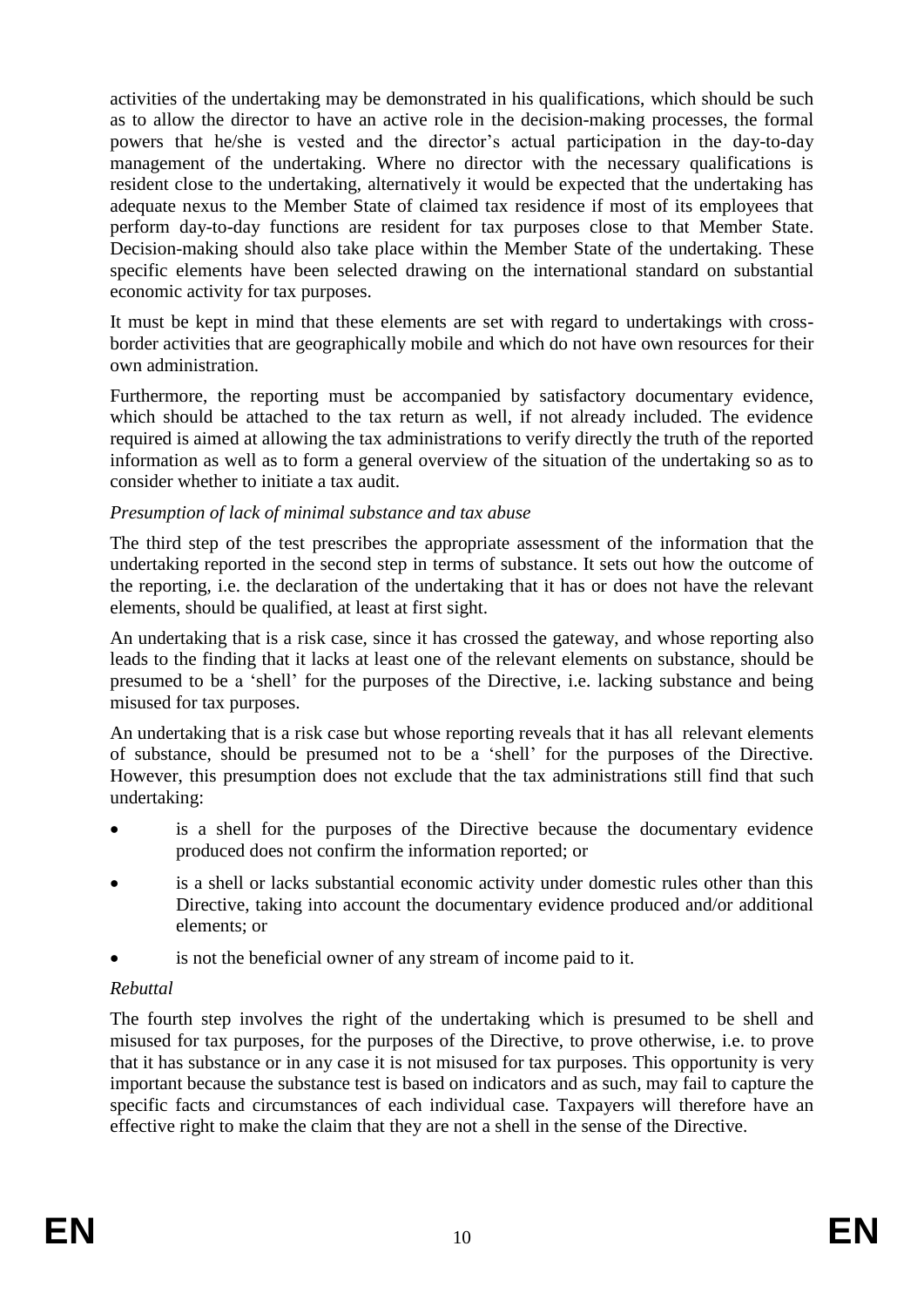To claim a rebuttal of a presumption of shell the taxpayers should produce concrete evidence of the activities they perform and how. The evidence produced is expected to include information on the commercial (i.e. non-tax) reasons for setting up and maintaining the undertaking which does not need own premises and/or bank account and/or dedicated management or employees. It is also expected to include information on the resources that such undertaking uses to actually perform its activity. It is also expected to include information allowing to verify the nexus between the undertaking and the Member State where it claims to be resident for tax purposes, i.e. to verify that the key decisions on the value generating activities of the undertaking are taken there.

While the above information is essential and required to be produced by the rebutting undertaking, the undertaking is free to produce additional information to make its case. This information should then be assessed by the tax administration of the undertaking's State of tax residence. Where the tax administration is satisfied that an undertaking rebuts the presumption that it is a shell for the purposes of the Directive, it should be able to certify the outcome of the rebuttal process for the relevant tax year. As the rebuttal process is likely to create a burden for both the undertaking and the tax administration while leading to the conclusion that there is minimum substance for tax purposes, it will be possible to extend the validity of the rebuttal for another 5 years (i.e. for a total maximum of 6 years), after the relevant tax year, provided that the legal and factual circumstances evidenced by the undertaking do not change. After this period, the undertaking will need to renew the process of rebuttal if it wishes to do so.

## *Exemption for lack of tax motives*

An undertaking that might cross the gateway and/or does not fulfil the minimum substance could be used for genuine business activities without creating a tax benefit for itself, the group of companies of which it is part or for the ultimate beneficial owner. Such an undertaking should have an opportunity to evidence this, at any time, and to request an exemption from the obligations of this Directive.

To claim such an exemption, the undertaking is expected to produce elements allowing to compare the tax liability of the structure or the group to which it is part with and without its interposition. This is similar to the exercise recommended to be undertaken in order to assess any type of aggressive tax planning schemes (Commission Recommendation of 6 December 2012 on aggressive tax planning<sup>7</sup>.

As is the case with the rebuttal of the presumption, the tax administration of the place of claimed tax residence of the undertaking may be considered best placed to assess the relevant evidence produced by the undertaking. Where the tax administration is satisfied that the interposition of a specific undertaking within the group does not impact on the tax liability of the group, it should be able to certify that the undertaking is not at risk of being found a 'shell' under this Directive for a tax year. As the process for obtaining an exemption could create a burden for both the undertaking and the tax administration while leading to the conclusion that there is no tax avoidance or evasion purpose, it will be possible to extend the validity of the exemption for another 5 years (i.e. for a total maximum of 6 years), provided that the legal and factual circumstances evidenced by the undertaking do not change. After this period, the undertaking will need to repeat the process of requesting for an exemption if it wishes to continue being exempt and can substantiate that it remains entitled to.

 $\overline{7}$ OJ L 338, 12.12.2012, p. 41.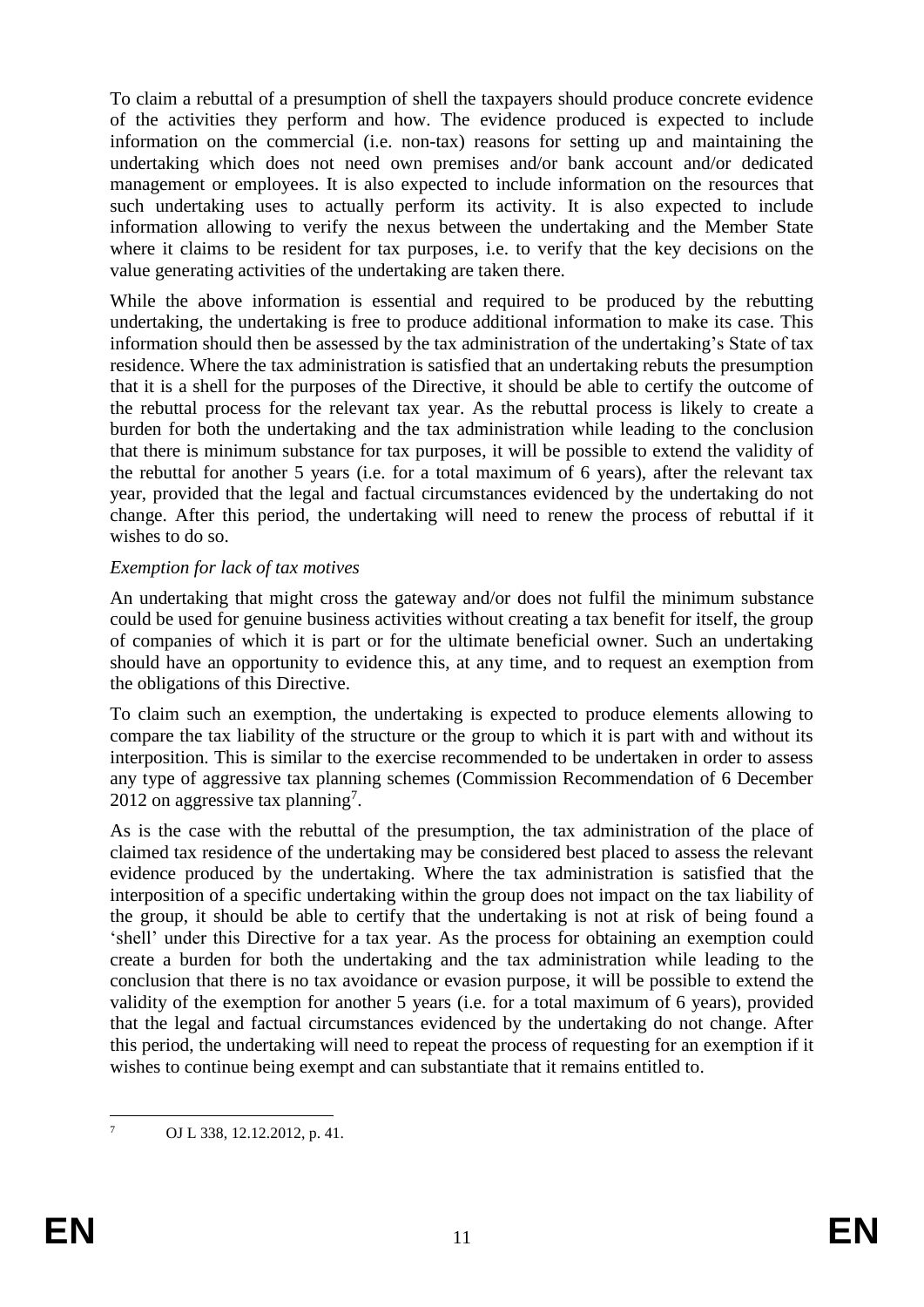## *Consequences*

Once an undertaking is presumed to be a shell for the purposes of the Directive, and does not rebut such presumption, tax consequences should kick in. These consequences should be proportionate and aim at neutralising its tax impact, i.e. disallowing any tax advantages which have been obtained, or could be obtained, through the undertaking in accordance with agreements or conventions in force in the Member State of the undertaking or relevant EU directives, in particular Council Directives 2011/96/EU on the common system of taxation applicable in the case of parent companies and subsidiaries of different Member States and 2003/49/EC on a common system of taxation applicable to interest and royalty payments made between associated companies of different Member States. These advantages would be in effect disallowed if the relevant agreements, conventions and EU directives were disregarded with regard to the undertaking that was found not to have minimum substance and did not prove the contrary.

Given that to obtain these advantages, an undertaking normally needs to provide a certificate of residence for tax purposes, in order to accommodate for an efficient process, the Member State of tax residence of the shell will either not issue a tax residence certificate at all or will issue a certificate with a warning statement, i.e. including an explicit statement to prevent its use for the purposes of obtaining the above advantages. Not issuing a tax residence certificate or issuing a special certificate, including the warning described above, does not set aside the national rules of the Member State where the shell is tax resident with regard to any tax obligations linked to the shell. It will only serve as an administrative practice to inform the source country that it should not grant the benefits of its tax treaty with the Member State of the shell (or of applicable EU directives) to payments towards the shell.

If tax advantages accorded to the undertaking are disallowed, it should be determined how income flows to and from the undertaking, as well as any assets owned by the undertaking, should actually be taxed. In particular, it should be determined which jurisdiction should have a right to tax such income flows and/ or assets. Such determination should not affect any tax that may apply at the level of the shell itself; the Member State of the shell would thus remain free to continue to consider the shell as resident for tax purposes in its territory and apply tax on the relevant income flows and / or assets as per its national law.

The allocation of taxing rights should take into account all jurisdictions that may be affected by transactions involving the shell. Such jurisdictions, except for the Member State of the shell, are:

- (i) In the case of income flows: on the one hand, the source jurisdiction or jurisdiction where the payer of the income is located and on the other, the jurisdiction of final destination of the flow, i.e. the jurisdiction of the shareholder of the undertaking;
- (ii) In case of real estate assets: on the one hand, the source jurisdiction or jurisdiction where the assets are situated and on the other, the jurisdiction where the owner resides, i.e. the jurisdiction of the shareholder of the undertaking;
- (iii) In case of valuable movable assets, such as art collections, yachts etc.: the jurisdiction of the owner, i.e. of the shareholder of the undertaking.

The allocation of taxing rights necessarily affects only Member States, which are bound by this Directive, i.e. it does not and cannot affect third countries. However, situations involving third countries are indeed likely to arise, e.g. where income from a third country flows to the shell or where the shareholder(s) of the shell are in a third country or where the shell owns assets situated in a third country. In these cases, agreements for the avoidance of double taxation between a Member State and a third country should be duly respected as regards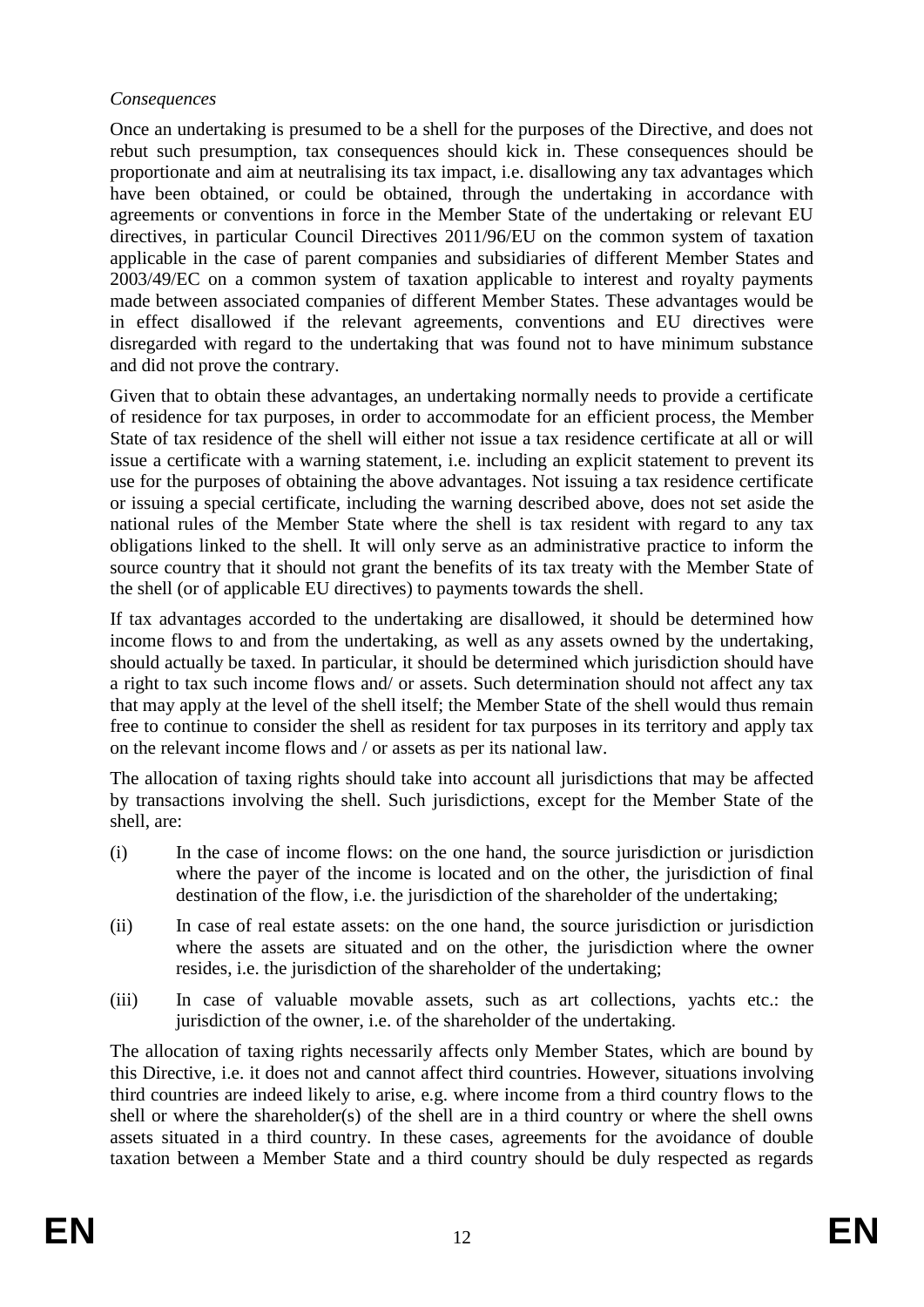allocation of taxing rights. In absence of such agreements, the Member State involved will apply its national law.

In detail, four scenarios can be envisaged:

(1) Third country source jurisdiction of the payer – EU shell jurisdiction – EU shareholder(s) jurisdiction

In this case the source jurisdiction is not bound by the Directive, while the jurisdictions of the shell and of the shareholder fall in scope.

- $\circ$  Third country source / payer: may apply domestic tax on the outbound payment or may decide to apply the treaty in effect with EU shareholder jurisdiction
- o EU shell: it will continue to be resident for tax purposes in the respective Member State and will have to fulfil relevant obligations as per national law, including by reporting the payment received; it may be able to provide evidence of the tax applied on the payment
- o EU shareholder(s): shall include the payment received by the shell undertaking in its taxable income, as per the national law and may be able to claim relief for any tax paid at source, in accordance with the applicable treaty with third country source jurisdiction. It will also take into account and deduct any tax paid by the shell.
- (2) EU source jurisdiction of the payer– EU shell jurisdiction EU shareholder(s) iurisdiction

In this case, all jurisdictions fall in the scope of the Directive and are therefore bound by it.

- o EU source / payer: it will not have a right to tax the payment but may apply domestic tax on the outbound payment to the extent it cannot identify whether the undertaking's shareholder(s) are in the EU
- o EU shell: it will continue to be resident for tax purposes in the respective Member State and will have to fulfil relevant obligations as per national law, including by reporting the payment received; it may be able to provide evidence of the tax applied on the payment
- o EU shareholder(s): will include the payment received by the shell undertaking in its taxable income, as per the national law and may be able to claim relief for any tax paid at source, including by virtue of EU directives. It will also take into account and deduct any tax paid by the shell.
- (3) EU source jurisdiction of the payer EU shell jurisdiction third country shareholder(s) jurisdiction

In this case only the source and the shell jurisdiction are bound by the Directive while the shareholder jurisdiction is not.

- o EU source / payer: will tax the outbound payment according to treaty in effect with the third country jurisdiction of the shareholder(s) or in the absence of such a treaty in accordance with its national law.
- o EU shell: will continue to be resident for tax purposes in a Member State and will have to fulfil relevant obligations as per national law, including by reporting the payment received; it may be able to provide evidence of the tax applied on the payment.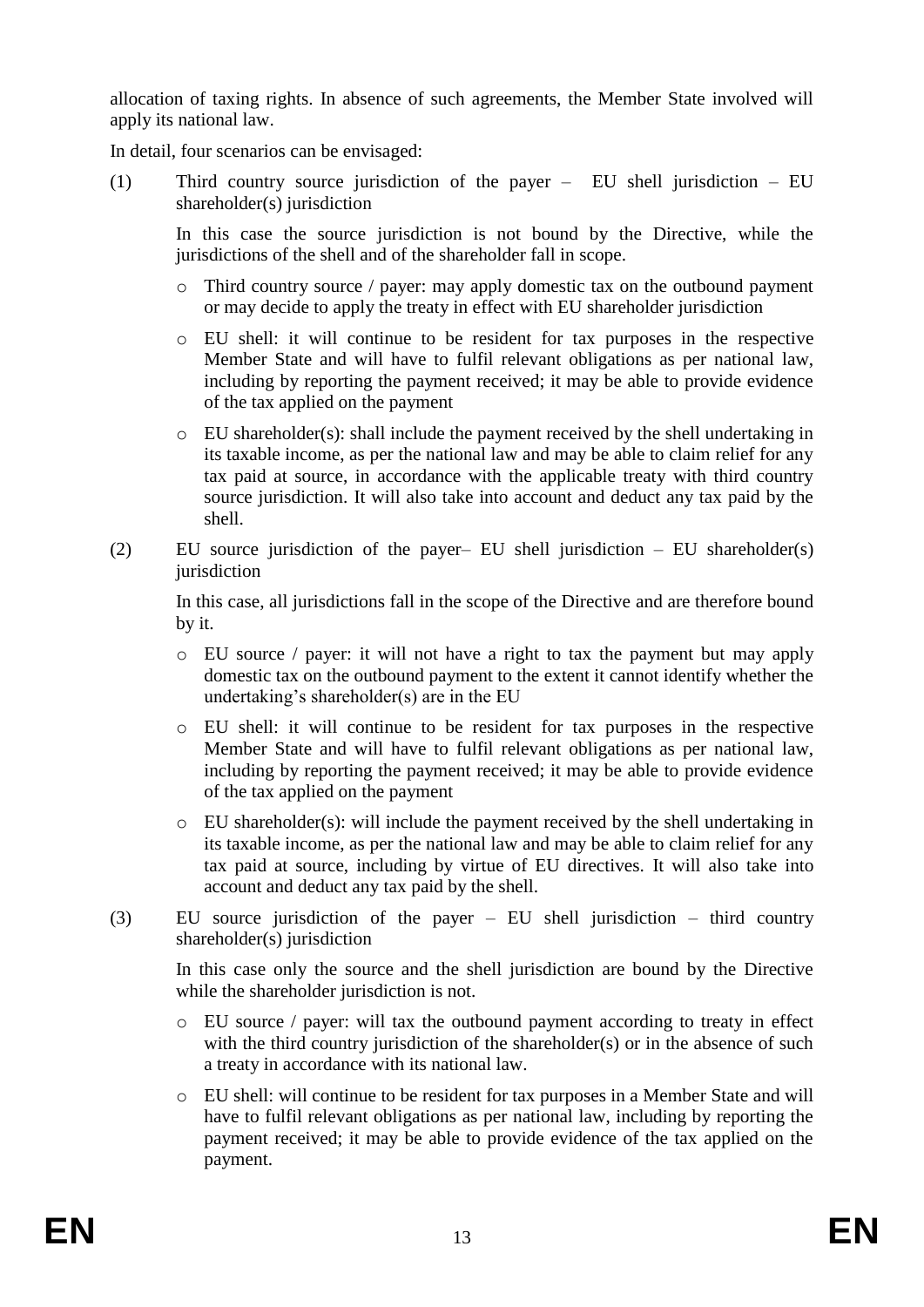- o Third country shareholder(s): while the third country jurisdiction of the shareholder(s) is not compelled to apply any consequences, it may be asked to apply a tax treaty in force with the source Member State in order to provide relief.
- (4) Third country source jurisdiction of the payer EU shell jurisdiction third country shareholder(s) jurisdiction
	- o Third country source / payer: may apply domestic tax on the outbound payment or may decide to apply tax according to the tax treaty in effect with the third country jurisdiction of the shareholder(s) if it wishes to look through the EU shell entity as well.
	- o EU shell: will continue to be resident for tax purposes in a Member State and fulfil relevant obligations as per national law, including by reporting the payment received; it may be able to provide evidence of the tax applied on the payment
	- o Third country shareholder(s): while the third country shareholder jurisdiction is not compelled to apply any consequences, it may consider applying a treaty in force with the source jurisdiction in order to provide relief.

Scenarios where shell undertakings are resident outside the EU fall outside the scope of the Directive.

# *Exchange of information*

All Member States will have access to information on EU shells, at any time and without a need for recourse to request for information. To this effect, information will be exchanged among Member States from the first step, when an undertaking is classified as being at risk for the purposes of this Directive. Exchange will also apply where the tax administration of a Member State makes an assessment based on facts and circumstances of individual cases and decides to certify that a certain undertaking has rebutted the presumption of being shell or should be exempt from the obligations under the Directive. This will ensure that all Member States are in a position to become aware, in a timely manner, of the discretion exercised and the reasons behind each assessment. Member States will also be able to request the Member State of the undertaking to perform tax audits where they have grounds to suspect that the undertaking might be lacking minimal substance for the purposes of the Directive.

To achieve that the information is available to all Member States that may have an interest to it in a timely manner, the information will be exchanged automatically through a central directory by deploying the existing mechanism of administrative cooperation in tax matters. Member States will exchange the information in all above scenarios without delay and in any case within 30 days from the time the administration has such information. This means within 30 days from receiving tax returns or within 30 days from when the administration issues a decision to certify that an undertaking rebutted a presumption or should be exempt. Automatic exchange will also take place within 30 days from the conclusion of an audit to an undertaking at risk for the purposes of the Directive, if the outcome of such audit has an impact on the information already exchanged or that should have been exchanged for this undertaking. The information to be exchanged is prescribed in Article 13 of this Directive. The principle is that such information should allow all Member States to receive the information reported by undertakings at risk for the purposes of this Directive. In addition, where a Member State's administration assesses a rebuttal of presumption or an exemption from the obligations of the Directive, the information exchanged should allow other Member States to understand the reasons for this assessment. Other Member States should always be able to request from another Member State a tax audit on any undertaking that passes the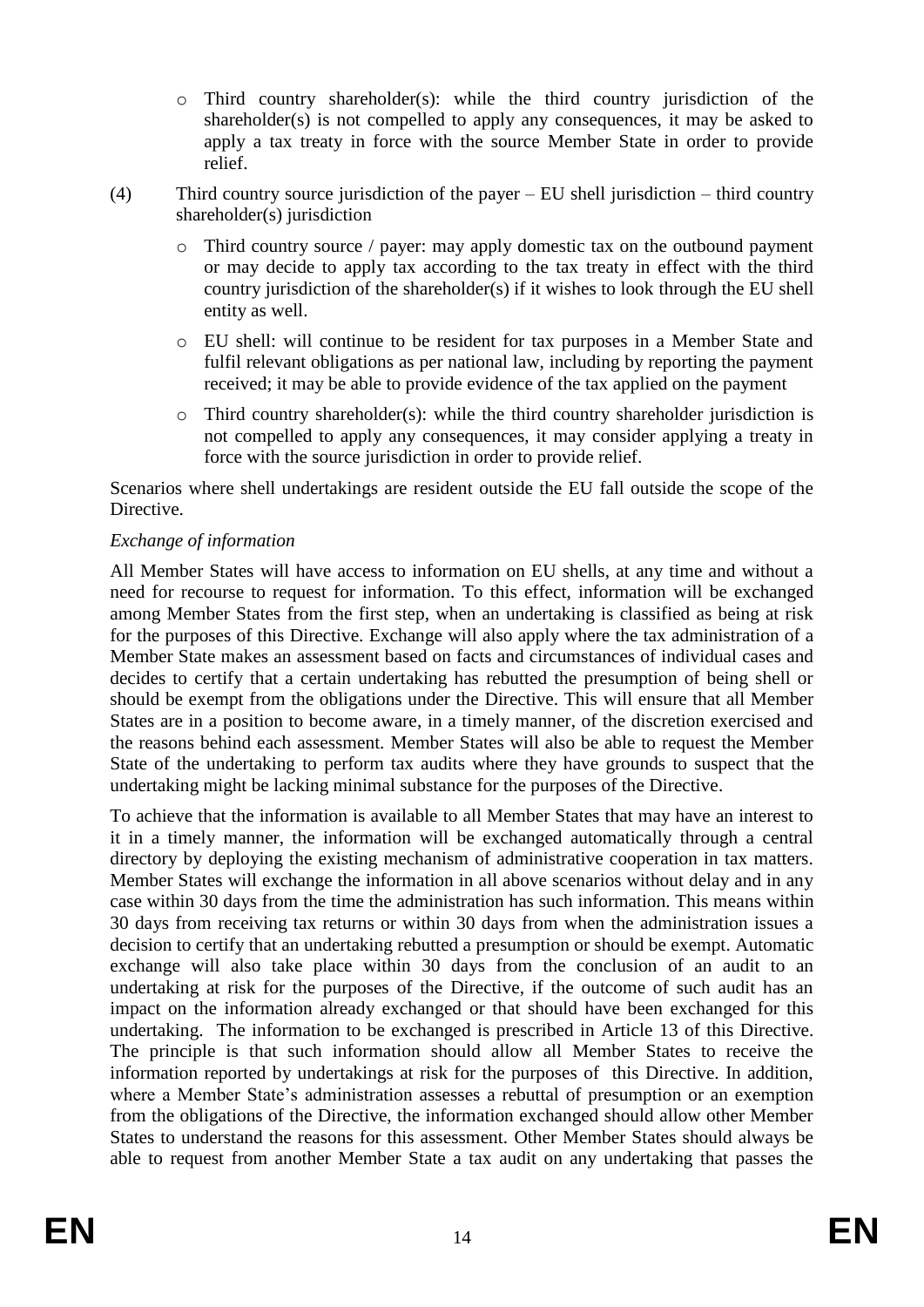gateway of this Directive, if they have doubts on whether or not it has the minimal substance required. The requested Member State should perform the tax audit within a reasonable timeframe and share the outcome with the requesting Member State. If there is a finding of 'shell' entity, the exchange of information should be automatic in accordance with Article 13 of this Directive.

## *Penalties*

The proposed legislation leaves it to Member States to lay down penalties applicable against the violation of the reporting obligations provided by this Directive as transposed into the national legal order. The penalties shall be effective, proportionate and dissuasive. A minimum level of coordination should be achieved amongst Member States through the set of a minimum monetary penalty as per existing provisions in the financial sector. Penalties should include an administrative pecuniary sanction of at least 5% of the undertaking's turnover. Such minimum amount should take into account the circumstances of the specific reporting entity.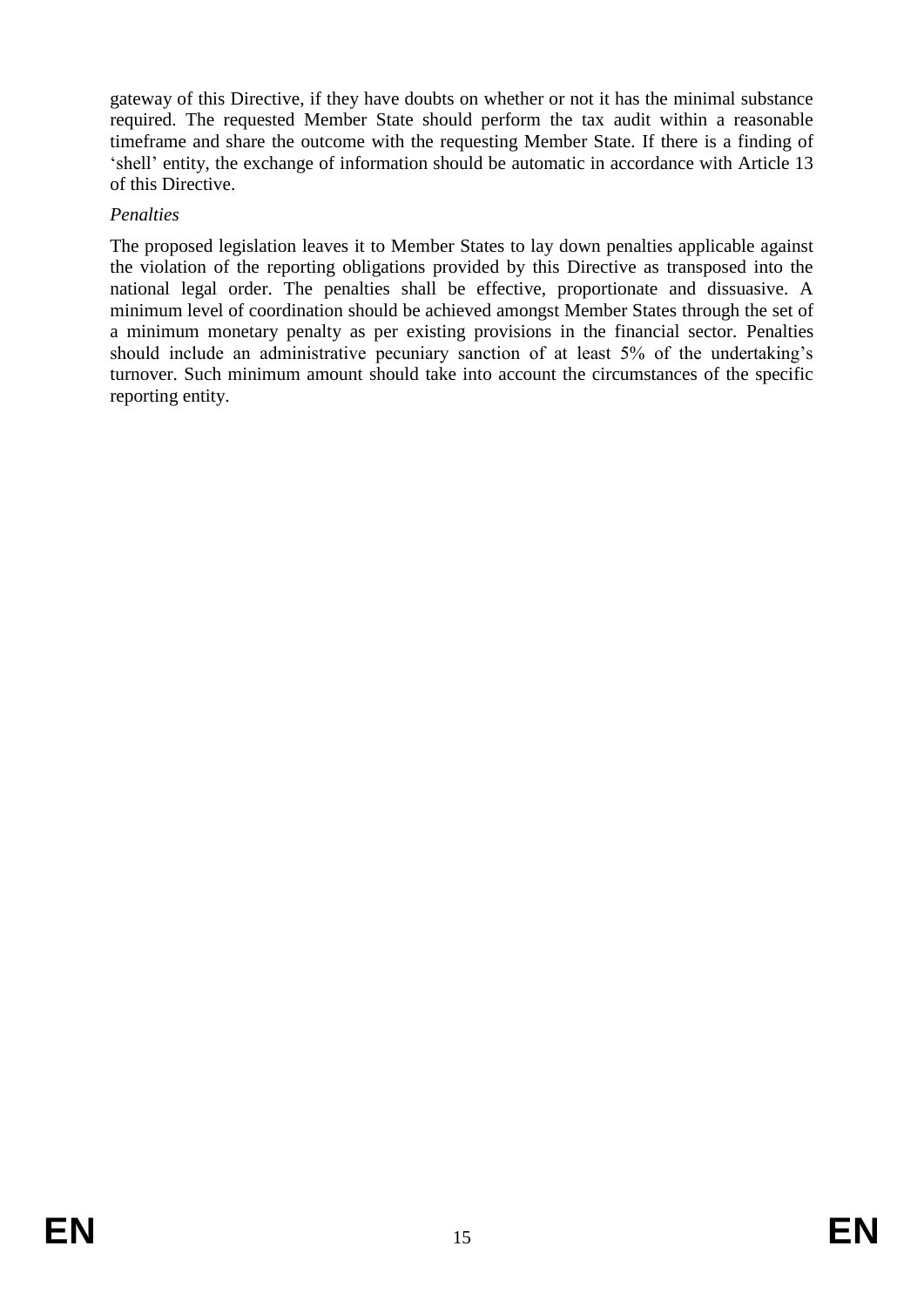#### 2021/0434 (CNS)

## Proposal for a

# **COUNCIL DIRECTIVE**

## **laying down rules to prevent the misuse of shell entities for tax purposes and amending Directive 2011/16/EU**

THE COUNCIL OF THE EUROPEAN UNION,

Having regard to the Treaty on the Functioning of the European Union, and in particular Article 115 thereof,

Having regard to the proposal from the European Commission,

After transmission of the draft legislative act to the national parliaments,

Having regard to the opinion of the European Parliament<sup>1</sup>,

Having regard to the opinion of the European Economic and Social Committee<sup>2</sup>,

Acting in accordance with a special legislative procedure,

Whereas:

- (1) Ensuring fair and effective taxation in the internal market and tackling tax avoidance and evasion remain high political priorities in the Union. While recent years saw important progress in this area, especially with the adoption of Council Directive  $2016/1164<sup>3</sup>$  concerning anti-tax avoidance and the expansion of scope of Council Directive 2011/16/EU<sup>4</sup> on administrative cooperation, further measures are necessary to tackle specifically identified practices of tax avoidance and evasion, which are not fully captured by the existing legal framework of the Union. In particular, multinational groups often create undertakings with no minimal substance, to lower their overall tax liability, including by shifting profits away from certain high-tax Member States in which they carry out economic activity and create value for their business. This proposal complements the progress achieved in corporate transparency through requirements concerning beneficial ownership information introduced by the anti-money laundering framework, which address situations where undertakings are created to conceal true ownership, whether of the undertakings themselves or of the assets they manage and own, such as real estate or property of high value.
- (2) It is acknowledged that undertakings with no minimal substance may be set up in a Member State with the main objective of obtaining a tax advantage, notably by eroding the tax base of another Member State. While some Member States have developed a legislative or administrative framework to protect their tax base from such schemes, the relevant rules often have a limited effect, as they only apply in the

 $\overline{a}$ 

<sup>&</sup>lt;sup>1</sup> OJ C , , p. . Not yet published in the Official Journal.

<sup>&</sup>lt;sup>2</sup> OJ C , , p. .Not yet published in the Official Journal.<br><sup>3</sup> Council Directive 2016/1164 of 12 July 2016 loving

<sup>3</sup> Council Directive 2016/1164 of 12 July 2016 laying down rules against tax avoidance practices that directly affect the functioning of the internal market (OJ L 193, 19.7.2016, p. 1).

<sup>&</sup>lt;sup>4</sup> Council Directive 2011/16/EU of 15 February 2011 on administrative cooperation in the field of taxation and repealing Directive 77/799/EEC (OJ L 64, 11.3.2011, p. 1).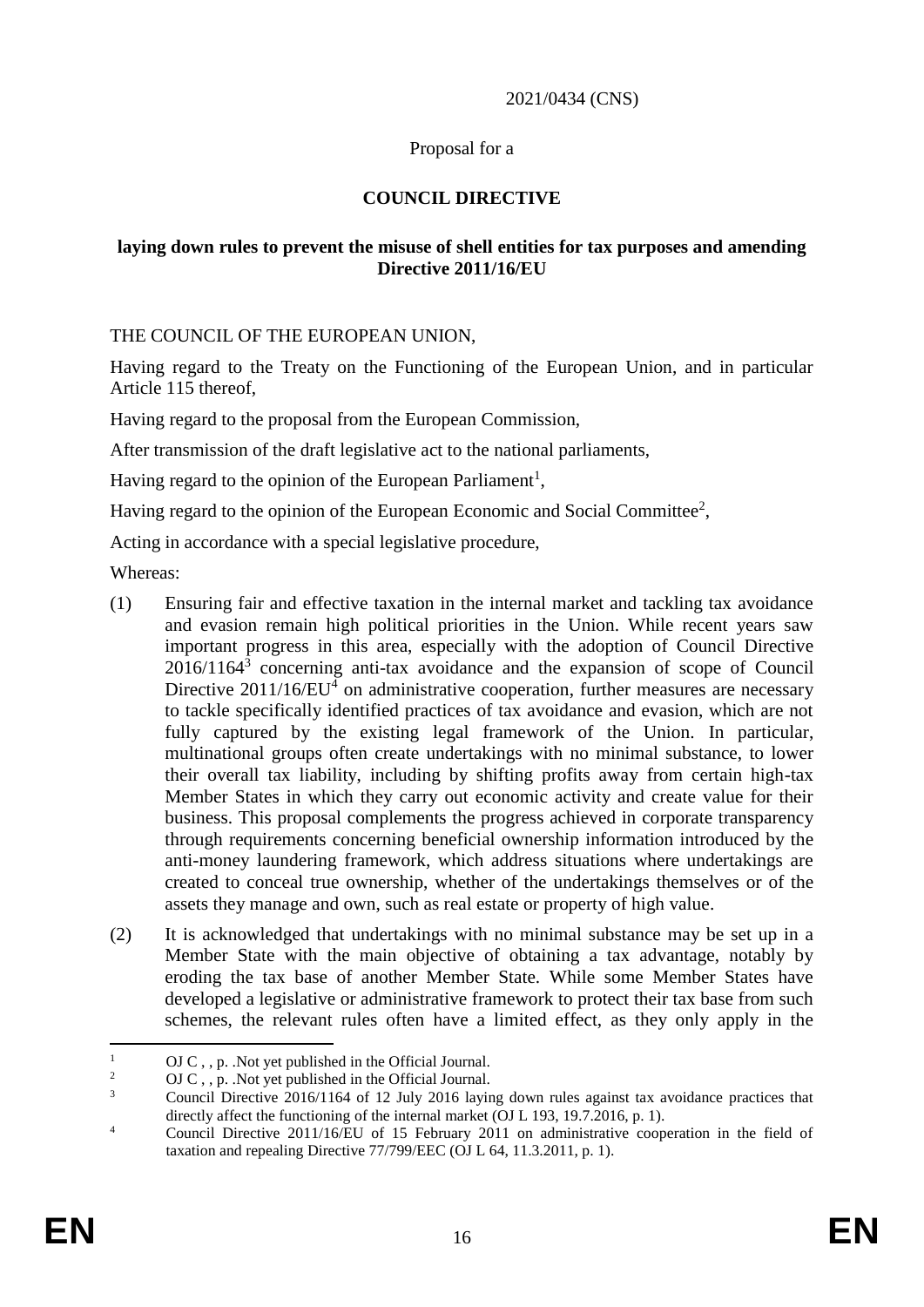territory of a single Member State and do not effectively capture situations that involve more than one Member State. Furthermore, the national rules that apply in this field significantly differ across the Union while some Member States have no rules at all, to tackle the misuse of undertakings with no or minimal substance for tax purposes.

- (3) It is necessary to lay down a common framework, in order to strengthen Member States' resilience against practices of tax avoidance and evasion linked to the use of undertakings which do not perform an economic activity even if presumably they are engaged with economic activity and therefore do not have any or have only minimal substance for tax purposes. This is done in order to ensure that undertakings lacking minimal substance are not used as instruments of tax evasion or tax avoidance. As those undertakings may be established in one Member State but may be used with the effect of eroding the tax base of another Member State, it is critical to agree on a common set of rules for determining what should be considered as insufficient substance for tax purposes in the internal market as well as for delineating specific tax consequences linked to such insufficient substance. Where an undertaking has been found to have sufficient substance under this Directive, this should not prevent the Member States from continuing to operate anti-tax avoidance and evasion rules, provided that these are consistent with Union law.
- (4) To ensure a comprehensive approach, the rules should apply to all undertakings in the Union which are taxable in a Member State, regardless of their legal form and status, as long as they have their residence for tax purposes in a Member State and are eligible to obtain a certificate of tax residence in that Member State.
- (5) To ensure the proper functioning of the internal market, the proportionality and effectiveness of potential rules, it would be desirable to limit their scope to undertakings which are at risk of being found to lack minimal substance and used with the main objective of obtaining a tax advantage. It would therefore be important to establish a gateway criterion, in the form of a set of three cumulative, indicative conditions, in order to conclude which undertakings are sufficiently at risk as aforementioned to justify that they be subjected to reporting requirements. A first condition should enable the identification of undertakings presumably engaged mainly in geographically mobile economic activities, as the place where such activities are actually carried out is usually more challenging to identify. Such activities normally give rise to important passive income flows. Hence, undertakings, which income consists predominantly of passive income flows would meet this condition. It should also be taken into account that entities holding assets for private use, such as real estate, yachts, jets, artworks, or equity alone, may have no income for longer periods of time, but still enable significant tax benefits by way of owning those assets. As purely domestic situations would not pose a risk for the good functioning of the internal market and would be best addressed at domestic level, a second condition should focus on undertakings engaged in cross-border activities. Engagement in crossborder activities should be established having regard, on the one hand, to the nature of the transactions of the undertaking, domestic or foreign, and on the other, to its property, given that entities that only hold assets for private, non-business, use may not engage in transactions for a considerable time. Additionally, a third condition should point out to those undertakings which have no or inadequate own resources to perform core management activities. In this regard, undertakings that do not have adequate own resources tend to engage third party providers of administration, management, correspondence and legal compliance services or enter into relevant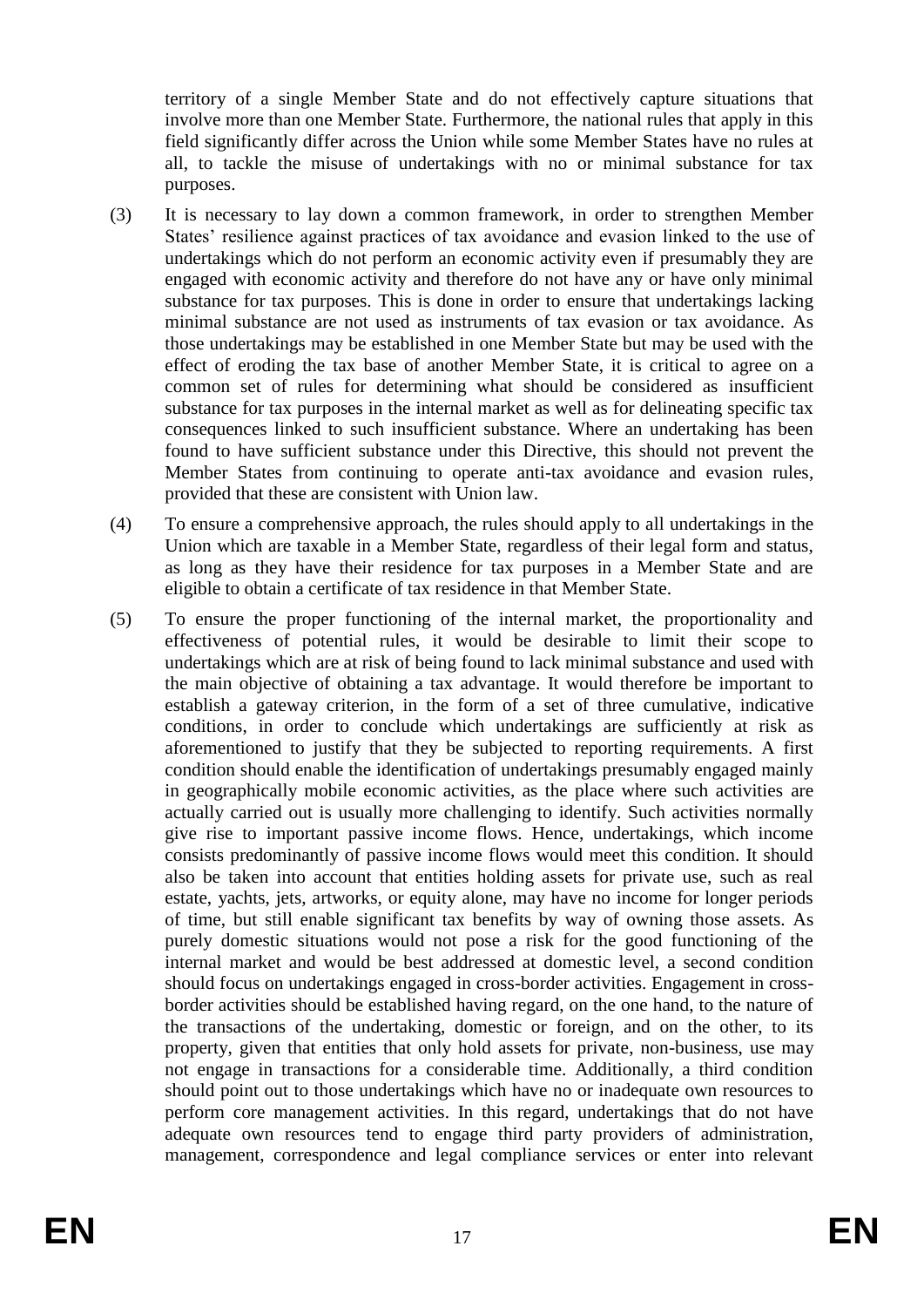agreements with associated enterprises for the supply of such services in order to set up and maintain a legal and tax presence. Outsourcing of certain ancillary services only, such as bookkeeping services alone, while core activities remain with the undertaking, would not suffice in itself for an undertaking to meet this condition. While such service providers might be regulated for other, non-tax purposes, their obligations for such other purposes cannot always mitigate the risk that they enable the set up and maintenance of undertakings misused for tax avoidance and evasion practices.

- (6) It would be fair to exclude from the envisaged rules undertakings whose activities are subject to an adequate level of transparency and therefore do not present a risk of lacking substance for tax purposes. Companies having a transferable security admitted to trading or listed on a regulated market or multilateral trading facility as well as certain financial undertakings which are heavily regulated in the Union, directly or indirectly, and subject to increased transparency requirements and supervision, should equally be excluded from the scope of this Directive. Pure holding undertakings which are situated in the same jurisdiction as the operational subsidiary and their beneficial owner(s) are not likely to serve the objective of obtaining a tax advantage either. Similar is the case of sub-holding undertakings which are situated in the same jurisdiction as their shareholder or ultimate parent entity. On this basis, they should also be excluded. Undertakings that engage an adequate number of persons, full-time and exclusively, in order to carry out their activities should equally not be considered to lack minimal substance. While they are not reasonably expected to pass the gateway criterion, they should be excluded explicitly for purposes of legal certainty.
- (7) To distinguish amongst undertakings which are at risk of being found to lack substance for tax purposes and ensure that the rules capture only undertakings that lack substance for tax purposes, undertakings should provide information on their resources in the Member State where they are resident for tax purposes. Such information is necessary to verify that the undertaking has resources and actually performs economic activity in the Member State of its tax residence and that there is sufficient nexus between the income or the assets of the undertaking and that Member State.
- (8) To facilitate implementation of this Directive, undertakings at risk of being found to lack substance and used with the main objective of obtaining a tax advantage should declare, in their annual tax return, that they possess a minimum level of resources such as people and premises in the Member State of tax residence and provide documentary evidence if that is the case. While it is recognised that different activities may require a different level or type of resources, a common minimum level of resources would be expected under all circumstances. This assessment should solely aim at identifying the substance of undertakings for tax purposes and does not question the role that "trust or company service providers", as defined in Directive (EU) 2015/849 of the European Parliament and of the Council<sup>5</sup>, have in the identification of money laundering, its predicate offences and terrorist financing. Conversely, the absence of a minimum level of resources may be considered to indicate a lack of substance where an undertaking is

 $\overline{\phantom{a}}$ <sup>5</sup> Directive (EU) 2015/849 of the European Parliament and of the Council of 20 May 2015 on the prevention of the use of the financial system for the purposes of money laundering or terrorist financing, amending Regulation (EU) No 648/2012 of the European Parliament and of the Council, and repealing Directive 2005/60/EC of the European Parliament and of the Council and Commission Directive 2006/70/EC (OJ L 141, 5.6.2015, p. 73).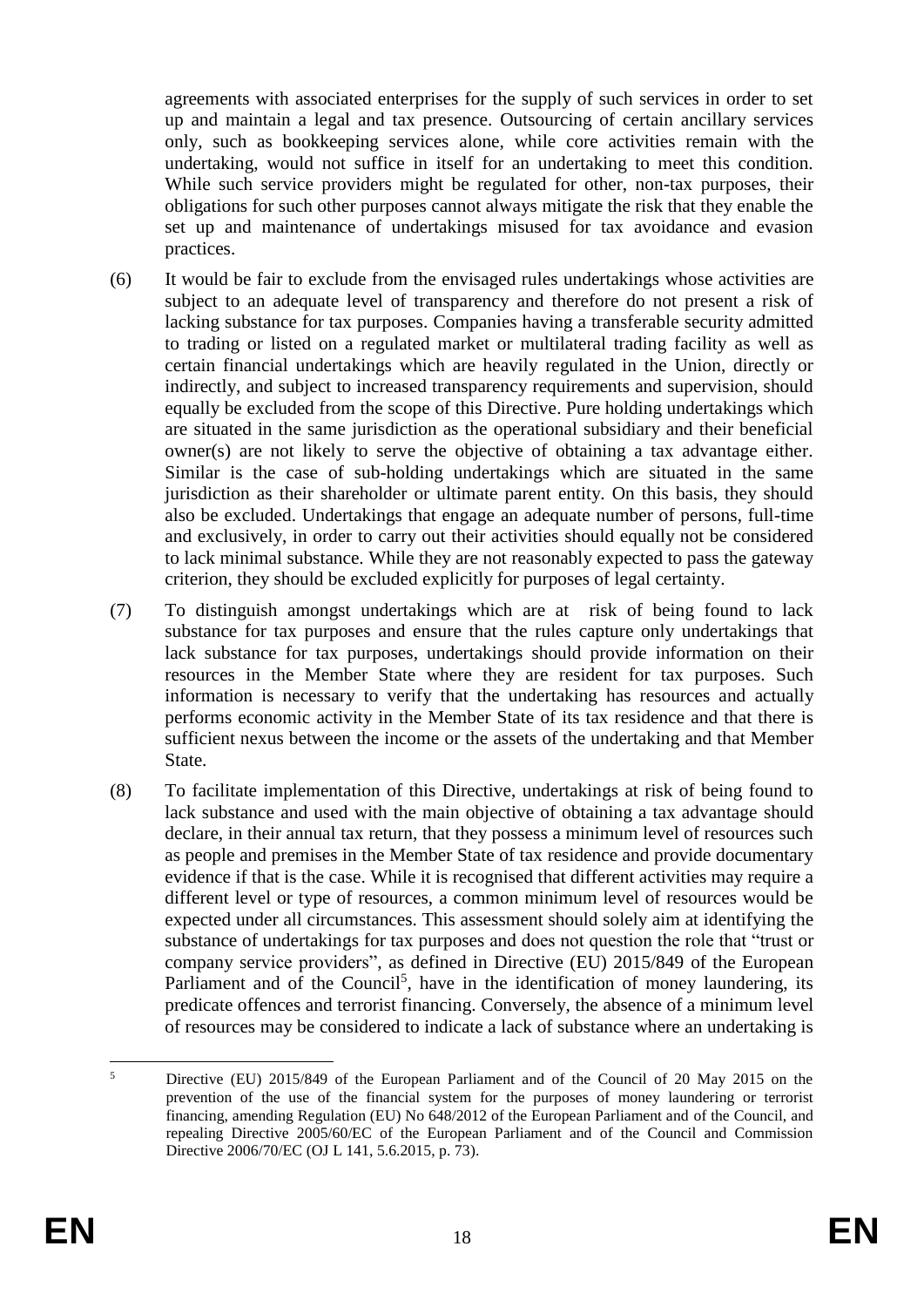already at risk of being found to lack substance for tax purposes. To ensure compatibility with relevant international standards, a common minimum level should draw on the existing Union and international standards on substantial economic activity in the context of preferential tax regimes or in the absence of corporate taxation<sup>6</sup>, as developed in the context of the Forum on Harmful Tax Practices. It is necessary to provide for submission of documentary evidence with the tax return in support of the declaration of the undertaking that it disposes a minimum of resources. It is also necessary in order to allow the administration to form a view based on the facts and circumstances of the undertaking and decide whether to initiate an audit procedure.

- (9) To ensure tax certainty, it is imperative to lay down common rules on the content of undertakings' declarations. Undertakings that pass the gateway criterion and are consequently subject to reporting requirements should be presumed not to have sufficient substance for tax purposes if they also declare not to possess one or more of the elements that cumulatively constitute a minimum level of substance, or do not provide the required supporting evidence. Undertakings that declare to possess all the elements of the minimum level of substance and provide the required supporting documentation should instead be presumed to have minimal substance for tax purposes and should incur no further obligations and consequences under this Directive. This, however, should be without prejudice to any applicable law and the right of the administration to perform an audit, including on the basis of the supporting documentation, and possibly, arrive at a different conclusion.
- (10) It is recognised that whether an undertaking is actually performing economic activities for tax purposes or serves mainly tax avoidance or evasion purposes is ultimately a matter of facts and circumstances. This should be assessed on a case by case basis in respect of each specific undertaking. Therefore, undertakings presumed not to have minimal substance for tax purposes should be entitled to prove the contrary, including to prove that they do not serve primarily tax objectives, and rebut such presumption. After fulfilling their reporting obligations under this Directive, they should provide additional information to the administration of the Member State where they reside for tax purposes. While they may provide any additional information that they deem appropriate, it is essential to set common requirements of what may constitute appropriate additional evidence and should thus be required in all cases. Where the Member State, based on such additional evidence, considers that an undertaking has rebutted a presumption of lack of substance in a satisfactory manner, it should be able to issue a decision to certify that the undertaking has minimal substance for tax purposes in accordance with this Directive. Such decision may remain valid for the period during which factual and legal circumstances of the undertaking remain unchanged and up to 6 years from the time the decision is issued. This will allow to limit the resources allocated to cases that have been evidenced not to be a shell for the purposes of the Directive.
- (11) As the objective of this Directive is to prevent tax avoidance and evasion that are likely to flourish through actions by undertakings without minimal substance, and in order to ensure tax certainty and enhance the proper functioning of the internal market,

<sup>6</sup> <sup>6</sup> General Secretariat of the Council, 9637/18 FISC 241 ECOFIN 555, Code of Conduct (Business Taxation), Guidance on the interpretation of the third criterion; OECD/G20 Base Erosion and Profit Shifting Project, Countering Harmful Tax Practices More Effectively, Taking into Account Transparency and Substance, Action 5: Final Report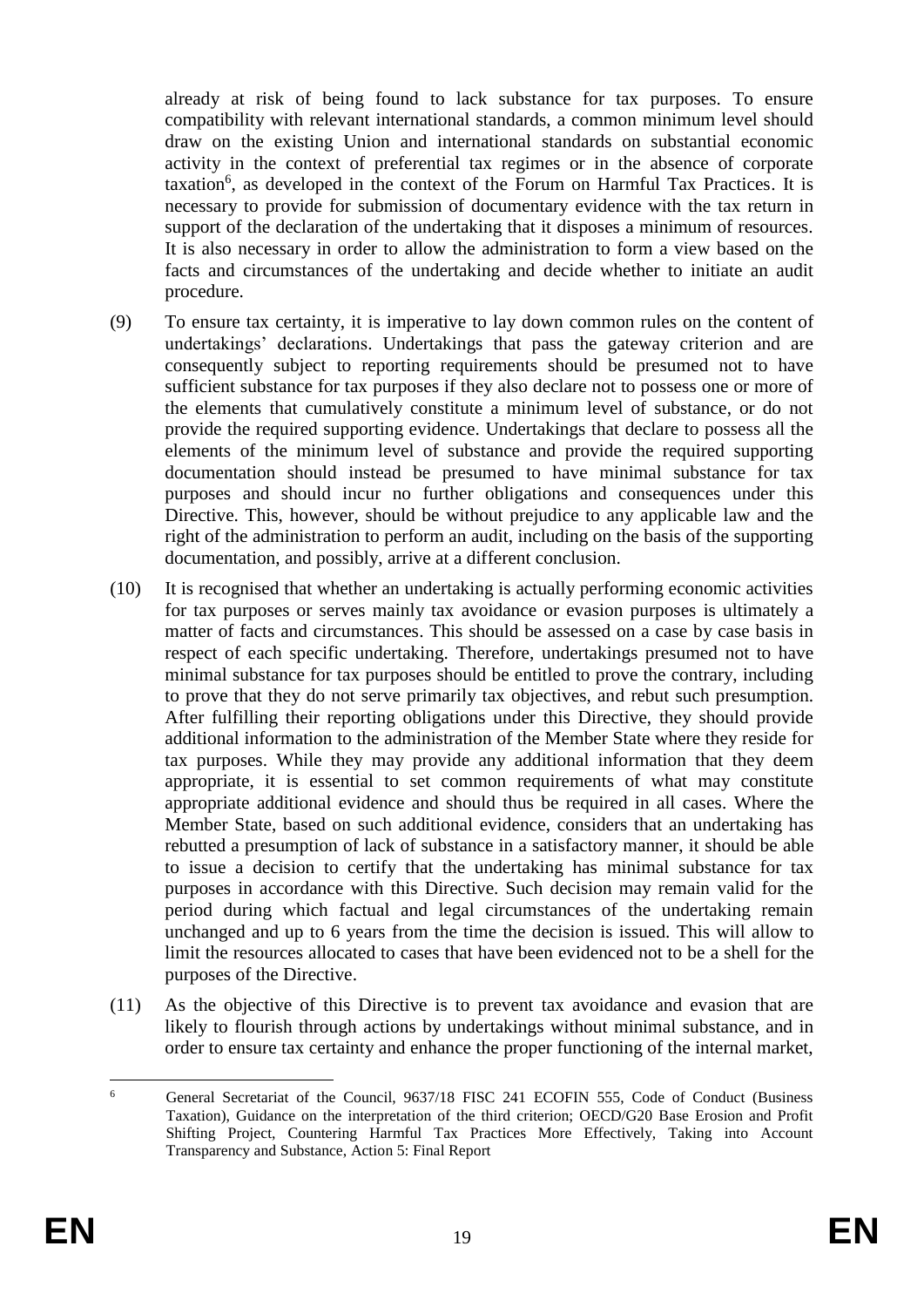it is paramount to provide for a possibility of exemptions for undertakings which meet the gateway criterion but yet whose interposition has no actual advantageous impact on the overall tax position of the undertaking's group or of the beneficial owner(s). For that reason, such undertakings should be entitled to request the administration of the Member State, where they reside for tax purposes, to issue a decision which exempts them from complying with the proposed rules altogether and upfront. Such exemption should also be limited in time, to allow the administration to verify on a regular basis that the factual and legal circumstances justifying the exemption decision remain valid. At the same time a potential extended duration of such decision will allow to limit the resources allocated to cases that should be exempt from the scope of the Directive.

- (12) To ensure tax certainty and fair taxation in the internal market, it would be appropriate to explicitly lay down the rules that specify the treatment for tax purposes of income flowing to or from undertakings which have been found to lack minimum substance for tax purposes and have not provided evidence to the contrary or evidence that they do not serve the objective of obtaining a tax advantage. Such income should be taxable in the Member State where the undertaking's shareholder(s) reside for tax purposes, as if it were paid directly to such shareholder(s). To prevent the risk of double taxation, tax paid on such income in the Member State of the undertaking, if any, should be taken into account and deducted from the tax payable at the Member State of the undertaking's shareholder(s). If the undertaking's shareholders do not reside for tax purposes in a Member State, such income should be taxable in the jurisdiction of residence for tax purposes of the payer, as if it were paid straight to the undertaking's shareholder(s). Rules of equivalent effect should apply to situations where there are no income flows. In particular, this could occur in the case of holding immovable or other property of very high value for private purposes alone or of pure equity holdings. Considering that there is a risk that several undertakings without minimal substance are set up in a chain, it is also essential to exclude that the income is deemed taxable in the jurisdiction of a shareholder that is itself an undertaking without minimal substance. The allocation of taxing rights in accordance with agreements and conventions that provide for the elimination of double taxation of income, and where applicable, capital concluded between a Member State and a third country should not be affected by this Directive.
- (13) To ensure effectiveness of the proposed framework, it is necessary to establish appropriate tax consequences for undertakings that do not have minimal substance for tax purposes. Undertakings that have crossed the gateway criterion and are presumed to be lacking substance for tax purposes while, additionally, have not provided evidence to the contrary or evidence that they do not serve the objective of obtaining a tax advantage, should not be allowed to benefit from the provisions of agreements and conventions that provide for the elimination of double taxation of income, and where applicable, capital, to which the Member State of their tax residence is a party and from any other agreements, including provisions in international agreements for the promotion and protection of investments, with equivalent purpose or effect. Such undertakings should not be allowed to benefit from Council Directive 2011/96/EU<sup>7</sup>

 $\overline{7}$ 

<sup>7</sup> Council Directive 2011/96/EU of 30 November 2011 on the common system of taxation applicable in the case of parent companies and subsidiaries of different Member States (OJ L 345, 29.12.2011, p. 8).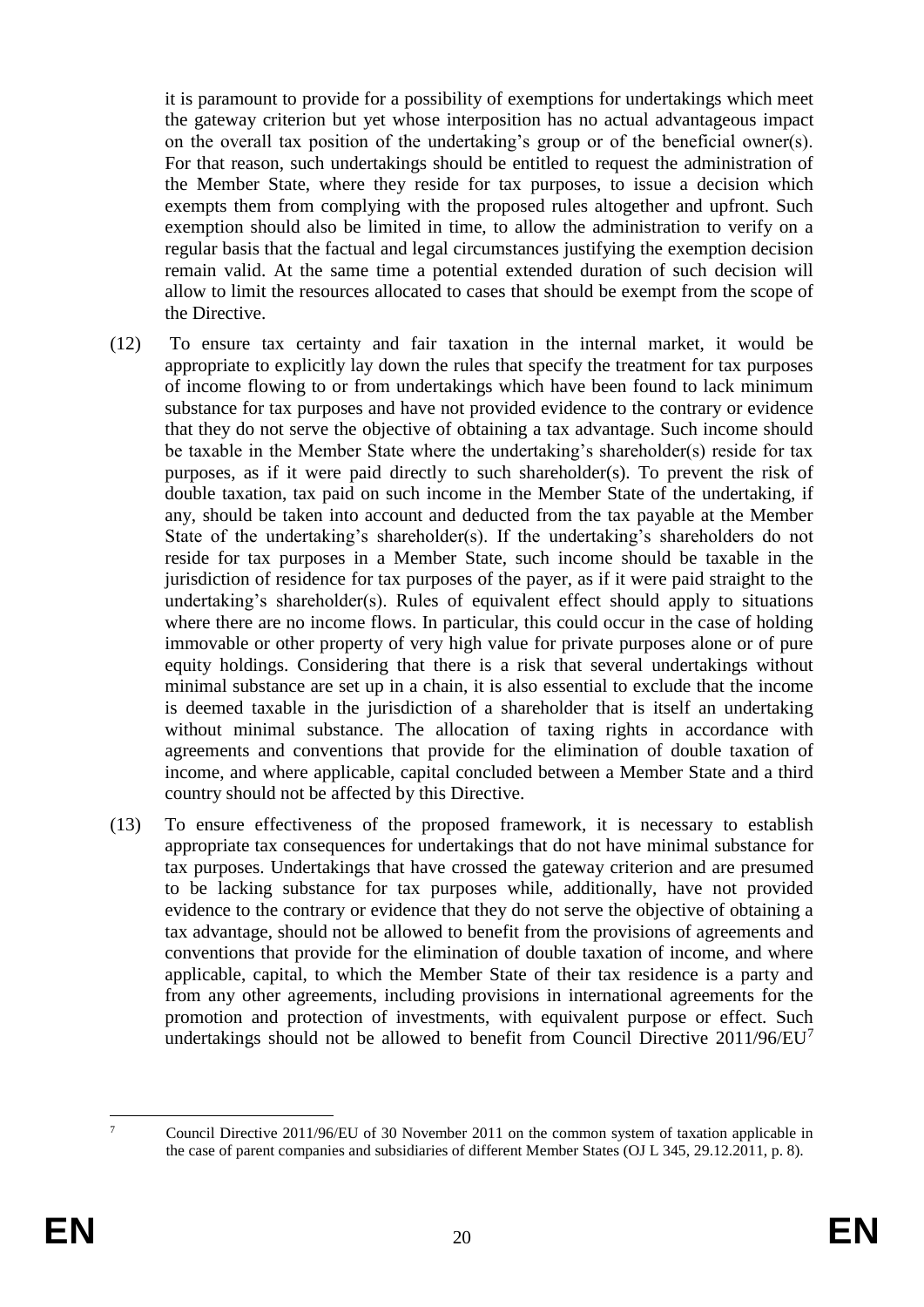and Council Directive  $2003/49/EC<sup>8</sup>$ . To this effect, those undertakings should not be entitled to a certificate of tax residence to the extent that this serves to obtain those benefits. The Member State where the undertaking is resident for tax purposes should therefore deny to issue a certificate of tax residence. Alternatively, that Member State should be able to issue such certificate while indicating, by means of a warning, that it should not be used by the undertaking to obtain tax benefits as above. This denial of a certificate of tax residence, or alternatively the issue of a special certificate of tax residence, should not set aside the national rules of the Member State of the undertaking with regard to the tax residence and relevant obligations linked thereto. It would rather serve to communicate to other Member States, and third countries, that no relief or refund should be granted with regard to transactions involving this undertaking based on any treaty with the Member State of the undertaking or Union directives, if applicable.

- (14) Considering that undertakings without minimal substance may be used for the purpose of obtaining a tax advantage to the detriment of a Member State other than the one of their residence for tax purposes, the relevant information should be shared with the competent authorities of other Member States. To ensure that all interested Member States have timely access to such information, the information should be exchanged automatically through the common communication network ('CCN') developed by the Union. In this context, information should be recorded in a secure central directory on administrative cooperation in the field of taxation available to all Member States. Member States should be required to implement a series of practical arrangements, including measures to standardise the communication of all requisite information through the creation of a standard form. This should also involve specifying the linguistic requirements for the envisaged exchange of information and upgrading the CCN accordingly. Where necessary, following the stage of mandatory automatic exchange of information under this Directive, a Member State should be able to rely on Article 5 of Council Directive 2011/16/EU as regards the exchange of information on request to obtain additional information on reporting undertakings from the Member State to which such undertakings would be liable to have reported this information. Considering that the sooner replies to requests for information are received, the more effective they are, it is appropriate to ensure that replies to requests for information are provided swiftly.
- (15) Directive 2011/16/EU should therefore be amended accordingly.
- (16) In order to improve effectiveness, Member States should lay down penalties against the violation of the national rules that transpose this Directive. Such penalties should be effective, proportionate and dissuasive. To ensure tax certainty and a minimum level of coordination across all Member States, it is necessary to fix a minimum monetary penalty, also taking into account the situation of each specific undertaking. The envisaged rules rely on self-assessment by the undertakings as regards whether or not they meet the gateway criteria. To achieve effectiveness of the provisions, incentivising adequate compliance across the Union, and taking into account that a shell undertaking in one Member State may be used to erode the tax base of another Member State, it is important that any Member State has the right to request another Member State to conduct tax audits of undertakings at risk for not fulfilling minimum

 $\overline{8}$ <sup>8</sup> Council Directive 2003/49/EC of 3 June 2003 on a common system of taxation applicable to interest and royalty payments made between associated companies of different Member States (OJ L 157, 26.6.2003, p. 49).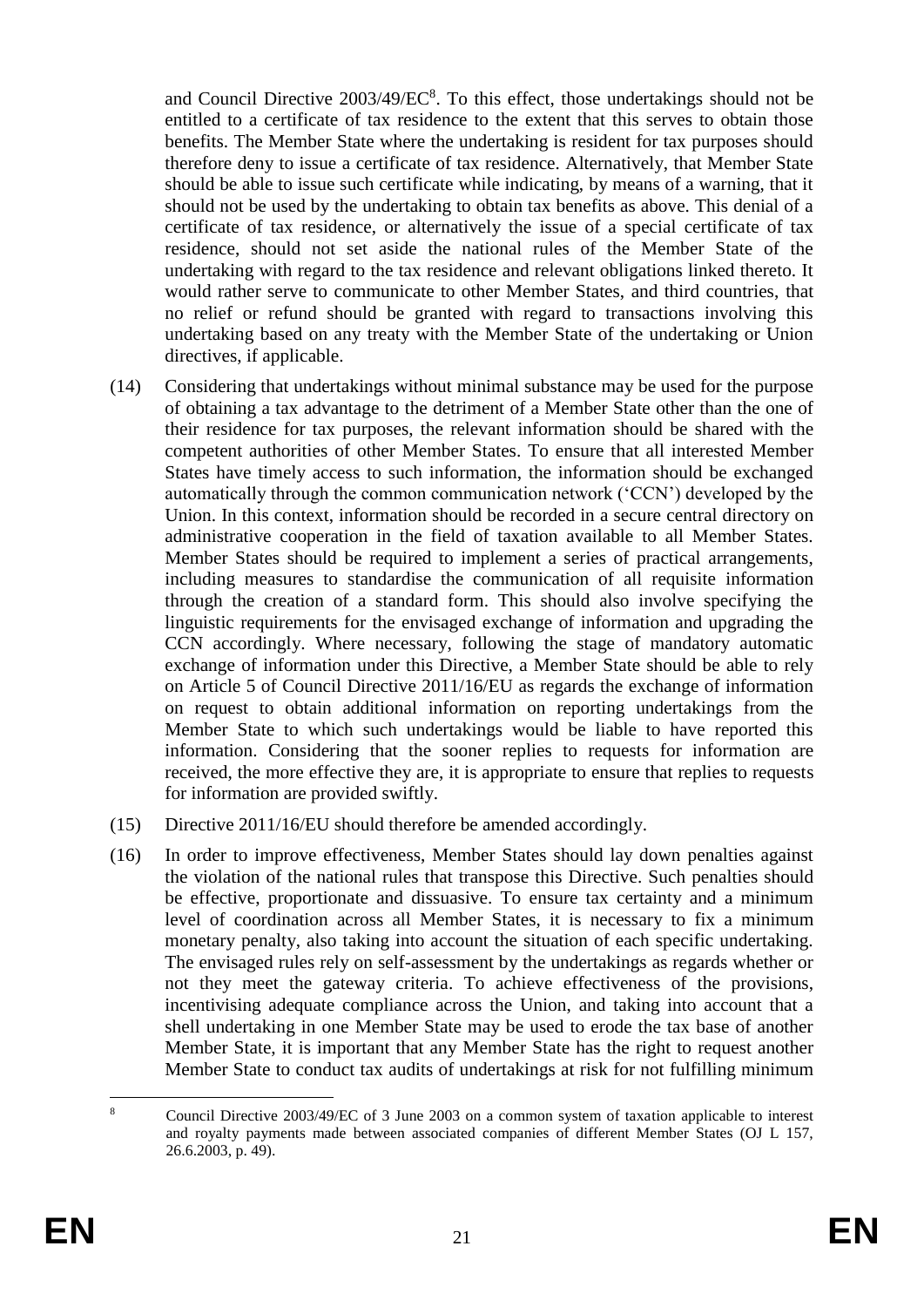substance as defined in this Directive. Accordingly, to reinforce effectiveness, it is essential that the requested Member State has an obligation to carry out such audit and to share information on the outcome, even where there is no finding of 'shell' entity.

- (17) As the proper implementation and enforcement of the proposed rules in each Member State is critical for the protection of other Member States' tax base, such implementation and enforcement should be monitored by the Commission. Member States should therefore communicate to the Commission on a regular basis, specific information, including statistics, on the implementation and enforcement in their territory of national measures adopted pursuant to this Directive.
- (18) In order to evaluate the effectiveness of the proposed new rules, the Commission should prepare an evaluation on the basis of the information provided by Member States and other available data. The Commission's report should be published.
- (19) In order to ensure uniform conditions for the implementation of this Directive and Directive 2011/16/EU, in particular for the automatic exchange of information between tax authorities, implementing powers should be conferred on the Commission to adopt a standard form with a limited number of components, including the linguistic arrangements, the necessary practical arrangements for upgrading the central directory on administrative cooperation in the field of taxation. Those powers, as provided in the Directive 2011/16/EU, should be exercised in accordance with Regulation (EU) No 182/2011 of the European Parliament and of the Council<sup>9</sup>.
- (20) The European Data Protection Supervisor was consulted in accordance with Article 42 of Regulation (EU) 2018/1725 of the European Parliament and of the Council<sup>10</sup>.
- (21) Any processing of personal data carried out within the framework of Directive 2011/16/EU should comply with Regulation (EU) 2016/679 of the European Parliament and of the Council<sup>11</sup> and Regulation (EU) 2018/1725. Data processing is set out in Directive 2011/16/EU solely with the objective of serving a general public interest, namely the matters of taxation and the purposes of combating tax fraud, tax evasion and tax avoidance, safeguarding tax revenues and promoting fair taxation, which strengthen opportunities for social, political and economic inclusion in Member States.
- (22) Since the objective of this Directive cannot sufficiently be achieved by the Member States but can rather, by reason of the fact that such undertakings are normally established in one Member State but are used in a manner impacting the tax base of one or more other Member States, be better achieved at Union level, the Union may adopt measures, in accordance with the principle of subsidiarity as set out in Article 5 of the Treaty on European Union. In accordance with the principle of proportionality

 $\mathbf{Q}$ <sup>9</sup> Regulation (EU) No 182/2011 of the European Parliament and of the Council of 16 February 2011 laying down the rules and general principles concerning mechanisms for control by Member States of the Commission's exercise of implementing powers (OJ L 55, 28.2.2011, p. 13)

<sup>&</sup>lt;sup>10</sup> Regulation (EU) 2018/1725 of the European Parliament and of the Council of 23 October 2018 on the protection of natural persons with regard to the processing of personal data by the Union institutions, bodies, offices and agencies and on the free movement of such data, and repealing Regulation (EC) No 45/2001 and Decision No 1247/2002/EC (OJ L 295, 21.11.2018, p. 39)

<sup>&</sup>lt;sup>11</sup> Regulation (EU) 2016/679 of the European Parliament and of the Council of 27 April 2016 on the protection of natural persons with regard to the processing of personal data and on the free movement of such data, and repealing Directive 95/46/EC (General Data Protection Regulation) (OJ L 119, 4.5.2016, p. 1)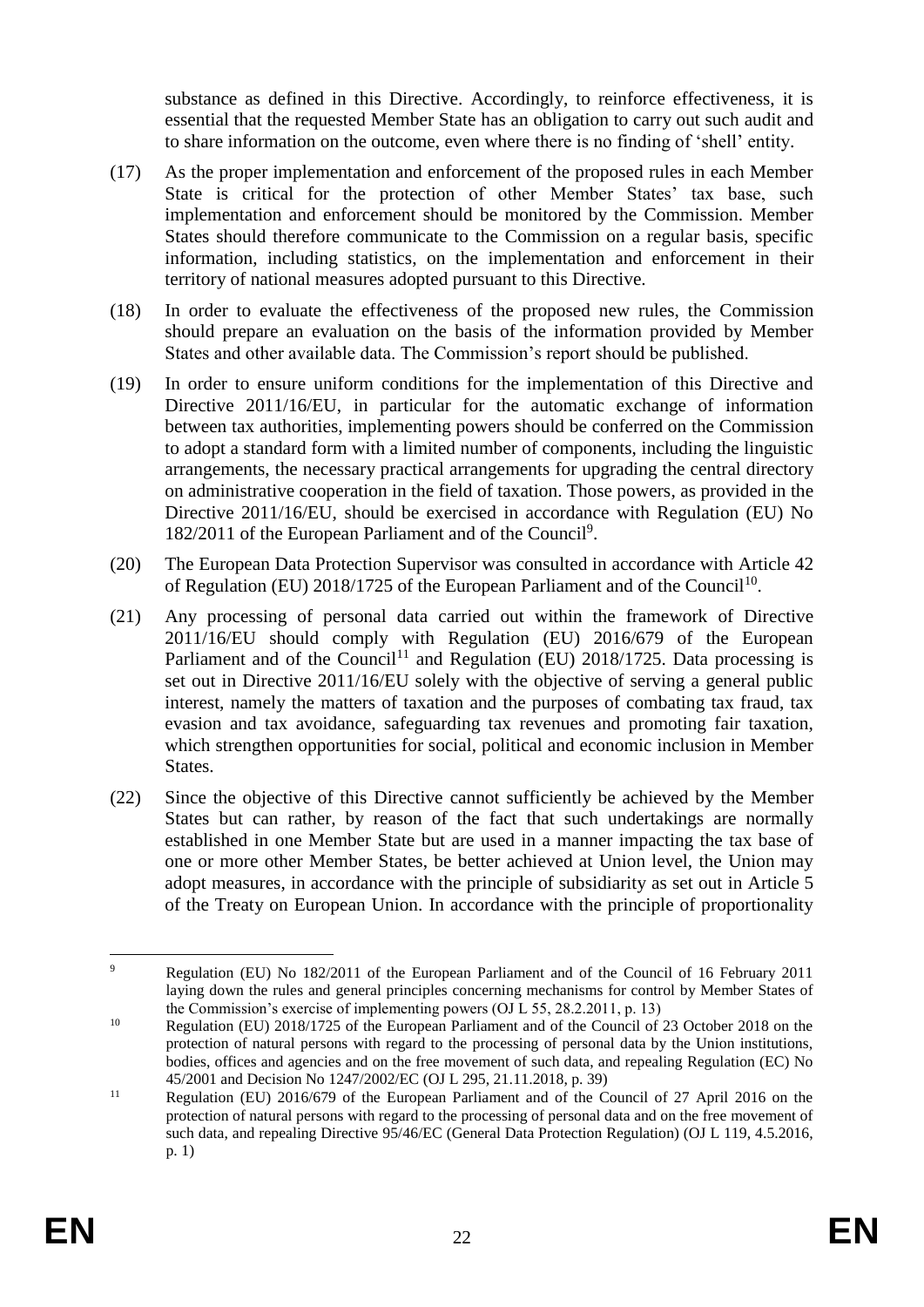as set out in that Article, this Directive does not go beyond what is necessary in order to achieve that objective.

HAS ADOPTED THIS DIRECTIVE:

# **CHAPTER I GENERAL PROVISIONS**

# *Article 1*

# *Subject matter*

This Directive lays down indicators of minimum substance for undertakings in Member States and rules regarding the treatment for tax purposes of those undertakings that do not meet the indicators.

# *Article 2*

### *Scope*

This Directive applies to all undertakings that are considered tax resident and are eligible to receive a tax residency certificate in a Member State.

This Directive is without prejudice to other legal acts of the Union.

#### *Article 3 Definitions*

For the purposes of this Directive the following definitions shall apply:

- (1) 'undertaking' means any entity engaged in an economic activity, regardless of its legal form, that is a tax resident in a Member State;
- (2) 'tax year' means a tax year, calendar year or any other appropriate period for tax purposes;
- (3) 'revenues' means the sum of the net turnover, other operating income, income from participating interests, including dividends received from affiliated undertakings, income from other investments and loans forming part of the fixed assets, other interest receivable and similar income as listed in Annexes V and VI to Directive 2013/34/EU of the European Parliament and of the Council<sup>12</sup>;
- (4) 'Member State of the undertaking' means the Member State where the undertaking is resident for tax purposes;
- (5) 'beneficial owner' means beneficial owner as defined in Article 3, point (6), of Directive (EU) 2015/849 of the European Parliament and of the Council;
- (6) 'undertaking's shareholders' means the individuals or entities directly holding shares, interest, stakes, participations, membership rights, entitlement to benefits or any equivalent rights or entitlements in the undertaking and in the case of indirect holdings, those individuals or entities holding interest in the undertaking through one

 $12<sup>12</sup>$ Directive 2013/34/EU of the European Parliament and of the Council of 26 June 2013 on the annual financial statements, consolidated financial statements and related reports of certain types of undertakings, amending Directive 2006/43/EC of the European Parliament and of the Council and repealing Council Directives 78/660/EEC and 83/349/EEC (OJ L 182, 29.6.2013, p. 19)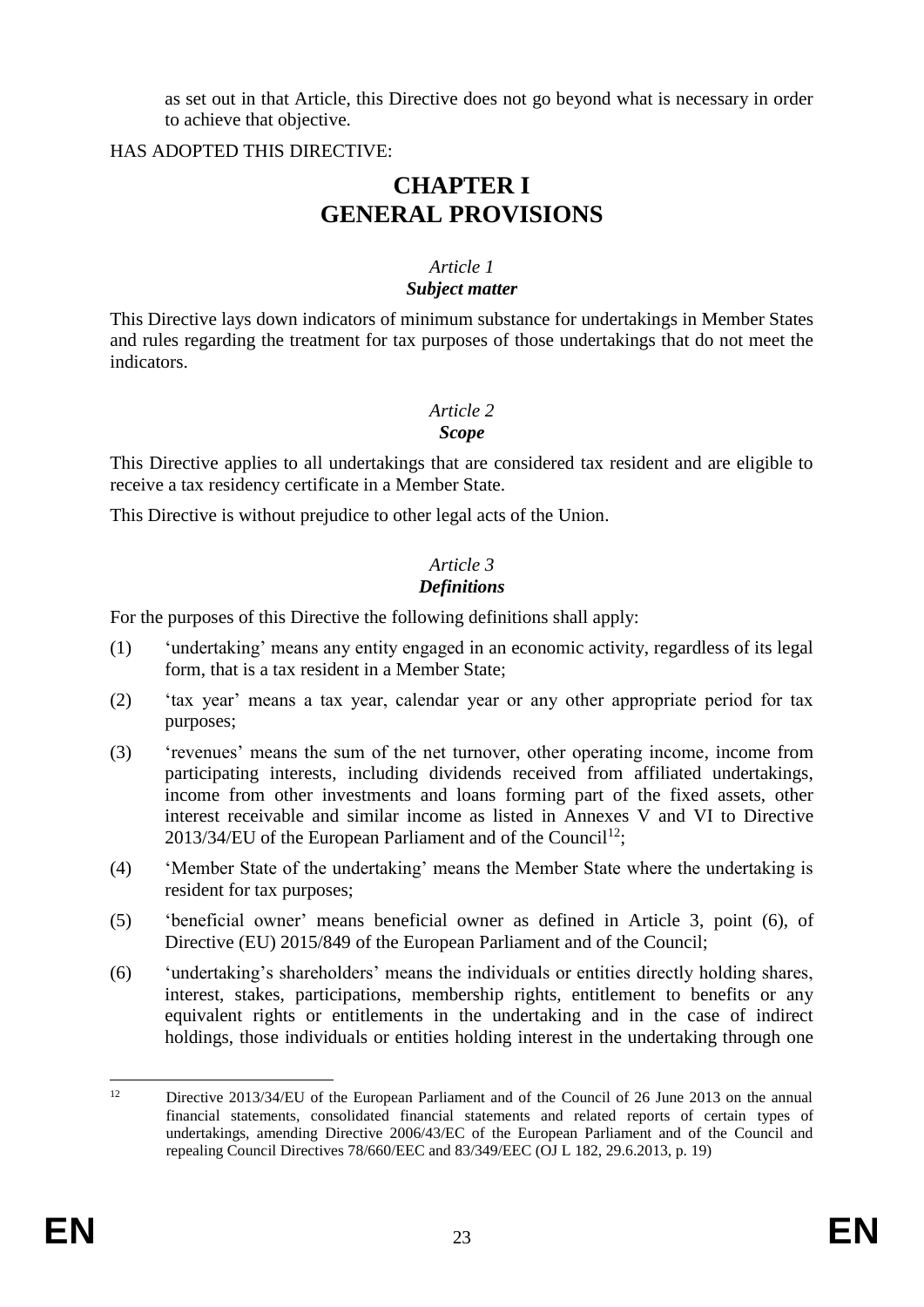or a chain of undertakings none of which fulfils the indicators of minimum substance set out in Article 7(1) of this Directive.

#### *Article 4*

## *Relevant income*

For the purposes of Chapters II and III 'relevant income' shall mean income falling under any of the following categories:

- (a) interest or any other income generated from financial assets, including crypto assets, as defined in Article 3(1), point 2 of the proposal for a Regulation of the European Parliament and of the Council on Markets in Crypto-assets, and amending Directive  $(EU)$  2019/1937<sup>13</sup>;
- (b) royalties or any other income generated from intellectual or intangible property or tradable permits;
- (c) dividends and income from the disposal of shares;
- (d) income from financial leasing;
- (e) income from immovable property;
- (f) income from movable property, other than cash, shares or securities, held for private purposes and with a book value of more than one million euro.
- (g) income from insurance, banking and other financial activities;
- (h) income from services which the undertaking has outsourced to other associated enterprises.

# *Article 5*

## *Associated enterprise*

- 1. For the purposes of Articles 4 and 7,'associated enterprise' shall mean a person who is related to another person in any of the following ways:
	- (a) a person participates in the management of another person by being in a position to exercise a significant influence over the other person;
	- (b) a person participates in the control of another person through a holding that exceeds 25 % of the voting rights;
	- (c) a person participates in the capital of another person through a right of ownership that, directly or indirectly, exceeds 25 % of the capital;
	- (d) a person is entitled to 25 % or more of the profits of another person.
- 2. If more than one person participates in the management, control, capital or profits of the same person, as referred to in paragraph 1, all persons concerned shall be regarded as associated enterprises.

If the same persons participate in the management, control, capital or profits of more than one person, as referred to in paragraph 1, all persons concerned shall be regarded as associated enterprises.

 $13$ <sup>13</sup> COM/2020/593 final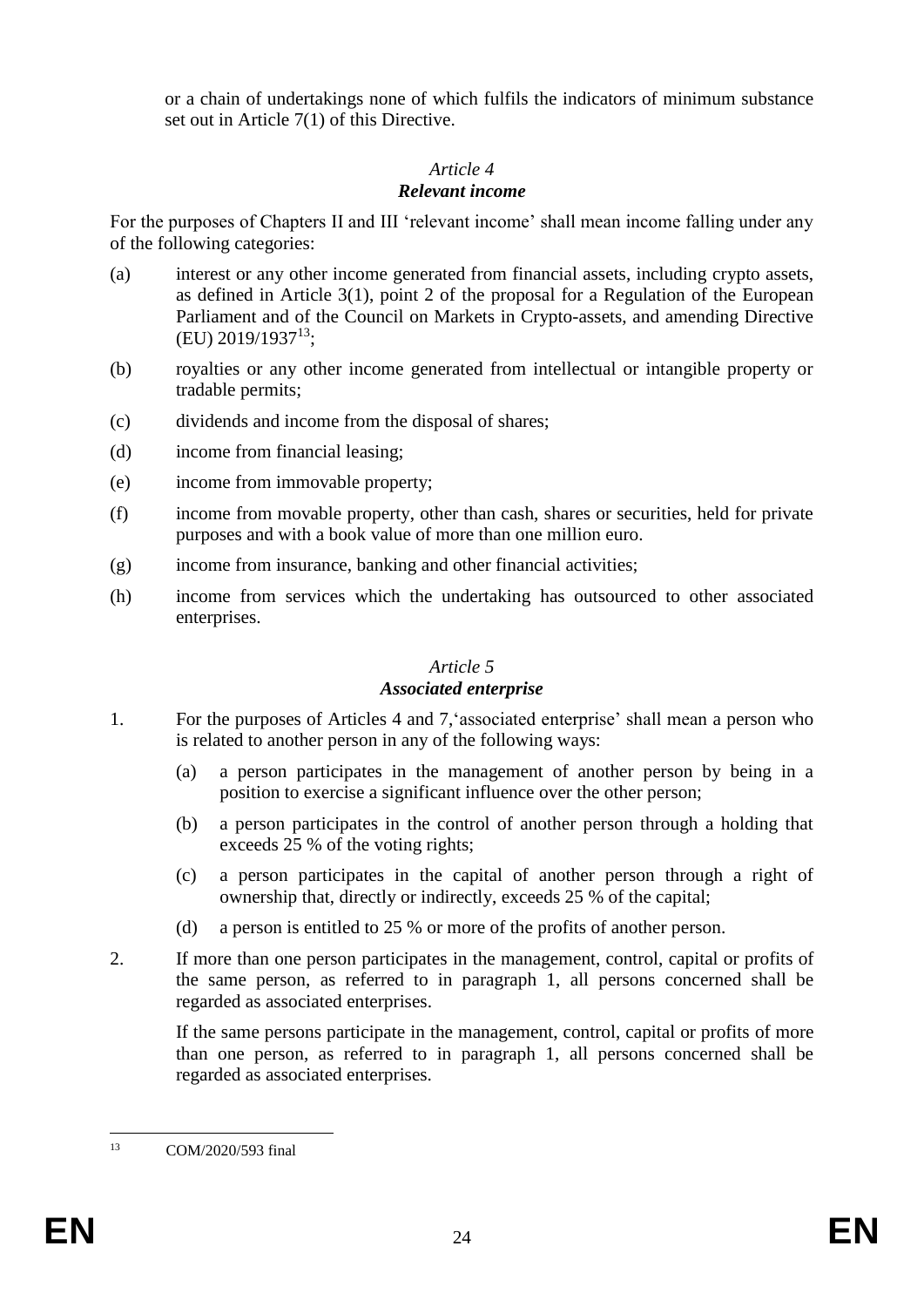- 3. For the purposes of paragraphs 1 and 2, a person shall mean both legal and natural persons. A person who acts together with another person in respect of the voting rights or capital ownership of an entity shall be treated as holding a participation in all of the voting rights or capital ownership of that entity that are held by the other person.
- 4. In indirect participations, the fulfilment of the criteria set out in point (c) of paragraph 1 shall be determined by multiplying the rates of holding through the successive tiers. A person holding more than 50 % of the voting rights shall be deemed to hold 100 %.

An individual, his or her spouse and his or her lineal ascendants or descendants shall be treated as a single person.

# **CHAPTER II IDENTIFICATION OF UNDERTAKINGS THAT DO NOT MEET INDICATORS OF MINIMUM SUBSTANCE FOR TAX PURPOSES**

#### *Article 6*

## *The reporting undertakings*

- 1. Member States shall require that undertakings meeting the following criteria to report to the competent authorities of Member States in accordance with Article 7:
	- (a) more than 75% of the revenues accruing to the undertaking in the preceding two tax years is relevant income;
	- (b) the undertaking is engaged in cross-border activity on any of the following grounds:
		- (i) more than 60% of the book value of the undertaking's assets that fall within the scope of Article 4, points (e) and (f), was located outside the Member State of the undertaking in the preceding two tax years;
		- (ii) at least 60% of the undertaking's relevant income is earned or paid out via cross-border transactions;
	- (c) in the preceding two tax years, the undertaking outsourced the administration of day-to-day operations and the decision-making on significant functions.

An undertaking which holds assets that can generate income falling within the scope of Article 4, points (e) and (f), shall also be deemed to meet the criterion set out in point (a) of the first subparagraph, irrespective of whether income from these assets has accrued to the undertaking in the preceding two tax years, if the book value of these assets is more than 75% of the total book value of the undertaking's assets.

An undertaking which holds assets that can generate income falling within the scope of Article 4, point (c), shall also be deemed to meet the criterion set out in point (a) of the first subparagraph, irrespective of whether income from these assets has accrued to the undertaking in the preceding two tax years, if the book value of these assets is more than 75% of the total book value of the assets of the undertaking.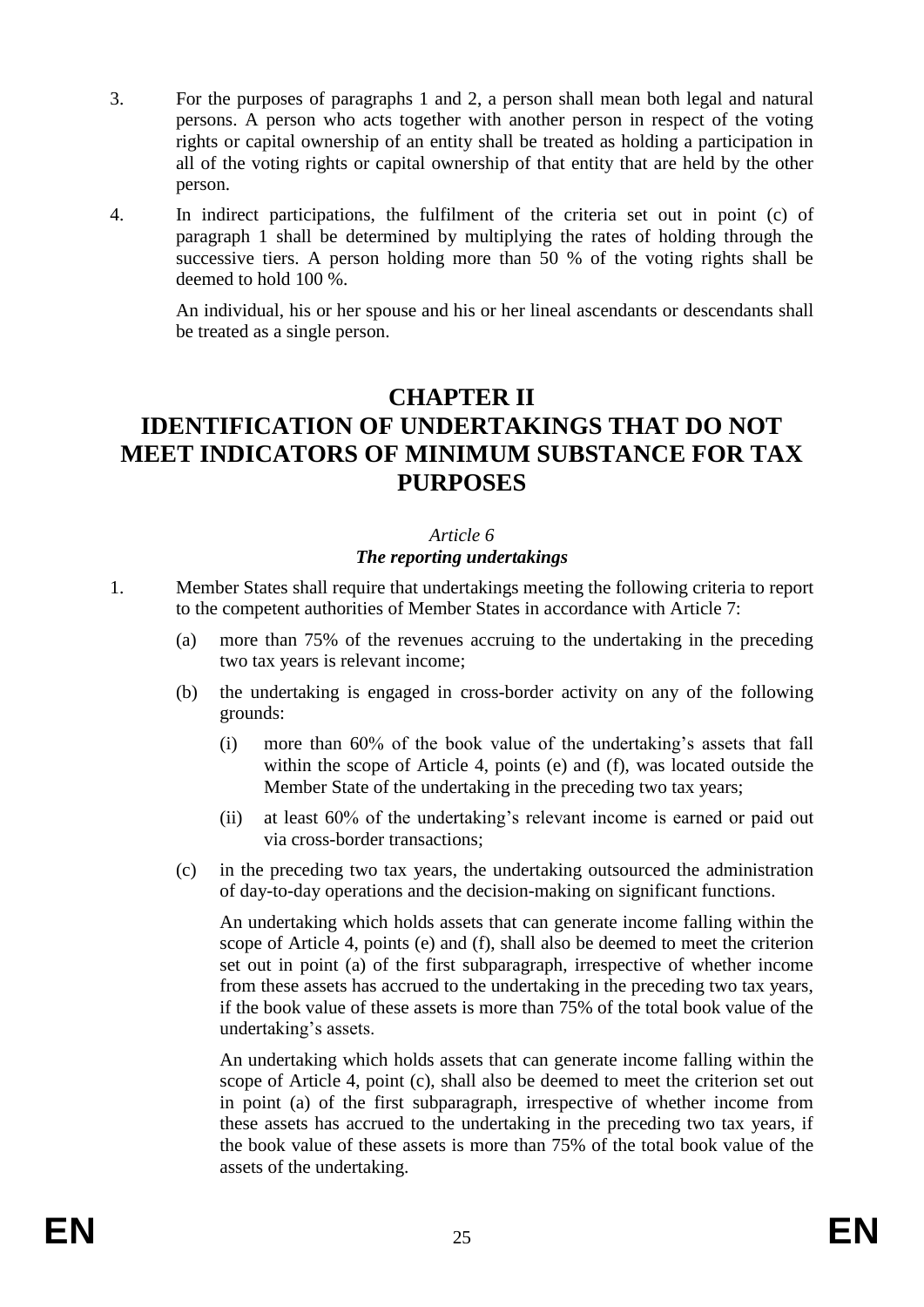- 2. By derogation from paragraph 1, Member States shall ensure that the undertakings falling within any of the following categories are not subject to requirements of Article 7:
	- (a) companies which have a transferable security admitted to trading or listed on a regulated market or multilateral trading facility as defined under Directive 2014/65/EU of the European Parliament and of the Council<sup>14</sup>;
	- (b) regulated financial undertakings;
	- (c) undertakings that have the main activity of holding shares in operational businesses in the same Member State while their beneficial owners are also resident for tax purposes in the same Member State;
	- (d) undertakings with holding activities that are resident for tax purposes in the same Member State as the undertaking's shareholder(s) or the ultimate parent entity, as defined in Section I, point 7, of Annex III to Directive 2011/16/EU;
	- (e) undertakings with at least five own full-time equivalent employees or members of staff exclusively carrying out the activities generating the relevant income;

Point (b) of the first subparagraph shall apply to the following 'regulated financial undertakings':

- (a) a credit institution as defined in Article 4(1), point (1), of Regulation (EU) No 575/2013 the European Parliament and of the Council<sup>15</sup>;
- (b) an investment firm as defined in Article 4(1), point (1), of Directive 2014/65/EU the European Parliament and of the Council<sup>16</sup>:
- (c) an alternative investment fund manager (AIFM) as defined in Article 4(1), point (b), of Directive 2011/61/EU of the European Parliament and of the Council (2), including a manager of Euveca under Regulation (EU) No  $345/2013$  of the European Parliament and of the Council<sup>17</sup>, a manager of Eusef under Regulation (EU) No 346/2013 of the European Parliament and of the Council<sup>18</sup> and a manager of Eltif under Regulation (EU)  $2015/760$  of the European Parliament and of the Council<sup>19</sup>;

 $14$ Directive 2014/65/EU of the European Parliament and of the Council of 15 May 2014 on markets in financial instruments and amending Directive 2002/92/EC and Directive 2011/61/EU (OJ L 173, 12.6.2014, p. 349–496).

<sup>&</sup>lt;sup>15</sup> Regulation (EU) No 575/2013 of the European Parliament and of the Council of 26 June 2013 on prudential requirements for credit institutions and investment firms and amending Regulation (EU) No 648/2012 (OJ L 176, 27.6.2013, p. 1).

<sup>&</sup>lt;sup>16</sup> Directive 2014/65/EU of the European Parliament and of the Council of 15 May 2014 on markets in financial instruments and amending Directive 2002/92/EC and Directive 2011/61/EU (OJ L 173, 12.6.2014, p. 349).

<sup>&</sup>lt;sup>17</sup> Regulation (EU) No 345/2013 of the European Parliament and of the Council of 17 April 2013 on European venture capital funds (OJ L 115, 25.4.2013, p. 1).

<sup>&</sup>lt;sup>18</sup> Regulation (EU) No 346/2013 of the European Parliament and of the Council of 17 April 2013 on European social entrepreneurship funds (OJ L 115, 25.4.2013, p. 18).

<sup>19</sup> Regulation (EU) 2015/760 of the European Parliament and of the Council of 29 April 2015 on European long-term investment funds (OJ L 123, 19.5.2015, p. 98).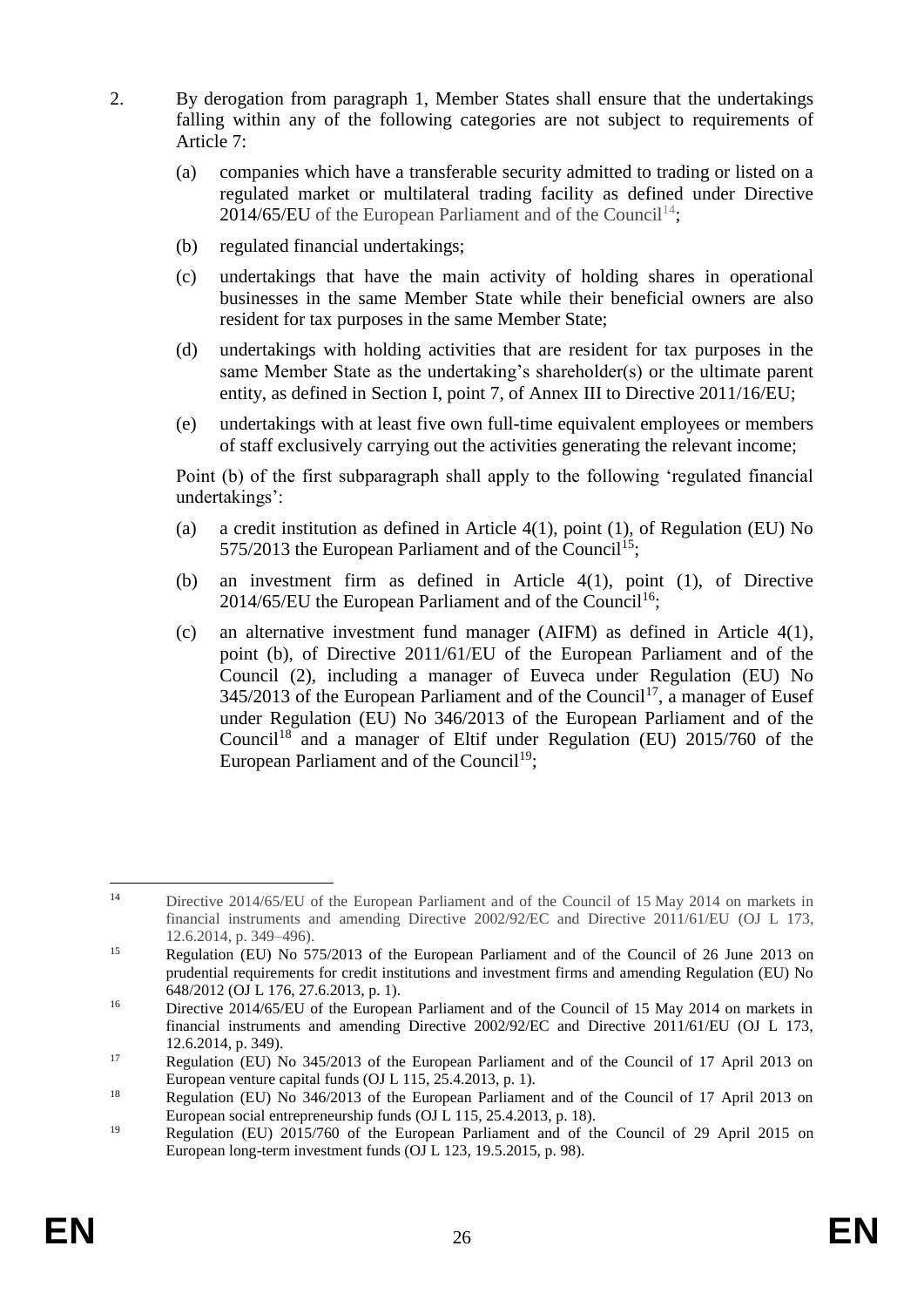- (d) an undertaking for collective investment in transferable securities (UCITS) management company as defined Article 2(1), point (b), of Directive 2009/65/EC of the European Parliament and of the Council<sup>20</sup>;
- (e) an insurance undertaking as defined in Article 13, point (1), of Directive 2009/138/EC of the European Parliament and of the Council<sup>21</sup>;
- (f) a reinsurance undertaking as defined in Article 13, point (4), of Directive 2009/138/EC;
- (g) an institution for occupational retirement provision as defined in Article 1, point (6) of Directive 2016/2341 of the European Parliament and of the Council<sup>22</sup>:
- (h) pension institutions operating pension schemes which are considered to be social security schemes covered by Regulation (EC) No 883/2004 of the European Parliament and of the Council<sup>23</sup> and Regulation (EC) No 987/2009 of the European Parliament and of the Council<sup>24</sup> as well as any legal entity set up for the purpose of investment of such schemes;
- (i) an alternative investment fund (AIF) managed by an AIFM as defined in Article 4(1), point (b), of Directive 2011/61/EU or an AIF supervised under the applicable national law;
- (j) UCITS in the meaning of Article 1(2) of Directive 2009/65/EC;
- (k) a central counterparty as defined in Article 2, point (1), of Regulation (EU) No 648/2012 of the European Parliament and of the Council<sup>25</sup>;
- (l) a central securities depository as defined in Article 2(1), point (1), of Regulation (EU) No 909/2014 of the European Parliament and of the Council<sup>26</sup>:
- (m) an insurance or reinsurance special purpose vehicle authorised in accordance with Article 211 of Directive 2009/138/EC;

<sup>20</sup> <sup>20</sup> Directive 2009/65/EC of the European Parliament and of the Council of 13 July 2009 on the coordination of laws, regulations and administrative provisions relating to undertakings for collective investment in transferable securities (UCITS) (OJ L 302, 17.11.2009, p. 32).

<sup>&</sup>lt;sup>21</sup> Directive 2009/138/EC of the European Parliament and of the Council of 25 November 2009 on the taking-up and pursuit of the business of Insurance and Reinsurance (Solvency II) (OJ L 335, 17.12.2009, p. 1).

<sup>&</sup>lt;sup>22</sup> Directive (EU) 2016/2341 of the European Parliament and of the Council of 14 December 2016 on the activities and supervision of institutions for occupational retirement provision (IORPs) (OJ L 354, 23.12.2016, p. 37).

<sup>&</sup>lt;sup>23</sup> Regulation (EC) No 883/2004 of the European Parliament and of the Council of 29 April 2004 on the coordination of social security systems (OJ L 166, 30.4.2004, p. 1).

<sup>&</sup>lt;sup>24</sup> Regulation (EC) No 987/2009 of the European Parliament and of the Council of 16 September 2009 laying down the procedure for implementing Regulation (EC) No 883/2004 on the coordination of social security systems (OJ L 284, 30.10.2009, p. 1).

<sup>&</sup>lt;sup>25</sup> Regulation (EU) No 648/2012 of the European Parliament and of the Council of 4 July 2012 on OTC derivatives, central counterparties and trade repositories (OJ L 201, 27.7.2012, p. 1).

<sup>&</sup>lt;sup>26</sup> Regulation (EU) No 909/2014 of the European Parliament and of the Council of 23 July 2014 on improving securities settlement in the European Union and on central securities depositories and amending Directives 98/26/EC and 2014/65/EU and Regulation (EU) No 236/2012 (OJ L 257, 28.8.2014, p. 1).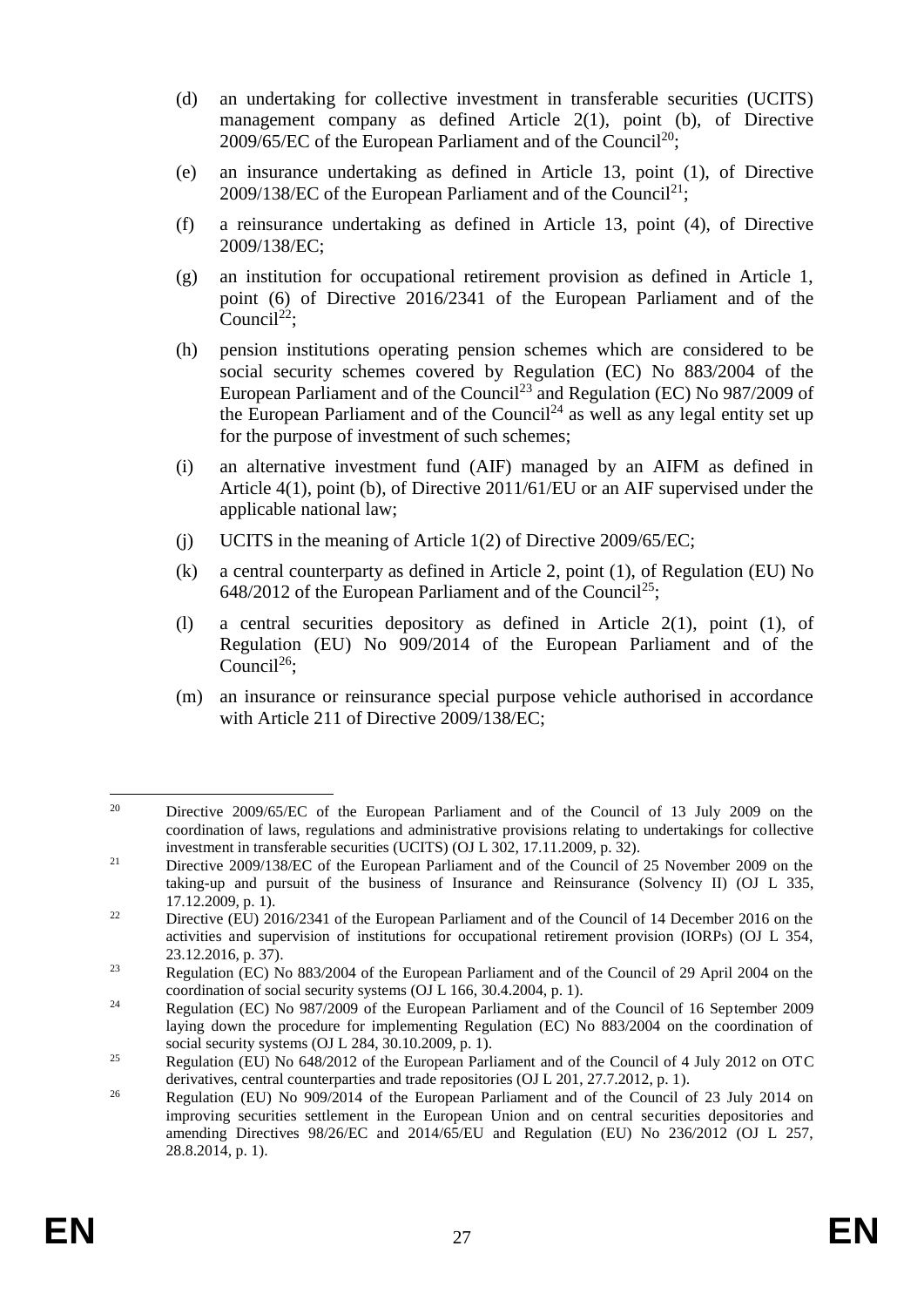- (n) 'securitisation special purpose entity' as defined in Article 2, point (2), of Regulation (EU) No 2017/2402 of the European Parliament and of the Council<sup>27</sup>:
- (o) an insurance holding company as defined in Article 212(1), point (f), of Directive 2009/138/EC or a mixed financial holding company as defined in Article 212(1), point (h), of Directive 2009/138/EC, which is part of an insurance group that is subject to supervision at the level of the group pursuant to Article 213 of that Directive and which is not exempted from group supervision pursuant to Article 214(2) of Directive 2009/138/EC;
- (p) a payment institution as defined in point (d) of Article 1(1) of Directive (EU) 2015/2366 of the European Parliament and of the Council<sup>28</sup>:
- (q) an electronic money institution as defined in point (1) of Article 2 of Directive  $2009/110$ /EC of the European Parliament and of the Council<sup>29</sup>;
- (r) a crowdfunding service provider as defined in point (e) Article 2(1) of Regulation (EU)  $2020/1503$  of the European Parliament and of the Council<sup>30</sup>;
- (s) a crypto-asset service provider as defined in Article 3(1), point (8), of [the proposal for a Regulation of the European Parliament and of the Council on Markets in Crypto-assets, and amending Directive (EU) 2019/1937<sup>31</sup>] where performing one or more crypto-asset services as defined in Article 3(1), point (9), of [the proposal for a Regulation of the European Parliament and of the Council on Markets in Crypto-assets, and amending Directive (EU) 2019/1937].

#### *Article 7*

#### *Indicators of minimum substance for tax purposes*

- 1. Member States shall require that undertakings meeting the criteria laid down in Article 6(1) declare in their annual tax return, for each tax year, whether they meet the following indicators of minimum substance:
	- (a) the undertaking has own premises in the Member State, or premises for its exclusive use;
	- (b) the undertaking has at least one own and active bank account in the Union;

<sup>27</sup> <sup>27</sup> Regulation (EU) 2017/2402 of the European Parliament and of the Council of 12 December 2017 laying down a general framework for securitisation and creating a specific framework for simple, transparent and standardised securitisation, and amending Directives 2009/65/EC, 2009/138/EC and 2011/61/EU and Regulations (EC) No 1060/2009 and (EU) No 648/2012 (OJ L 347, 28.12.2017, p. 35).

<sup>&</sup>lt;sup>28</sup> Directive (EU) 2015/2366 of the European Parliament and of the Council of 25 November 2015 on payment services in the internal market, amending Directives 2002/65/EC, 2009/110/EC and 2013/36/EU and Regulation (EU) No 1093/2010, and repealing Directive 2007/64/EC (OJ L 337, 23.12.2015, p. 35)

<sup>&</sup>lt;sup>29</sup> Directive 2009/110/EC of the European Parliament and of the Council of 16 September 2009 on the taking up, pursuit and prudential supervision of the business of electronic money institutions amending Directives 2005/60/EC and 2006/48/EC and repealing Directive 2000/46/EC (OJ L 267, 10.10.2009, p. 7)

<sup>&</sup>lt;sup>30</sup> Regulation (EU) 2020/1503 of the European Parliament and of the Council of 7 October 2020 on European crowdfunding service providers for business, and amending Regulation (EU) 2017/1129 and Directive (EU) 2019/1937 (OJ L 347, 20.10.2020, p. 1)

<sup>31</sup> COM/2020/593 final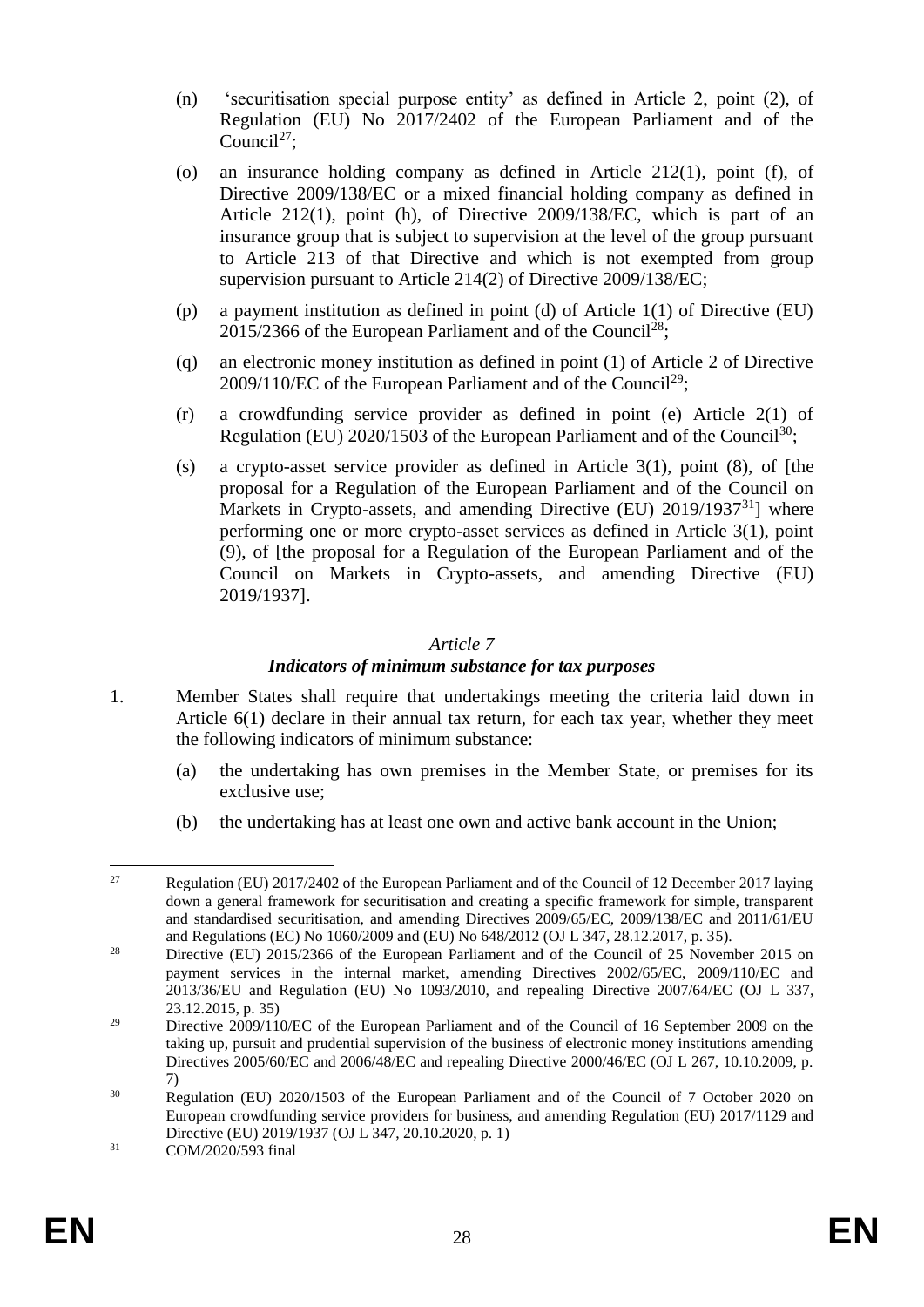- (c) one of the following indicators:
	- (i) One or more directors of the undertaking:
	- (1) are resident for tax purposes in the Member State of the undertaking, or at no greater distance from that Member State insofar as such distance is compatible with the proper performance of their duties;
	- (2) are qualified and authorised to take decisions in relation to the activities that generate relevant income for the undertaking or in relation to the undertaking's assets;
	- (3) actively and independently use the authorisation referred to in point (2) on a regular basis;
	- (4) are not employees of an enterprise that is not an associated enterprise and do not perform the function of director or equivalent of other enterprises that are not associated enterprises;
	- (ii) the majority of the full-time equivalent employees of the undertaking are resident for tax purposes in the Member State of the undertaking, or at no greater distance from that Member States insofar as such distance is compatible with the proper performance of their duties, and such employees are qualified to carry out the activities that generate relevant income for the undertaking.
- 2. Undertakings referred to in paragraph 1 shall accompany their tax return declaration with documentary evidence. The documentary evidence shall include the following information:
	- (a) address and type of premises;
	- (b) amount of gross revenue and type thereof;
	- (c) amount of business expenses and type thereof;
	- (d) type of business activities performed to generate the relevant income;
	- (e) the number of directors, their qualifications, authorisations and place of residence for tax purposes or the number of full-time equivalent employees performing the business activities that generate the relevant income and their qualifications, their place of residence for tax purposes;
	- (f) outsourced business activities;
	- (g) bank account number, any mandates granted to access the bank account and to use or issue payment instructions and evidence of the account's activity.

# *Article 8*

# *Presumption of minimum substance for tax purposes*

- 1. An undertaking that declares to meet all the indicators of minimum substance set out in Article 7(1) and provides the satisfactory supporting documentary evidence in accordance with Article 7(2) shall be presumed to have minimum substance for the tax year.
- 2. An undertaking that declares not to meet one or more of the indicators set out in Article 7(1) or does not provide satisfactory supporting documentary evidence in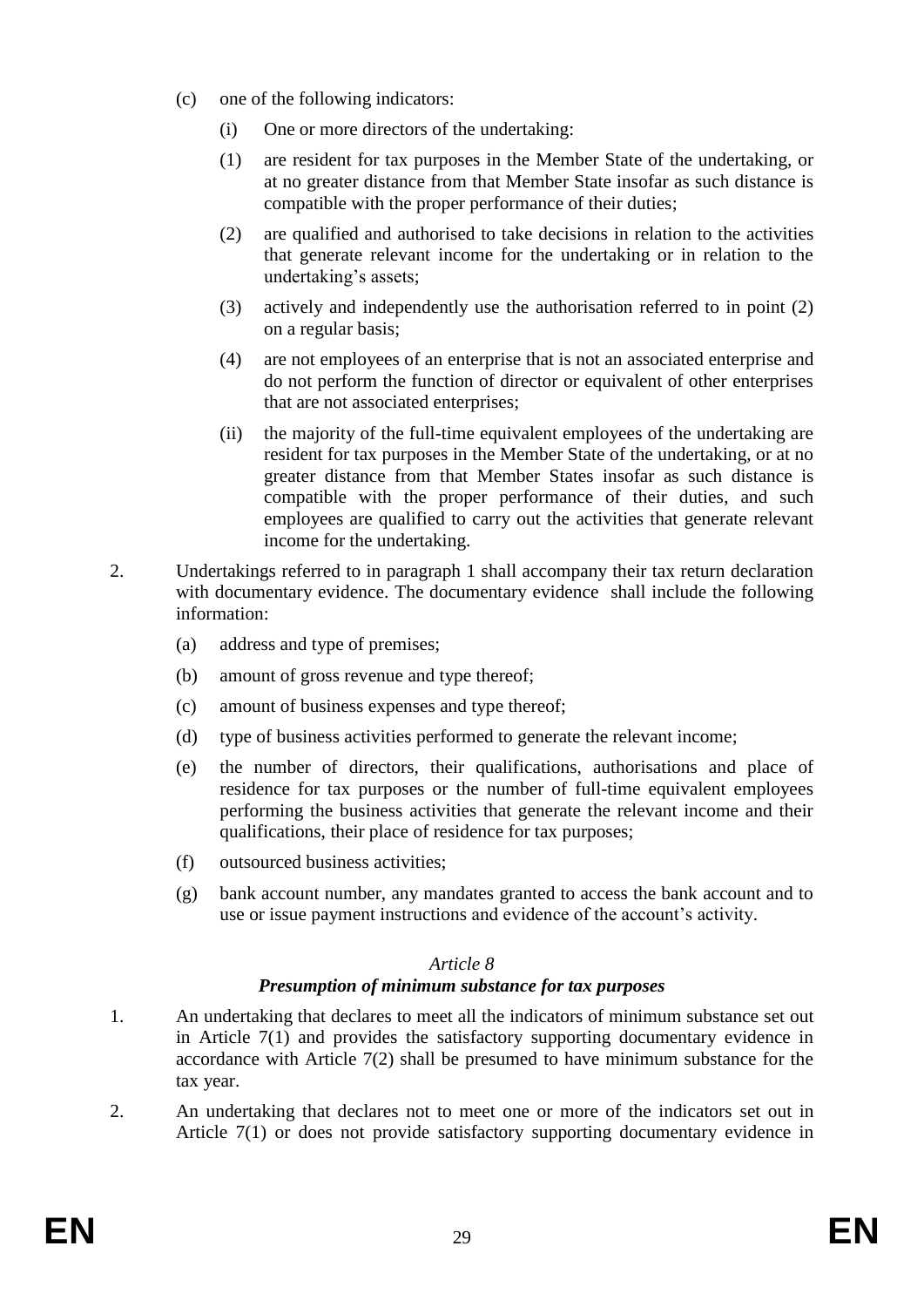accordance with Article 7(2) shall be presumed not to have minimum substance for the tax year.

## *Article 9*

## *Rebuttal of the presumption*

- 1. Member States shall take the appropriate measures to allow undertakings that are presumed not to have minimum substance under Article 8(2) to rebut this presumption by providing any additional supporting evidence of the business activities which they perform to generate relevant income.
- 2. For the purposes of paragraph 1, undertakings shall provide the following additional evidence:
	- (a) a document allowing to ascertain the commercial rationale behind the establishment of the undertaking;
	- (b) information about the employee profiles, including the level of their experience, their decision-making power in the overall organisation, role and position in the organisation chart, the type of their employment contract, their qualifications and duration of employment;
	- (c) concrete evidence that decision-making concerning the activity generating the relevant income is taking place in the Member State of the undertaking.
- 3. A Member State shall treat an undertaking as having rebutted the presumption if the evidence that the undertaking has provided under paragraph 2 proves that the undertaking has performed and continuously had control over, and borne the risks of, the business activities that generated the relevant income or, in the absence of income, the undertaking's assets.
- 4. After the end of the tax year for which the undertaking rebutted the presumption successfully, inaccordance with paragraph 3, a Member State may consider for a period of five years that the undertaking has rebutted the presumption on the condition that the factual and legal circumstances of the undertaking remain unchanged during this period.

#### *Article 10 Exemption*

- 1. A Member State shall take the appropriate measures to allow an undertaking that meets the criteria laid down in Article 6(1) to request an exemption from its obligations under this Directive if the existence of the undertaking does not reduce the tax liability of its beneficial owner(s) or of the group, as a whole, of which the undertaking is a member.
- 2. A Member State may grant that exemption for one tax year if the undertaking provides sufficient and objective evidence that its interposition does not lead to a tax benefit for its beneficial owner(s) or the group as a whole, as the case may be. That evidence shall include information about the structure of the group and its activities. That evidence shall allow to compare the amount of overall tax due by the beneficial owner(s) or the group as a whole, as the case may be, having regard to the interposition of the undertaking, with the amount that would be due under the same circumstances in the absence of the undertaking.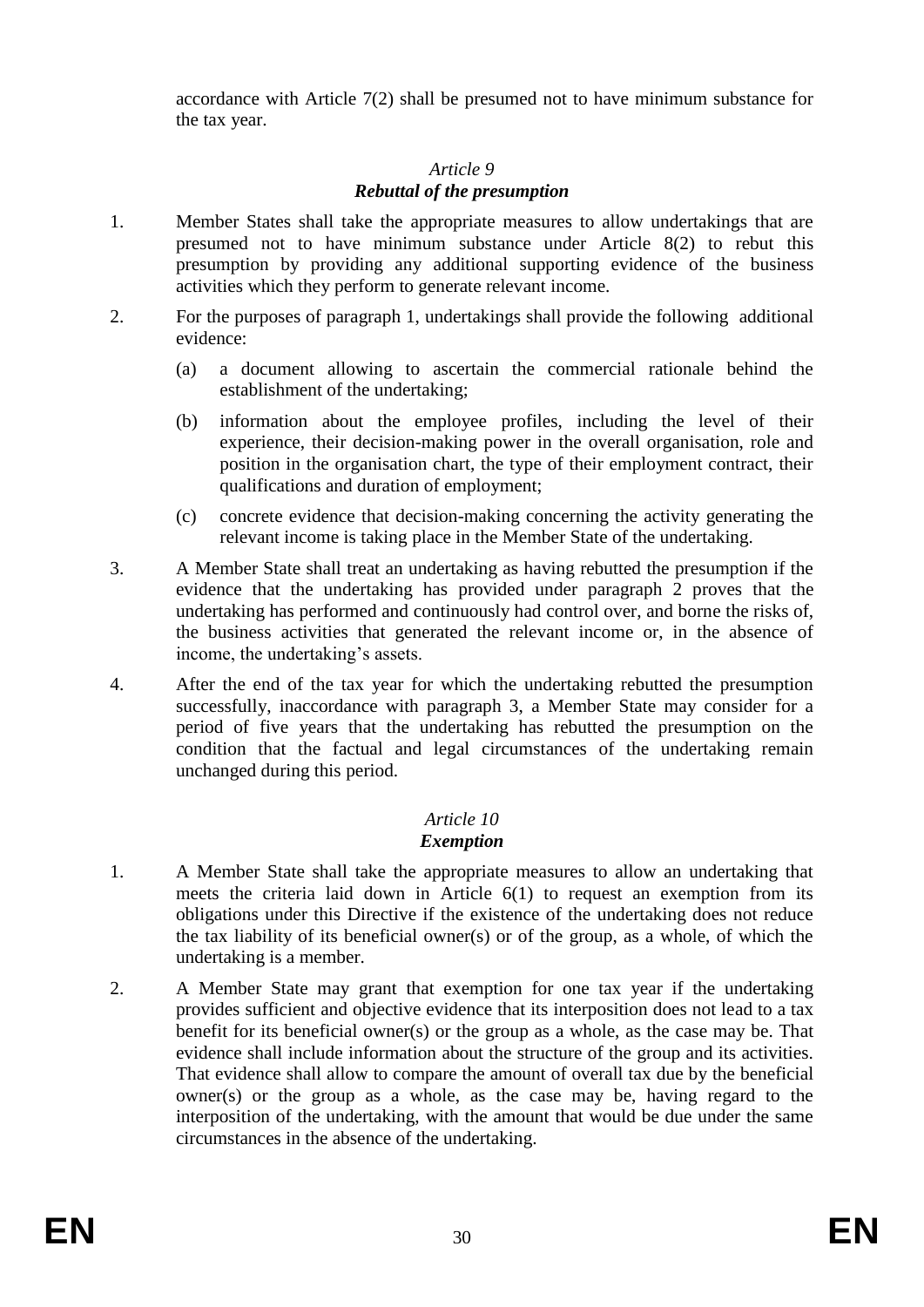3. After the end of the tax year for which an exemption was granted in accordance with paragraph 2, a Member State may extend the validity of the exemption for five years on the condition that the factual and legal circumstances of the undertaking, including of the beneficial owner(s) and the group, as the case may be, remain unchanged in the relevant period.

# **CHAPTER III**

# **TAX TREATMENT OF UNDERTAKINGS THAT DO NOT HAVE MINIMUM SUBSTANCE FOR TAX PURPOSES**

#### *Article 11*

#### *Tax consequences of not having minimum substance for tax purposes in Member States other than the Member State of the undertaking*

- 1. Member States other than the Member State of the undertaking shall disregard any agreements and conventions that provide for the elimination of double taxation of income, and where applicable, capital, in force with the Member State of the undertaking as well as Articles 4, 5 and 6 of Directive 2011/96/EU and Article 1 of Directive 2003/49/EC, to the extent that those Directives apply due to the undertaking being deemed to be resident for tax purposes in a Member State, where the following conditions are met:
	- (a) an undertaking is presumed not to have minimum substance;
	- (b) an undertaking does not rebut the presumption referred to in point (a) for a tax year.
- 2. The Member State of the undertaking's shareholder(s) shall tax the relevant income of the undertaking in accordance with its national law as if it had directly accrued to the undertaking's shareholder(s) and deduct any tax paid on such income at the Member State of the undertaking, where the following conditions are met:
	- (a) the relevant income accrues to an undertaking that is presumed not to have minimum substance;
	- (b) the undertaking does not rebut the presumption referred to in point (a);
	- (c) both the undertaking's shareholders and the payer are resident for tax purposes in a Member State.

The first subparagraph shall apply notwithstanding any agreement or convention that provides for the elimination of double taxation of income, and where applicable, capital, in force with another Member State.

Where the payer is not resident for tax purposes in a Member State, the Member State of the undertaking's shareholder(s) shall tax the relevant income accruing to the undertaking in accordance with its national law as if it had directly accrued to the undertaking's shareholder(s), without prejudice to any agreement or convention that provides for the elimination of double taxation of income, and where applicable, capital, in force between the Member State of the undertaking's shareholders and the third country jurisdiction of the payer;

Where the undertaking's shareholder(s) is not resident for tax purposes in a Member State, the Member State of the payer of this income shall apply withholding tax in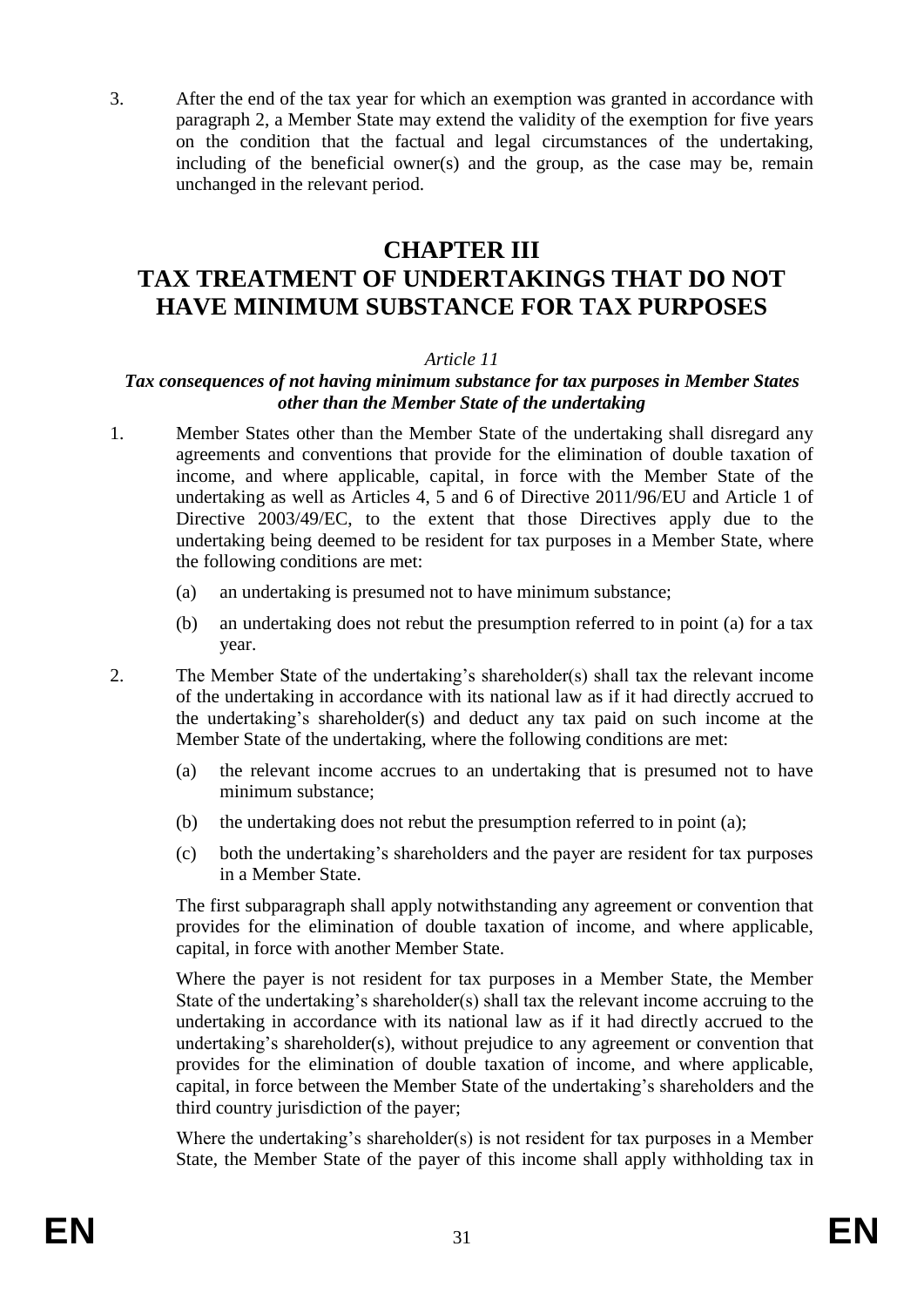accordance with its national law, without prejudice to any agreement or convention that provides for the elimination of double taxation of income, and where applicable, capital, in force with the third country jurisdiction of the undertaking's shareholder(s).

- 3. Where property referred to in Article 4 is owned by an undertaking that is presumed not to have minimum substance and does not rebut this presumption:
	- (a) the Member State where property referred to in Article 4, point (e) is situated shall tax such property according to its national law, as if such property was owned directly by the undertaking's shareholder(s), without prejudice to any agreement or convention that provides for the elimination of double taxation of income, and where applicable, capital, in force with the jurisdiction of the undertaking's shareholder(s);
	- (b) the Member State of the undertaking's shareholder(s) shall tax such property in accordance with its national law as if the undertaking's shareholder(s) owned it directly, without prejudice to any agreement or convention that provides for the elimination of double taxation of income, and where applicable, capital, in force with the jurisdiction where the property is situated.

# *Article 12*

# *Tax consequences of not having minimum substance for tax purposes in the Member State of the undertaking*

Where an undertaking does not have minimum substance for tax purposes in the Member State where it is resident for tax purposes, that Member State shall take any of the following decisions:

- (a) deny a request for a certificate of tax residence to the undertaking for use outside the jurisdiction of this Member State;
- (b) grant a certificate of tax residence which prescribes that the undertaking is not entitled to the benefits of agreements and conventions that provide for the elimination of double taxation of income, and where applicable, capital, and of international agreements with a similar purpose or effect and of Articles 4, 5 and 6 of Directive 2011/96/EU and Article 1 of Directive 2003/49/EC.

# **CHAPTER IV EXCHANGE OF INFORMATION**

#### *Article 13 Amendments to Directive 2011/16/EU*

Directive 2011/16/EU is amended as follows:

- (1) in Article 3, point 9 is amended as follows:
	- (a) point (a) is replaced by the following:
		- "(a) for the purposes of Article  $8(1)$  and Articles 8a to 8ad, the systematic communication of predefined information to another Member State, without prior request, at pre-established regular intervals; for the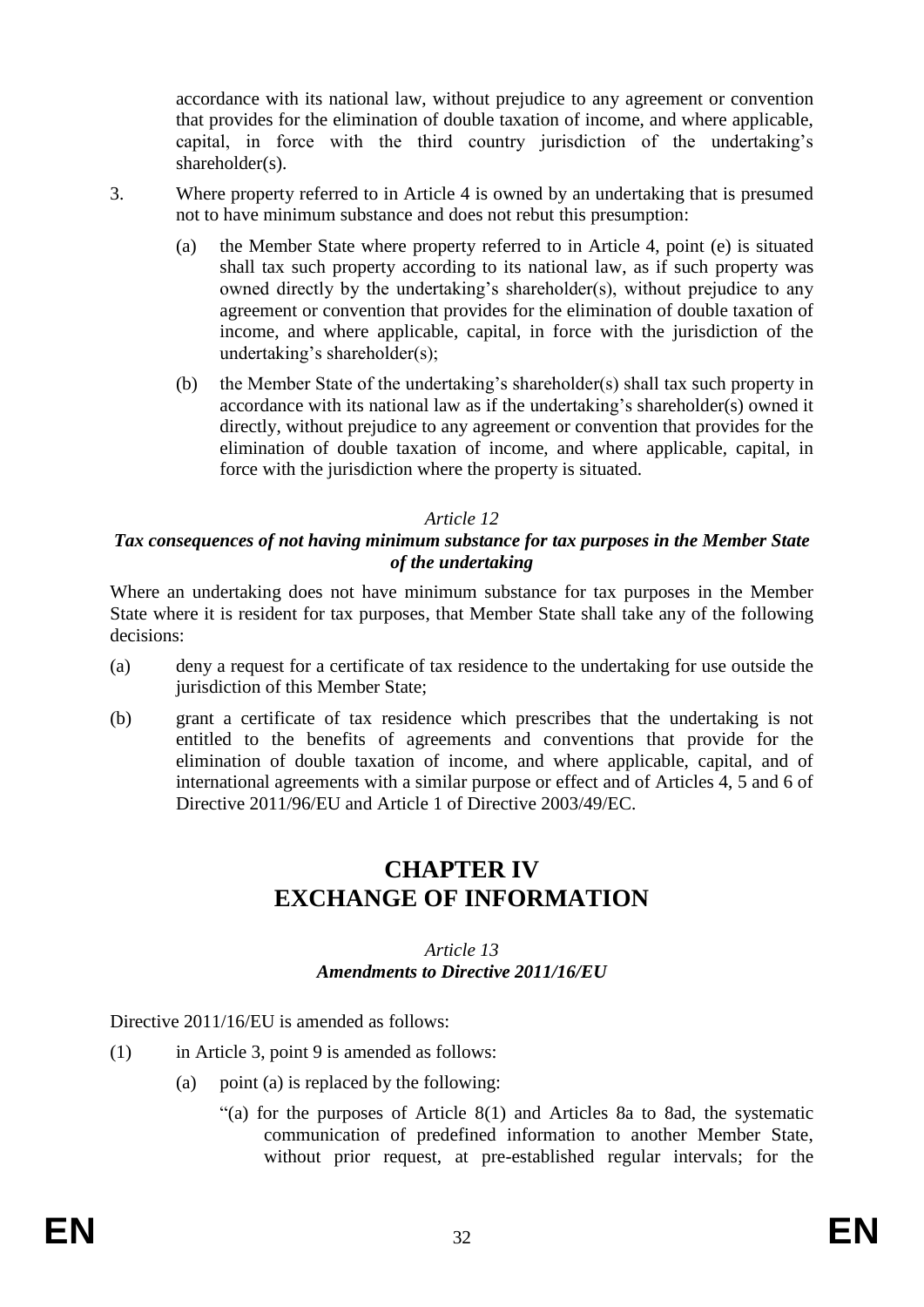purposes of Article 8(1), reference to available information relates to information in the tax files of the Member State communicating the information, which is retrievable in accordance with the procedures for gathering and processing information in that Member State;"

- (b) point (c) is replaced by the following:
	- "(c) for the purposes of provisions of this Directive other than Article 8(1) and (3a) and Articles 8a to 8ad, the systematic communication of predefined information provided in points (a) and (b) of this point."
- (2) In Section II of Chapter II, the following Article 8ad is added:

#### *"Article 8ad*

#### *Scope and conditions of mandatory automatic exchange of information on undertakings required to report on indicators of minimum substance*

- 1. The competent authority of a Member State, which receives information from an undertaking established in its territory in accordance with Article 7 of Council Directive [OP] (insert full title and OJ reference)\* shall, by means of automatic exchange, and within 30 days from receipt of that information, communicate such information to the competent authorities of all other Member States in accordance with paragraph 4 and applicable practical arrangements adopted pursuant to Article 21.
- 2. The competent authority of a Member State, which certifies that an undertaking has rebutted the presumption in accordance with Article 9 of Directive [OP] or that an undertaking is exempt in accordance with Article 10 of that Directive shall, by means of automatic exchange, and within 30 days from such certification, communicate such information to the competent authorities of all other Member States, in accordance with applicable practical arrangements adopted pursuant to Article 21.
- 3. The competent authority of a Member State, which concludes including by way of an audit, under the national law of such Member State, that an undertaking does not meet the indicators of minimum substance laid down in Article 7 of Directive [OP] shall, by means of automatic exchange, and within 30 days from the date when the outcome of the audit becomes definitive, communicate such information to the competent authorities of all other Member States, in accordance with applicable practical arrangements adopted pursuant to Article 21.
- 4. The information to be communicated by a competent authority of a Member State pursuant to paragraph 1 regarding each undertaking shall include the following:
	- (a) the tax identification number (TIN) of the undertaking required to report pursuant to Article 6 of Directive [OP];
	- (b) the VAT number, where available, of the undertaking required to report pursuant to Article 6 of Directive [OP];
	- (c) the identification of the undertaking's shareholders and the beneficial owner(s) of the undertaking, as defined in Article 3, points 5 and 6;
	- (d) the identification of the other Member States, if any, likely to be concerned by the reporting of the undertaking;
	- (e) the identification of any person in the other Member States likely to be affected by the reporting of the undertaking;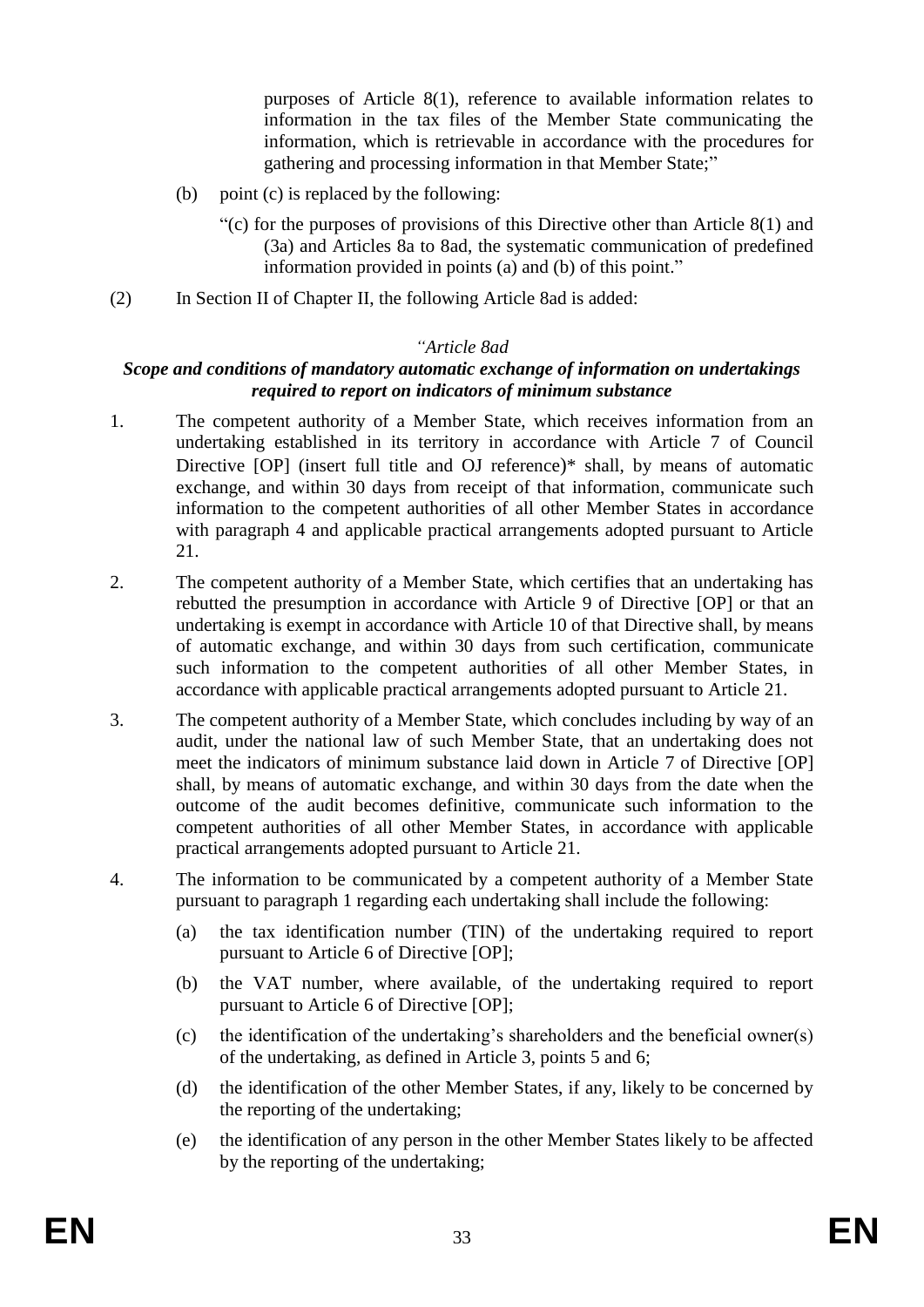- (f) the declaration provided by the undertaking, in accordance with Article 7(1);
- (g) summary of the evidence provided by the undertaking in accordance with Article 7(2).
- 5. Without prejudice to paragraph 4, the information to be communicated by a competent authority of a Member State pursuant to paragraph 2 shall also include the following:
	- (h) the certification by the competent authority of the Member State that the undertaking has rebutted the presumption under Article 9 of Directive [OP] or that the undertaking is exempt from reporting in accordance with Article 10 of that Directive;
	- (i) a summary of the additional evidence considered relevant by the competent authority to issuing the certification that the presumption has been rebutted under Article 9 of Directive [OP] or that the undertaking is exempt from reporting under Article 10 of that Directive.
- 6. Without prejudice to paragraph 4, the information to be communicated by a competent authority of a Member State pursuant to paragraph 3 shall also include the audit report where such report is issued by the competent authority.
- 7. To facilitate the exchange of information referred to in paragraphs 4, 5 and 6, the Commission shall, by means of implementing acts, adopt the practical arrangements necessary for the implementation of paragraphs 1 to 6 of this Article, including measures to standardise the communication of the information set out in paragraphs 4, 5 and 6 of this Article. Those implementing acts shall be adopted in accordance with the examination procedure referred to in Article 26(2).
- 8. For the purposes of paragraphs 1 to 5 of this Article, 'undertaking' shall mean undertaking as defined in Article 3, point (1) of Directive [OP].
- 9. Information processed shall be retained for 5 years and in any case no longer than necessary to achieve the purposes of this Directive.
- 10. Competent authorities of each Member State shall be considered to be data controllers and the Commission shall be considered to be data processor.
- 11. Member States in the event of an unauthorised disclosure of information referred to in points  $(a) - (f)$  of paragraph 4 may decide to suspend, as a mitigating measure, the exchanges of information under this Directive with the Member State where the unauthorised disclosure occurred."
- (3) in Article 20, paragraph 5 is replaced by the following:
	- "5. The Commission shall, by means of implementing acts, adopt standard forms, including the linguistic arrangements, in the following cases:
		- (a) for the automatic exchange of information on advance cross-border rulings and advance pricing arrangements pursuant to Article 8a before 1 January 2017;
		- (b) for the automatic exchange of information on reportable cross-border arrangements pursuant to Article 8ab before 30 June 2019;
		- (c) for the automatic exchange of information on undertakings required to report on indicators of minimum substance pursuant to Article 8ad before 1 January 2024.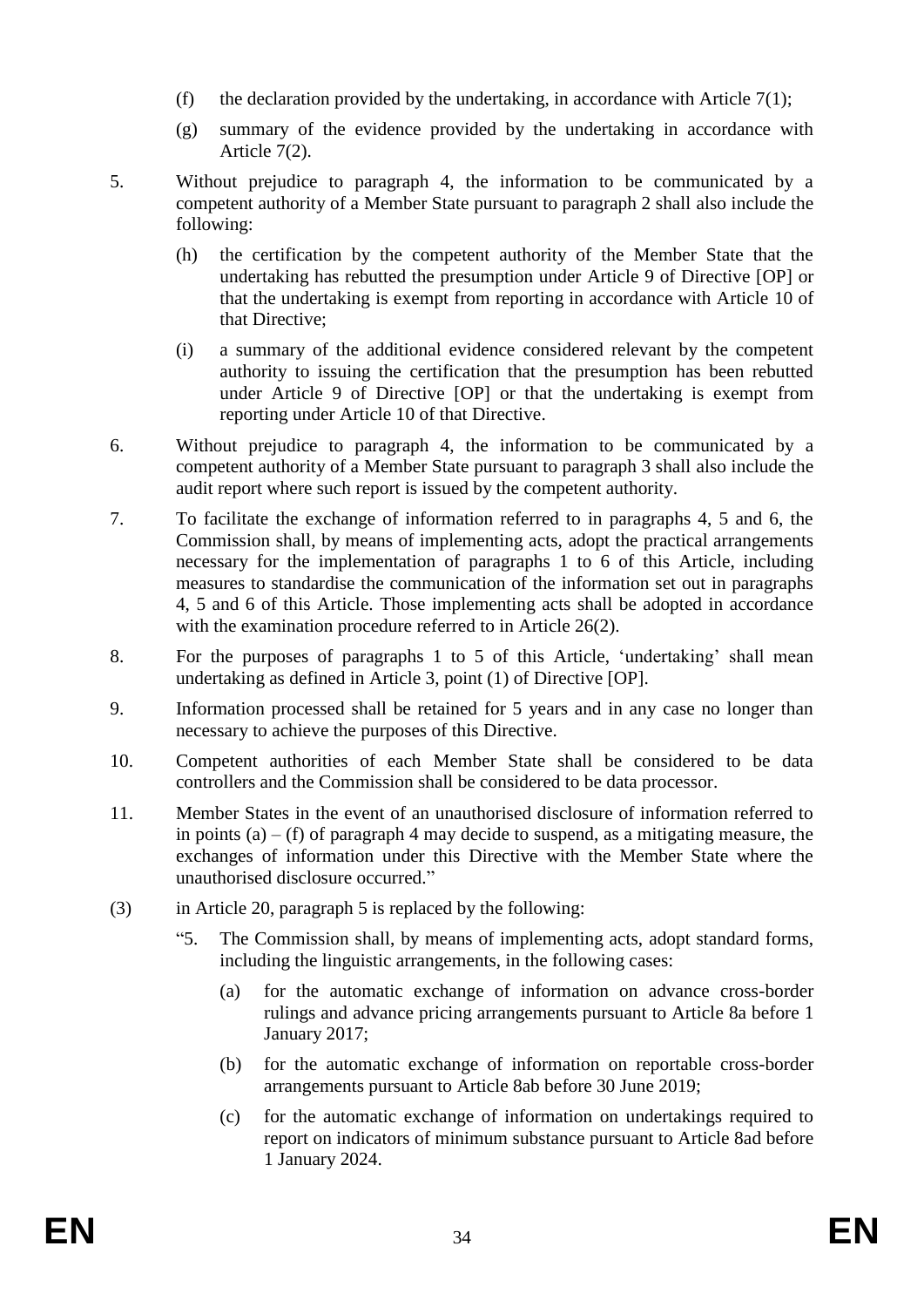Those implementing acts shall be adopted in accordance with the examination procedure referred to in Article 26(2).

Those standard forms shall not exceed the components for the exchange of information listed in Article 8a(6), Article 8ab(14) and Article 8ad(4),  $(5)$  and (6), and such other related fields which are linked to these components which are necessary to achieve the objectives of Articles 8a, 8ab and 8ac, respectively.

The linguistic arrangements referred to in the first subparagraph shall not preclude Member States from communicating the information referred to in Articles 8a, 8ab and 8ad in any of the official languages of the Union. However, those linguistic arrangements may provide that the key elements of such information shall also be sent in another official language of the Union.";

- (4) in Article 21, paragraph 5 is replaced by the following:
	- "5. The Commission shall by 31 December 2017 develop and provide with technical and logistical support a secure Member State central directory on administrative cooperation in the field of taxation where information to be communicated in the framework of Article 8a(1) and (2) shall be recorded in order to satisfy the automatic exchange provided for in those paragraphs.

The Commission shall by 31 December 2019 develop and provide with technical and logistical support a secure Member State central directory on administrative cooperation in the field of taxation where information to be communicated in the framework of Article 8ab(13), (14) and (16) shall be recorded in order to satisfy the automatic exchange provided for in those paragraphs.

The Commission shall by 30 June 2024 develop and provide with technical and logistical support a secure Member State central directory on administrative cooperation in the field of taxation where information to be communicated in the framework of Article 8ad(1), (2) and (3) shall be recorded in order to satisfy the automatic exchange provided for in those paragraphs.

The competent authorities of all Member States shall have access to the information recorded in that directory. The Commission shall also have access to the information recorded in that directory, however within the limitations set out in Articles 8a(8) and 8ab(17). The Commission shall, by means of implementing acts, adopt the necessary practical arrangements for the implementation of the first, second and third subparagraph of this paragraph. Those implementing acts shall be adopted in accordance with the examination procedure referred to in Article 26(2).

Until that secure central directory is operational, the automatic exchange provided for in Article 8a(1) and (2), Article 8ab(13), (14) and (16) and Article  $8ad(1)$ , (2) and (3) shall be carried out in accordance with paragraph 1 of this Article and the applicable practical arrangements.".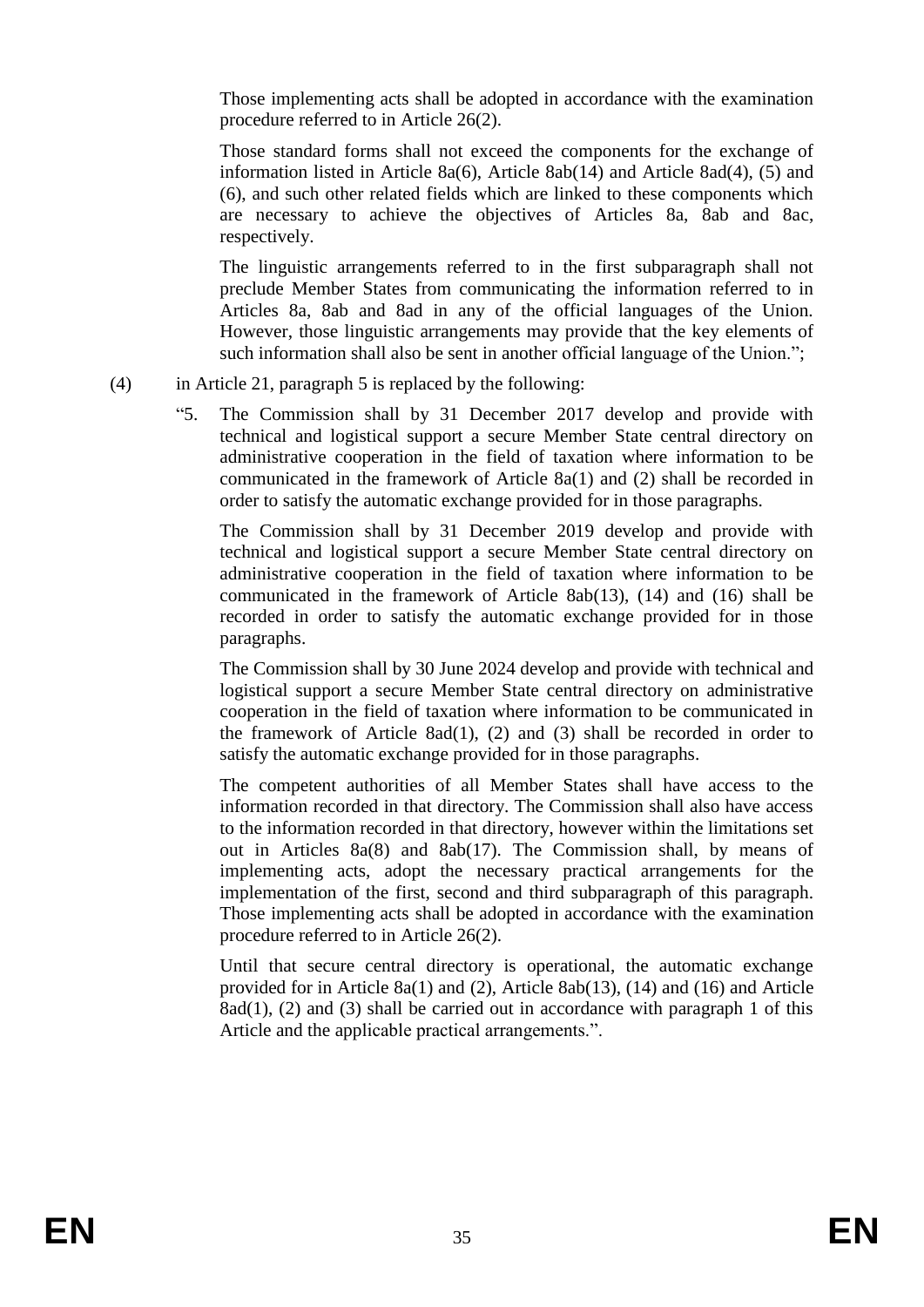# **CHAPTER V ENFORCEMENT**

### *Article 14 Penalties*

Member States shall lay down the rules on penalties applicable to infringements of national provisions adopted pursuant to this Directive, and shall take all measures necessary to ensure that they are implemented. The penalties provided for shall be effective, proportionate and dissuasive.

Member States shall ensure that those penalties include an administrative pecuniary sanction of at least 5% of the undertaking's turnover in the relevant tax year, if the undertaking that is required to report pursuant to Article 6 does not comply with such requirement for a tax year within the prescribed deadline or makes a false declaration in the tax return under Article 7.

#### *Article 15*

## *Request for tax audits*

Where the competent authority of one Member State has reason to believe that an undertaking which is resident for tax purposes in another Member State has not met its obligations under this Directive, the former Member State may request the competent authority of the latter to conduct a tax audit of the undertaking.

The competent authority of the requested Member State shall initiate it within one month from the date of receipt of the request and conduct the tax audit, in accordance with the rules governing tax audits in the requested Member State.

The competent authority which conducted the tax audit shall provide feedback on the outcome of such audit to the competent authority of the requesting Member State as soon as possible and no later than one month after the outcome of the tax audit is known.

# *Article 16*

# *Monitoring*

- 1. Member States shall communicate the following information to the Commission for each tax year:
	- (a) number of undertakings that meet the conditions laid down in Article  $6(1)$ ;
	- (b) number of undertakings that reported pursuant to Article 7;
	- (c) penalties imposed pursuant to Article 14 for non-compliance with the requirements of this Directive;
	- (d) number of undertakings presumed not have minimum substance in accordance with Article 8 and number of undertakings that rebutted such presumption in accordance with Article 9;
	- (e) number of undertakings exempt from the requirements under this Directive in accordance with Article 10;
	- (f) number of audits to undertakings that meet the conditions laid down in Article 6(1),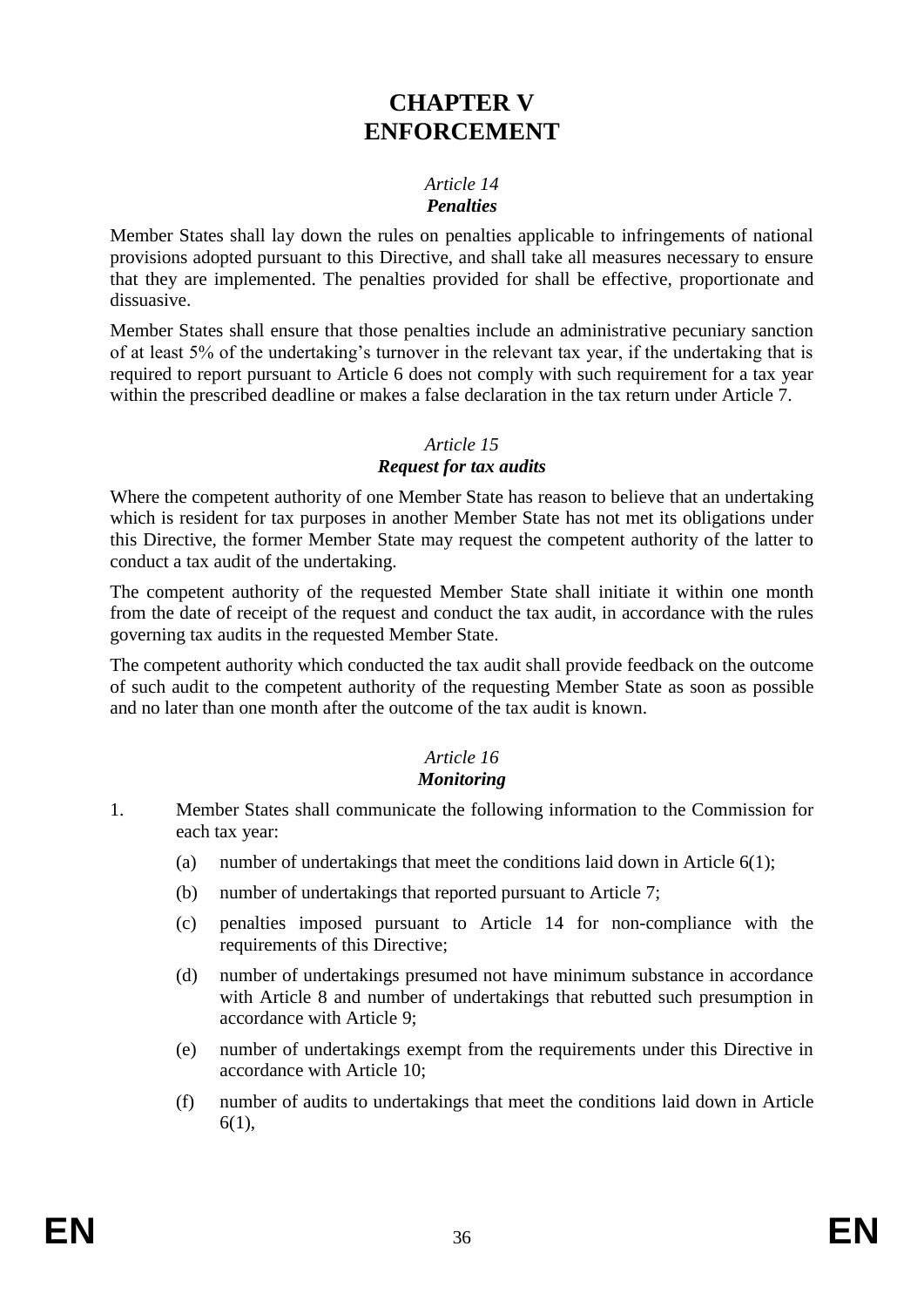- (g) number of cases where an undertaking presumed to have minimum substance was found not to have substantial activity, in particular following an audit;
- (h) number of requests for exchange of information submitted and number of requests received;
- (i) number of requests for tax audits submitted and number of requests received.

Member States shall communicate to the Commission any other information necessary for monitoring and evaluating the implementation of this Directive upon request by the Commission.

2. Member States shall communicate the information listed in paragraph 1 on a biannual basis by 31 December of the tax year following the end of the bi-annual period.

# *Article 17 Reports*

- 1. By 31 December 2028, the Commission shall present a report to the European Parliament and the Council on the implementation of this Directive.
- 2. When drawing up the report, the Commission shall take into account the information communicated by the Member States pursuant to Article 15.
- 3. The Commission shall publish the report on its website.

# **CHAPTER VI FINAL PROVISIONS**

#### *Article 18 Transposition*

1. Member States shall adopt and publish, by [30 June 2023] at the latest, the laws, regulations and administrative provisions necessary to comply with this Directive. They shall forthwith communicate to the Commission the text of those provisions.

They shall apply those provisions from [1 January 2024].

When Member States adopt those provisions, they shall contain a reference to this Directive or be accompanied by such a reference on the occasion of their official publication. Member States shall determine how such reference is to be made.

1. Member States shall communicate to the Commission the text of the main provisions of national law which they adopt in the field covered by this Directive.

# *Article 19 Entry into force*

This Directive shall enter into force on the twentieth day following that of its publication in the *Official Journal of the European Union*.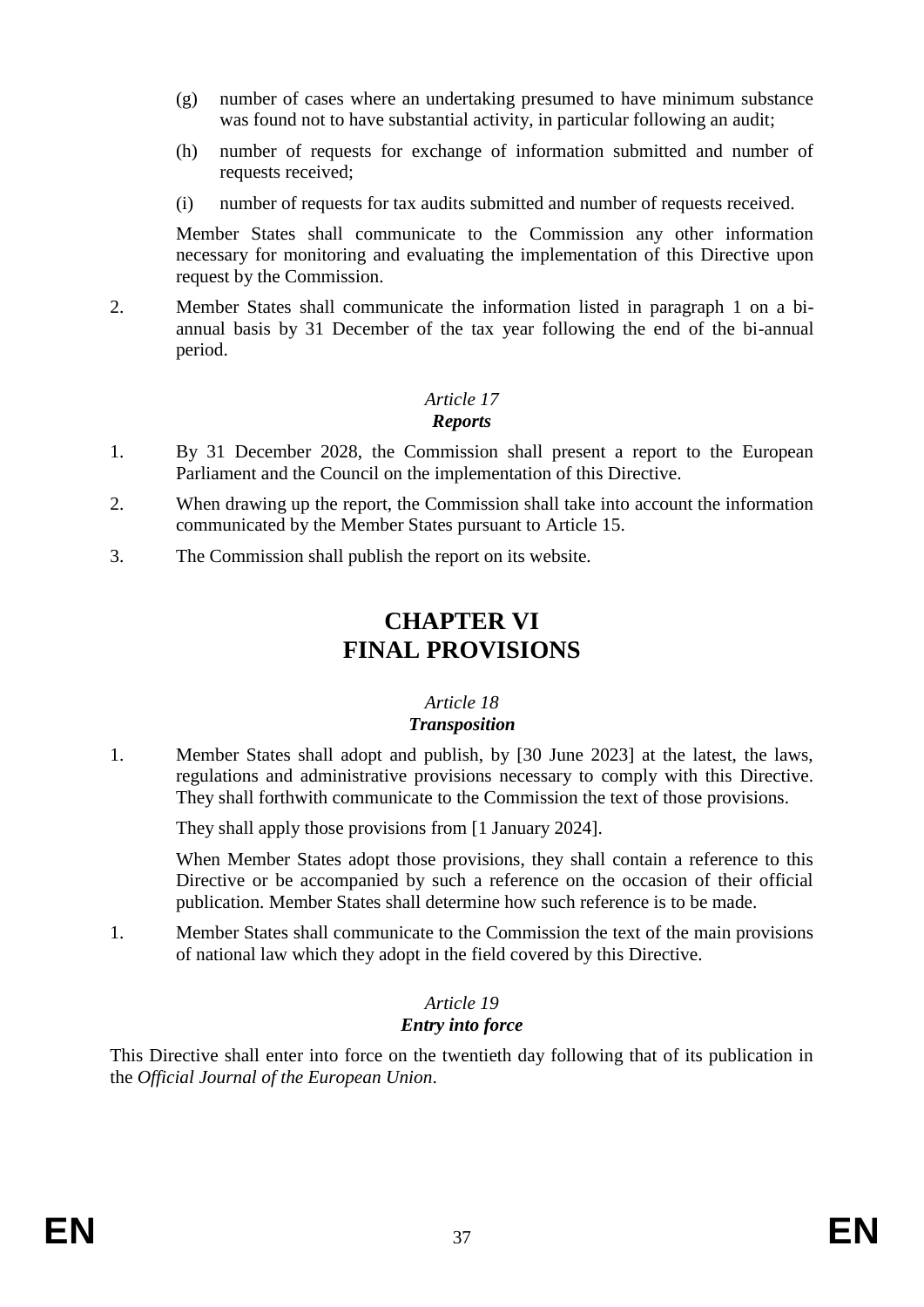#### *Article 20 Addressees*

This Directive is addressed to the Member States.

Done at Brussels,

*For the Council The President*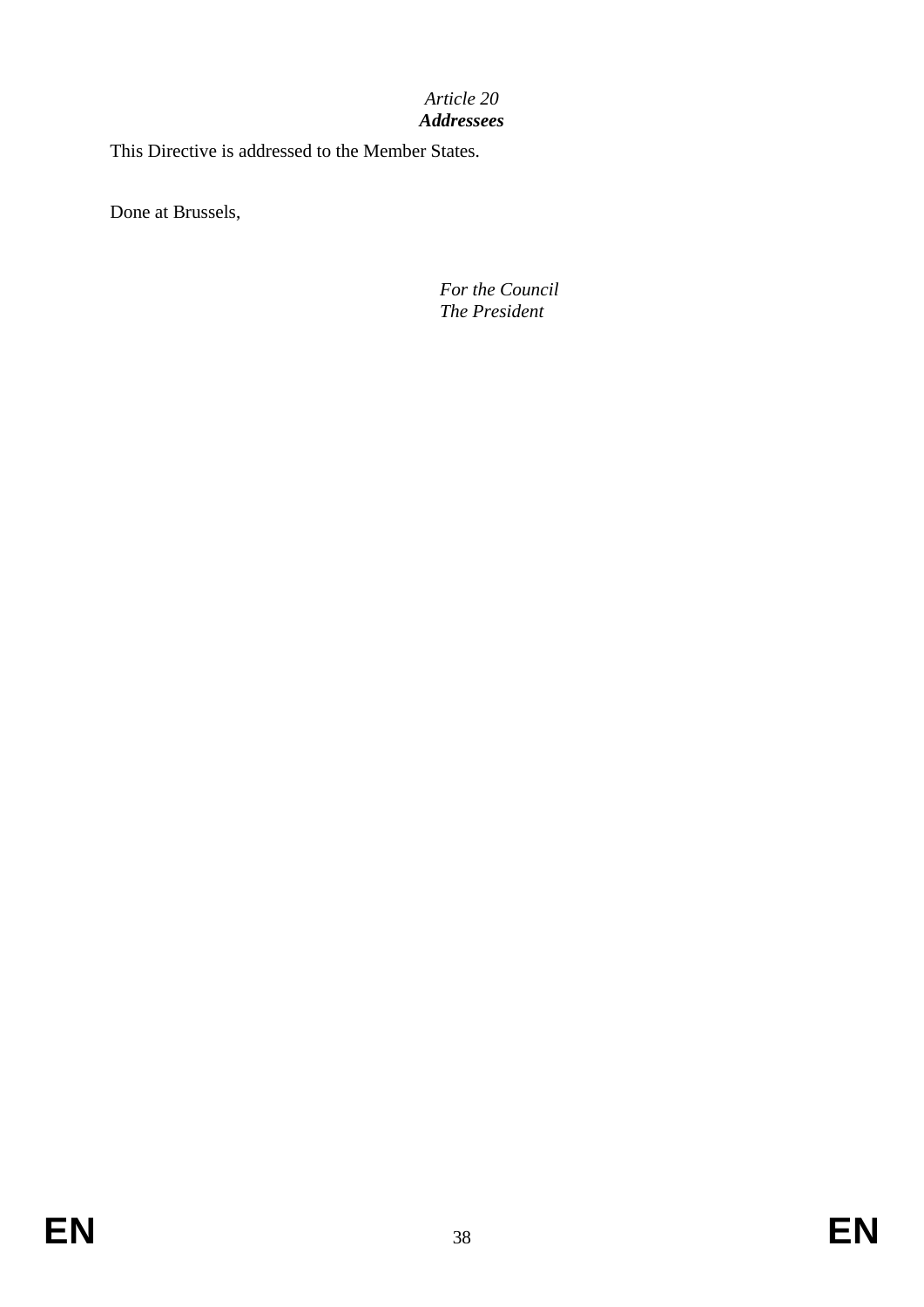# **LEGISLATIVE FINANCIAL STATEMENT**

## **1. FRAMEWORK OF THE PROPOSAL/INITIATIVE**

## **1.1. Title of the proposal/initiative**

UNSHELL

**1.2. Policy area(s) concerned**

Tax policy.

## **1.3. The proposal/initiative relates to:**

**X a new action**

 $\square$  a new action following a pilot project/preparatory action<sup>1</sup>

**the extension of an existing action**

**a merger or redirection of one or more actions towards another/a new action**

- **1.4. Objective(s)**
- *1.4.1. General objective(s)*

The Proposal seeks to reduce tax revenue loss related to tax avoidance and tax evasion due to the use of shell entities in the EU. Furthermore, the Proposal will allow Member States to accurately describe and quantify the extent of shell entity tax abuse in the EU. Ultimately, the Proposal should further discourage the creation of shell entities in the EU.

## *1.4.2. Specific objective(s)*

# Specific objectives

1) Identification of shell entities in the EU at risk of tax abuse through the use of objective substance criteria. Once a shell entity has been identified as risk of tax abuse, the Proposal will set out clear, pre-determined, common tax consequences throughout the EU in order to prevent tax losses;

2) Competent Authorities of Members States should have information available to be able to identify shell entities in resident/established in other Member States so that they can prevent cross-border tax abuse, for example, by denying tax treaty benefits on withholding taxes;

3) The Proposal aims to discourage the use of TCSP's from creating shell entities in the EU in the first place. The substance criteria identified in 1) above are designed to combat the very services that TCSP's offer, like setting up postal addresses, that TCSP's provide to shell entities.

# *1.4.3. Expected result(s) and impact*

Entities targeted will have to report to tax administrations whether or not they fulfil minimum substance indicators. There will be tax consequences for entities not fulfilling those indicators.

 $\overline{a}$ 

As referred to in Article  $58(2)(a)$  or (b) of the Financial Regulation.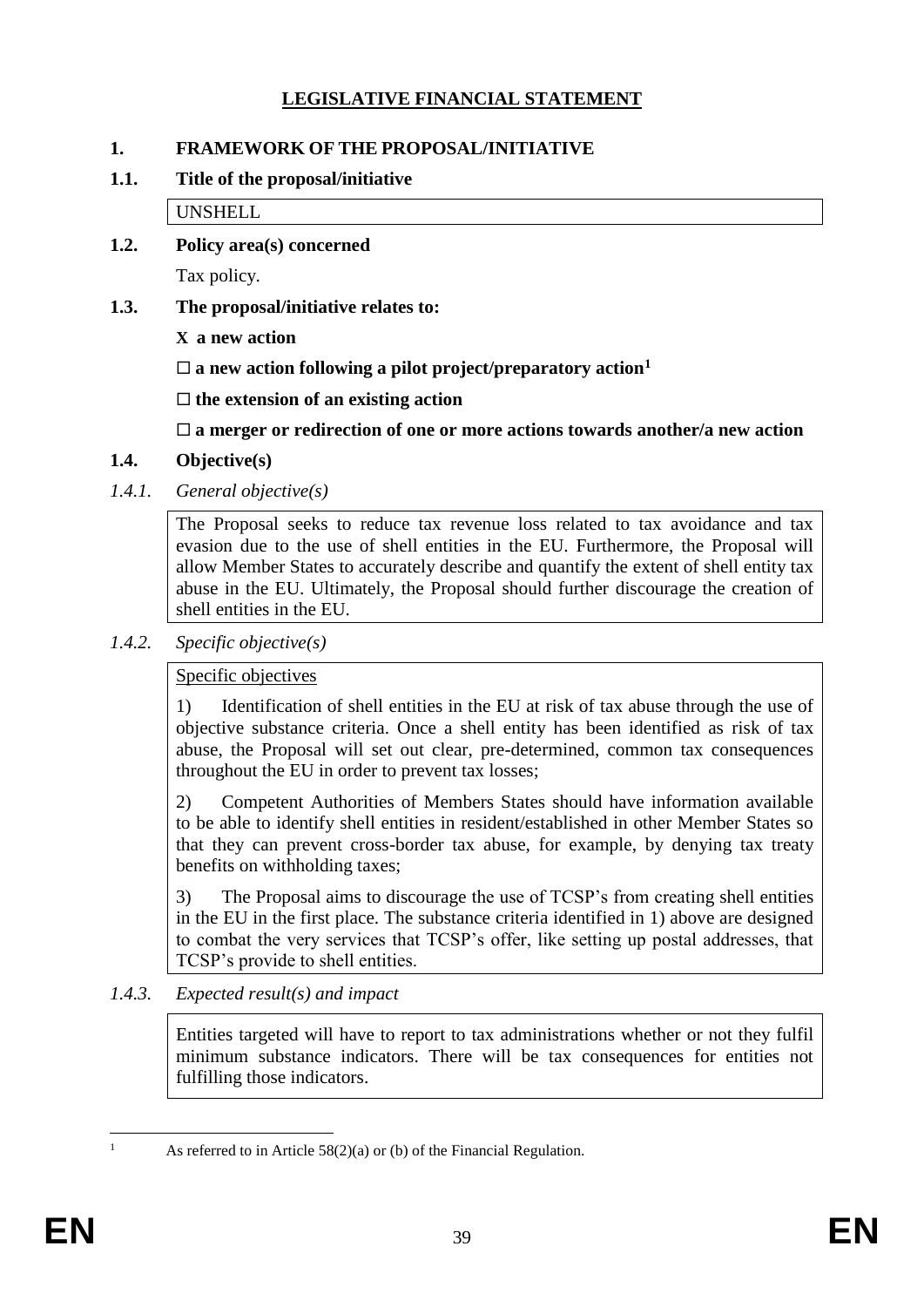# *1.4.4. Indicators of performance*

| Objectives                                                                                                                                                | Indicators                                                                                                                                                                                        | Measurement tools/data sources                                                                                                                              |
|-----------------------------------------------------------------------------------------------------------------------------------------------------------|---------------------------------------------------------------------------------------------------------------------------------------------------------------------------------------------------|-------------------------------------------------------------------------------------------------------------------------------------------------------------|
| The use of common<br>substance criteria to<br>identify shell entities<br>prevent<br>tax<br>to<br>revenue loss due to<br>tax evasion and tax<br>avoidance. | Additional<br>tax<br>revenues<br>secured<br>thanks<br>the<br>to<br>initiative preventing<br>shell entities from<br>obtaining<br>a<br>tax<br>benefit at national or<br>cross-border level.         | Yearly assessment of automatic exchange<br>of information (source: Member States' tax<br>administrations)                                                   |
| Providing<br>information<br>to<br>Member States<br>to<br>identify shell entities<br>used for tax abuse<br>purposes.                                       | Number of shell<br>exchanges<br>made<br>and compliance<br>of<br>activities<br><b>Member States.</b>                                                                                               | Data to be submitted on an annual basis by<br>Member States to the Commission for<br>monitoring purposes (source:<br>Member<br>States' tax administrations) |
| Deterrent effect on<br>TCSP's<br>creating<br>shell entities in the<br>EU.                                                                                 | Qualitative<br>assessment<br>by<br>Member States of the<br>of<br>the<br>impact<br>initiative<br><sub>on</sub><br>deterring TCSP's<br>offering<br>from<br>services to<br>set up<br>shell entities. | Yearly assessment of automatic exchange<br>of information (source: Member States' tax<br>administrations)                                                   |

*Specify the indicators for monitoring progress and achievements.*

# **1.5. Grounds for the proposal/initiative**

*1.5.1. Requirement(s) to be met in the short or long term including a detailed timeline for roll-out of the implementation of the initiative*

Legal entities and arrangements which are required to report under the Proposal will self-assess using the substance crtieria to determine whether they are at risk of tax abuse. Information on entities and arrangements which are required to self-assess in a Member States will be automatically with the Competent Authorities of other Member States. In this context, the Competent Authorities will be required to submit the disclosed information to a Central Directory which all Member States will have access to. The Commission will be given limited access to the Directory in order to ensure that it can be sufficently informed to monitor the functioning of the Directive. The Proposal will use the practical arrangements currently under the Directive 2011/16/EU on Administrative Cooperation in Direct Taxation (the 'DAC').

In terms of timing from setting up other Central Directories for tax exchanges purpose, like DAC3 and DAC6, Member States and the Commission would require at least 18 months after the adoption of the Proposal to be able to put the systems in place to allow the exchange of information to occur between Member States. Implementation with a start up period is expected from January, 2024.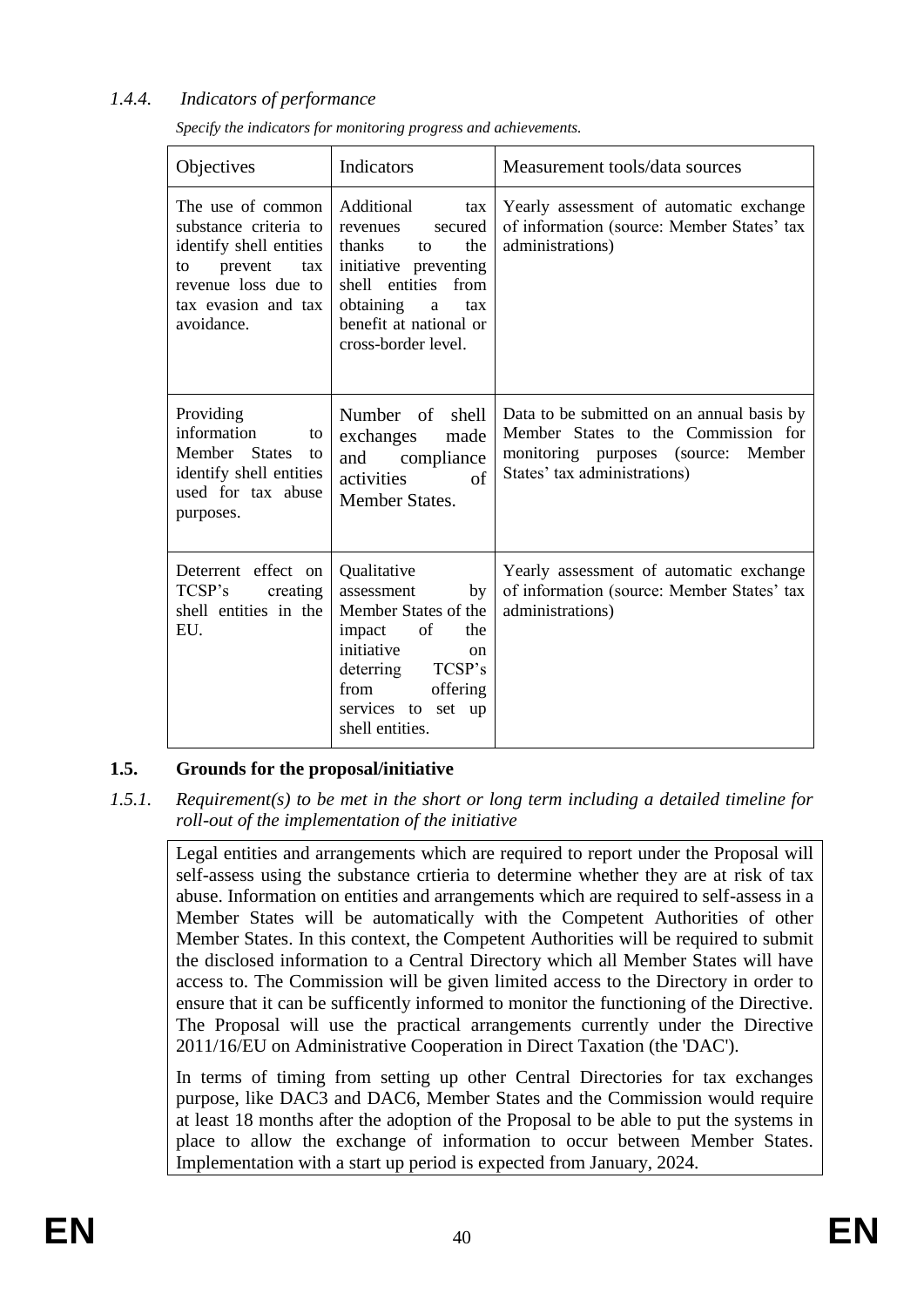*1.5.2. Added value of Union involvement (it may result from different factors, e.g. coordination gains, legal certainty, greater effectiveness or complementarities). For the purposes of this point 'added value of Union involvement' is the value resulting from Union intervention which is additional to the value that would have been otherwise created by Member States alone.*

The Proposal does not seek to replace existing national and international rules to combat shell entity tax abuse in the EU. Instead, the Proposal aims to reinfroce and eomplement existing measures by provding objective substance criteria to prevent tax abuse in a cross-border context. Having unifrom rules would ensure consistency of substance requirements for tax purposes in the EU as well as on the countermeasures to be applied including tax consequences and sanctions for noncompliance.

For group companies across the EU there would be economies of scale as only one set of substance rules would need to be applied. This would then ensure a level playing field and fair competition for businesses in the EU.

*1.5.3. Lessons learned from similar experiences in the past*

The initiative is a new mechanism. The preferred option in the Impact Assessment draws on the approach the EU follows in assessing substance in relevant third countries as part of the process leading to the establishment and update of the EU list of non-cooperative jurisdictions for tax purposes. It aims at replicating some of the features of this process.

*1.5.4. Compatibility with the Multiannual Financial Framework and possible synergies with other appropriate instruments*

In the Commission Communication on Business Taxation in the  $21<sup>st</sup>$  Century, the Commission committed to table a legislative proposal setting out union rules to neutralise the misuse of shell entities for tax purposes by the end of 2021. The Proposal will use the procedures, arrangements and IT tools already established or under development under the DAC.

*1.5.5. Assessment of the different available financing options, including scope for redeployment*

Implementation costs for the initiative will be financed by the EU budget concerning only the central components for the system of automatic exchange of information. Otherwise, it will be for Member States to implement the measures envisaged.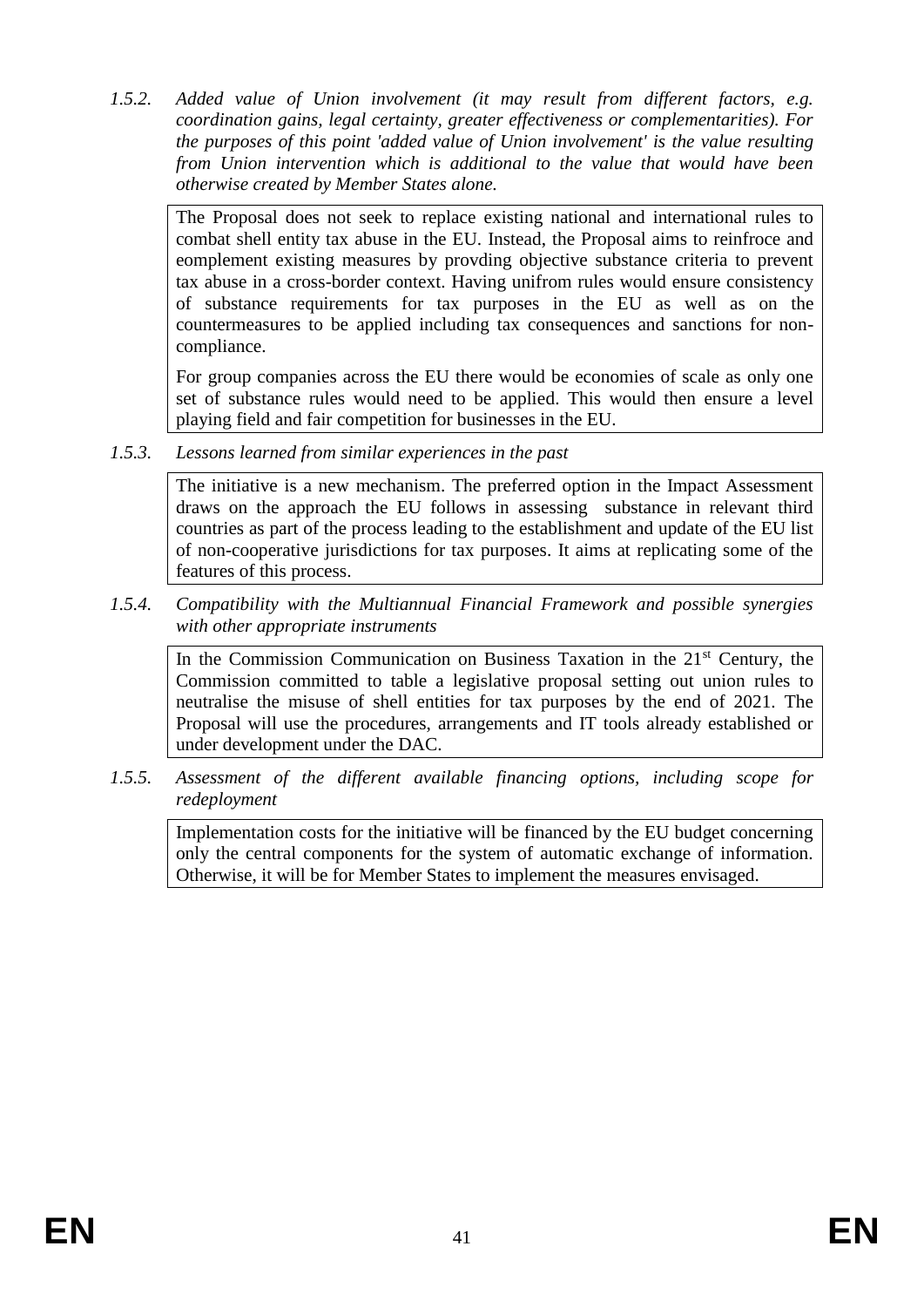# **1.6. Duration and financial impact of the proposal/initiative**

# **limited duration**

- $\square$  in effect from [DD/MM]YYYY to [DD/MM]YYYY
- $\Box$  Financial impact from YYYY to YYYY for commitment appropriations and from YYYY to YYYY for payment appropriations.

# **X unlimited duration**

- Implementation with a start-up period from YYYY to YYYY,
- followed by full-scale operation.

# **1.7. Management mode(s) planned<sup>2</sup>**

# **X Direct management** by the Commission

- **X** by its departments, including by its staff in the Union delegations;
- $\Box$  by the executive agencies
- **Shared management** with the Member States

**Indirect management** by entrusting budget implementation tasks to:

- $\Box$  third countries or the bodies they have designated;
- $\Box$  international organisations and their agencies (to be specified);
- $\Box$  the EIB and the European Investment Fund;
- $\square$  bodies referred to in Articles 70 and 71 of the Financial Regulation;
- $\Box$  public law bodies;
- $\Box$  bodies governed by private law with a public service mission to the extent that they are provided with adequate financial guarantees;
- $\Box$  bodies governed by the private law of a Member State that are entrusted with the implementation of a public-private partnership and that are provided with adequate financial guarantees;
- $\Box$  persons entrusted with the implementation of specific actions in the CFSP pursuant to Title V of the TEU, and identified in the relevant basic act.

# Comments

This proposal builds on the existing framework and systems for the automatic exchange of information using a Central Directory for advance cross-border rulings ('DAC3') and reportable cross-border tax arrangements ('DAC6') which were developed pursuant to Article 21 of Directive 2011/16/EU in the context of these previous amendments to the DAC. The Commission, in conjunction with Member States, shall develop standardised forms and formats for information exchange through implementing measures. As regards the CCN network which will permit the exchange of information between Member States, the Commission is responsible for the development of such a network and Member States will

 $\overline{2}$ <sup>2</sup> Details of management modes and references to the Financial Regulation may be found on the BudgWeb site: <https://myintracomm.ec.europa.eu/budgweb/EN/man/budgmanag/Pages/budgmanag.aspx>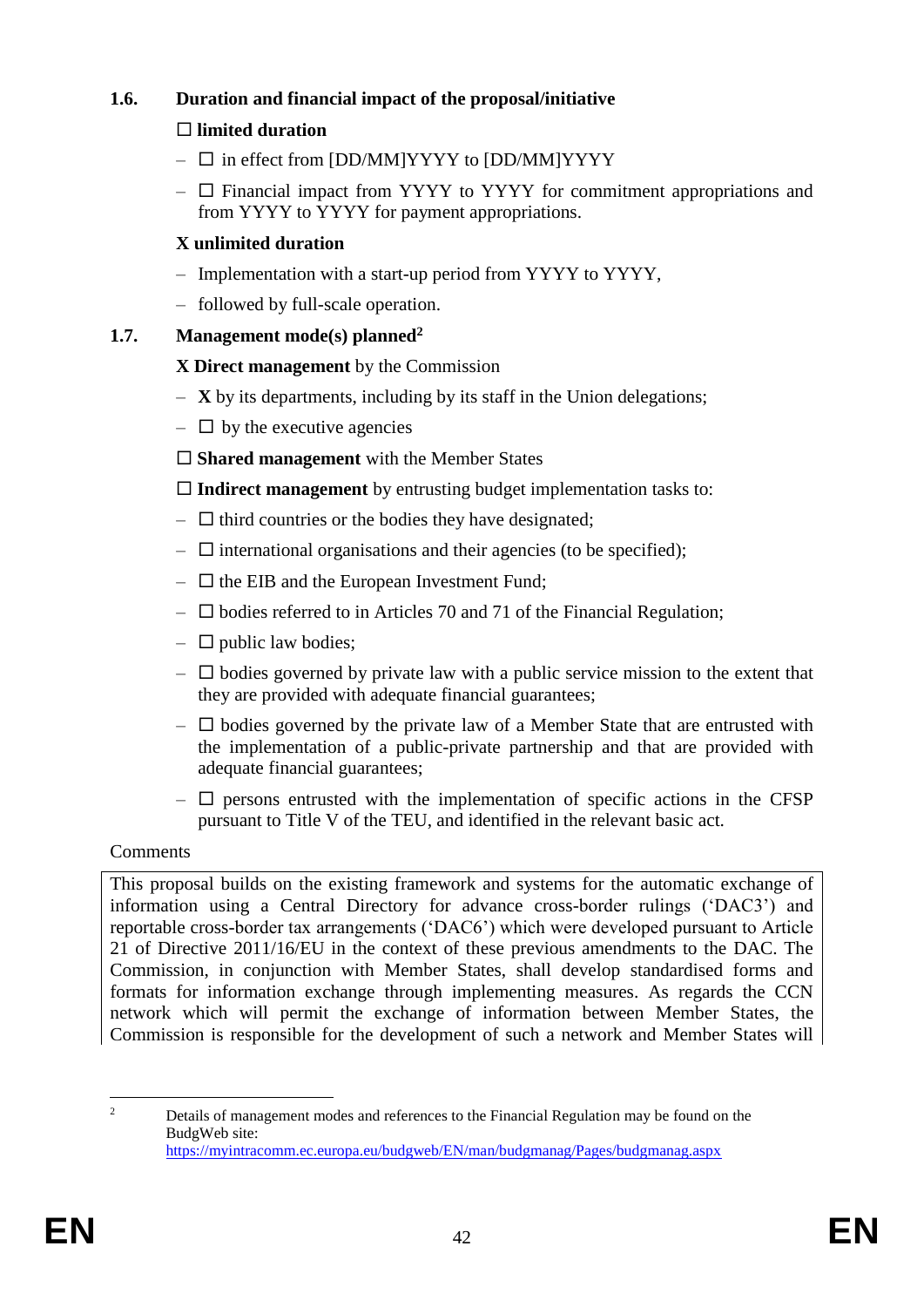undertake to create the appropriate domestic infrastructure that will enable the exchange of information via the CCN network.

## **2. MANAGEMENT MEASURES**

## **2.1. Monitoring and reporting rules**

The Commission will ensure that arrangements are in place to monitor and evaluate the functioning of the intervention and evaluate it against the main policy objectives. Given that "Unshell" involves a modification to the DAC, monitoring and evaluation could be carried out in alignment with the other elements of administrative cooperation.

Member States will submit data on an annual basis to the Commission for the information outlined in the above Table on indicators of performance which will be used to monitor compliance with the Proposal.

As monitoring data is available, the Commission will review the scope of the intervention to examine the possibility of extending it to cover additional sectors and/or revising some its features.

An evaluation will take place five years after the implementation of the Proposal which will allow the Commission to review the results of the policy with respect to its objectives as well as the overall impacts in terms of tax revenue, businesses and the internal market.

#### **2.2. Management and control system(s)**

*2.2.1. Justification of the management mode(s), the funding implementation mechanism(s), the payment modalities and the control strategy proposed*

The implementation of the initiative will rely on the competent authorities (tax administrations) of the Member States. They will be responsible for fnancing their own national systems and adapations necessary for the exchanges to take place with the Central Directory to be set up for the purposes of Proposal.

The Commission will set up the infrastructure, including the Central Directory, that will allow exchanges to be made between Member States on the identification of shell entities. IT systems have been set up for the DAC which will be used for this initiative. The Commission will finance the systems needed to allow exchanges to take place, including the Central Directory, which will undergo the main elements of control being that for procurement contracts, techncial verification of the procurement, ex-ante verification of commitments, and ex-ante verification of payments.

*2.2.2. Information concerning the risks identified and the internal control system(s) set up to mitigate them*

The proposed intervention will be based on a declarative system, which entails the risk of non-declaration or misdeclaration by legal entites and arrangements that are required to self-assess against the substance criteria under the Proposal. Member States will be required to audit such self-assessments and report to the Commission on an annual basis statistics including the number of entities that have been audited and sanctions for non-compliance.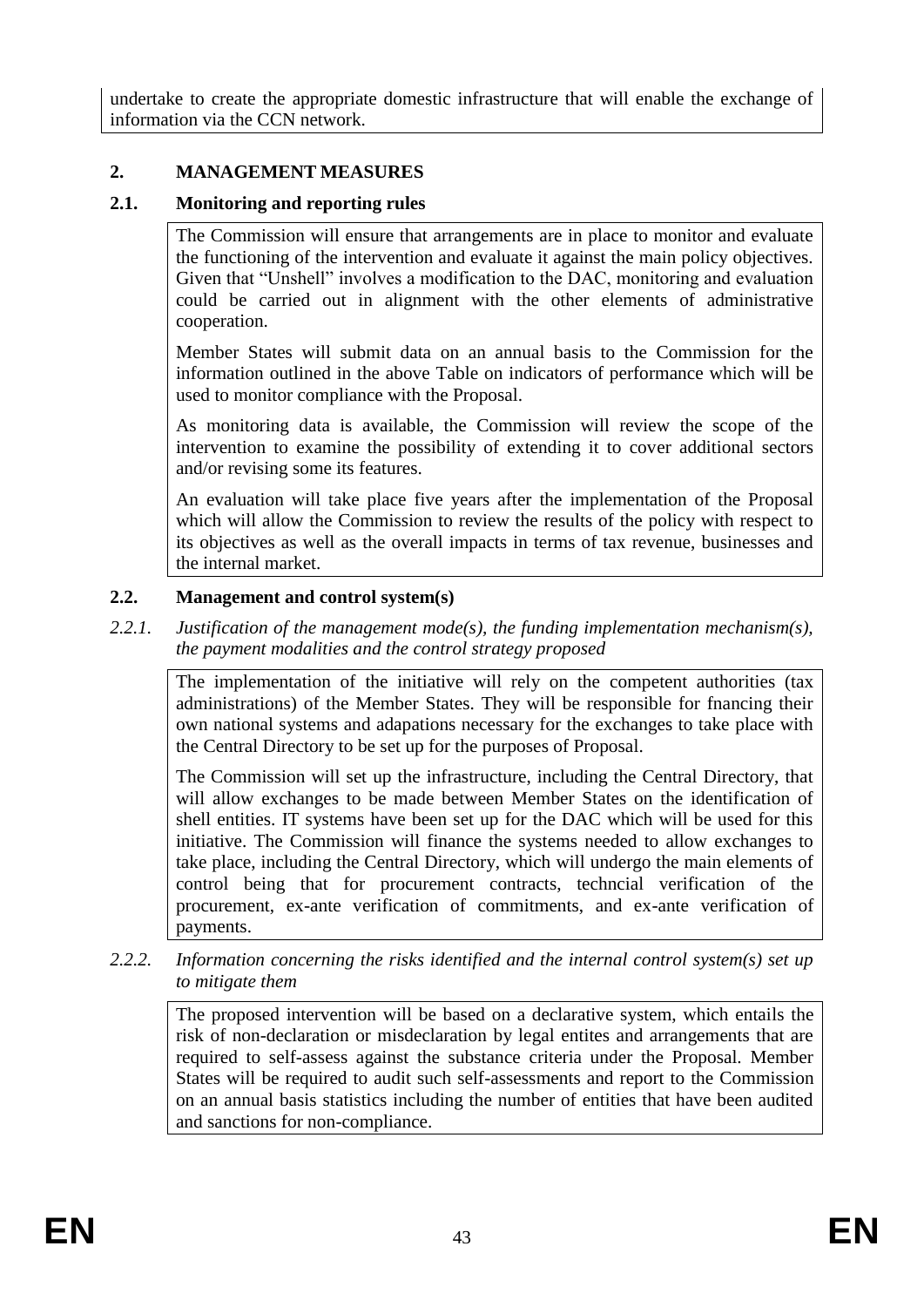In order to address the risk of non-compliance of legal entities and arrangements, the Proposal includes a sanctioining framework. National tax authorities will be in charge of enforcing sanctions and more generally of ensuring compliance with "Unshell". Sanctions are set up at a sufficiently high level to serve as deterrent. Furthermore, national tax administrations will be able to perform audits to detect and deter non-compliance.

To monitor the proper application of the Proposal, the Commission will have limited access to the Central Directory where Member States will exchange information on entities and arrangements reporting under the Proposal.

The main elements of the control strategy are:

Procurement contracts

The control procedures for procurement defined in the Financial Regulation: any procurement contract is established following the established procedure of verification by the services of the Commission for payment, taking into account contractual obligations and sound financial and general management. Anti-fraud measures (controls, reports, etc.) are foreseen in all contracts concluded between the Commission and the beneficiaries. Detailed terms of reference are drafted and form the basis of each specific contract. The acceptance process follows strictly the TAXUD TEMPO methodology: deliverables are reviewed, amended if necessary and finally explicitly accepted (or rejected). No invoice can be paid without an "acceptance letter".

Technical verification of procurement

DG TAXUD performs controls of deliverables and supervises operations and services carried out by contractors. It also conducts quality and security audits of their contractors on a regular basis. Quality audits verify the compliance of the contractors' actual processes against the rules and procedures defined in their quality plans. Security audits focus on the specific processes, procedures and set-up.

In addition to the above controls, DG TAXUD performs the traditional financial controls:

Ex-ante verification of commitments

All commitments in DG TAXUD are verified by the Head of the Finances and the HR business correspondent Unit. Consequently, 100% of the committed amounts are covered by the ex-ante verification. This procedure gives a high level of assurance as to the legality and regularity of transactions.

Ex-ante verification of payments

100% of payments are verified ex-ante. Moreover, at least one payment (from all categories of expenditures) per week is randomly selected for additional ex-ante verification performed by the head of the Finances and HR business correspondent Unit. There is no target concerning the coverage, as the purpose of this verification is to check payments "randomly" in order to verify that all payments were prepared in line with the requirements. The remaining payments are processed according to the rules in force on a daily basis.

Declarations of the Authorising Officers by Sub-Delegations (AOSD)

All the AOSD sign declarations supporting the Annual Activity Report for the year concerned. These declarations cover the operations under the programme. The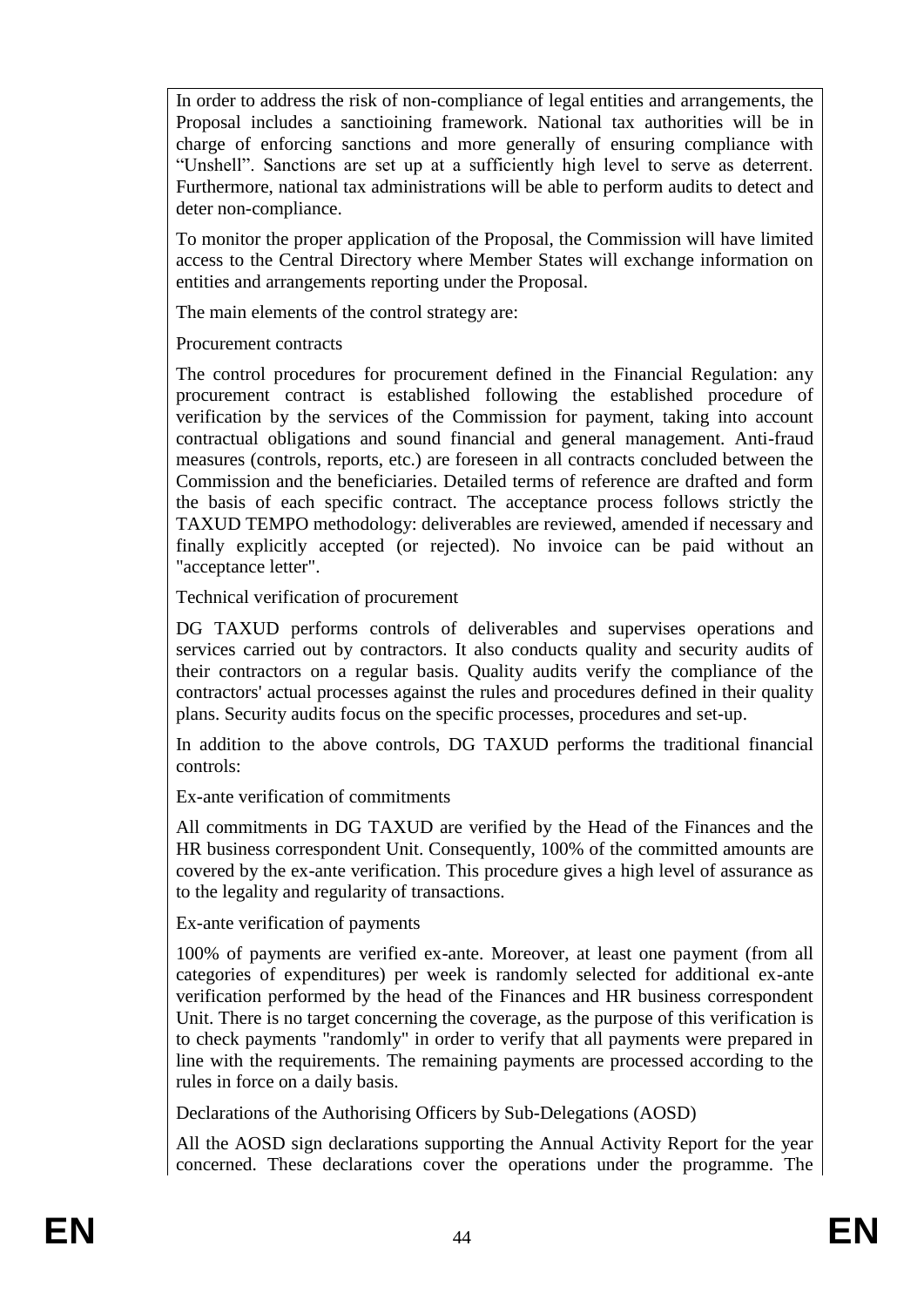AOSD declare that the operations connected with the implementation of the budget have been executed in accordance with the principles of the sound financial management, that the management and control systems in place provided satisfactory assurance concerning the legality and regularity of the transactions and that the risks associated to these operations have been properly identified, reported and that mitigating actions have been implemented.

*2.2.3. Estimation and justification of the cost-effectiveness of the controls (ratio of "control costs ÷ value of the related funds managed"), and assessment of the expected levels of risk of error (at payment & at closure)* 

The controls established enable DG TAXUD to have sufficient assurance of the quality and regularity of the expenditure and to reduce the risk of non-compliance. The above control strategy measures reduce the potential risks below the target of 2% and reach all beneficiaries. Any additional measures for further risk reduction would result in disproportionately high costs and are therefore not envisaged. The overall costs linked to implementing the above control strategy – for all expenditures under Fiscalis programme – are limited to  $1.6\%$  of the total payments made. It is expected to remain at the same ratio for this initiative. The programme control strategy limits the risk of non-compliance to virtually zero and remains proportionate to the risks entailed.

# **2.3. Measures to prevent fraud and irregularities**

*Specify existing or envisaged prevention and protection measures, e.g. from the Anti-Fraud Strategy.*

The European Anti-fraud Office (OLAF) may carry out investigations, including onthe-spot checks and inspections, in accordance with the provisions and procedures laid down in Regulation (EC) No 1073/1999 of the European Parliament and of the Council<sup>3</sup> and Council Regulation (Euratom, EC) No  $2185/96^4$  with a view to establishing whether there has been fraud, corruption or any other illegal activity affecting the financial interests of the Union in connection with a grant agreement or grant decision or a contract funded under this Regulation.

 $\overline{a}$ <sup>3</sup> Regulation (EC) No 1073/1999 of the European Parliament and of the Council of 25 May 1999 concerning investigations conducted by the European Anti-Fraud Office (OLAF), OJ L 136 p. 1, 31.5.1999.

<sup>&</sup>lt;sup>4</sup> Council Regulation (Euratom, EC) No 2185/96 of 11 November 1996 concerning on-the-spot checks and inspections carried out by the Commission in order to protect the European Communities' financial interests against fraud and other irregularities, OJ L 292 p. 2, 15.11.96.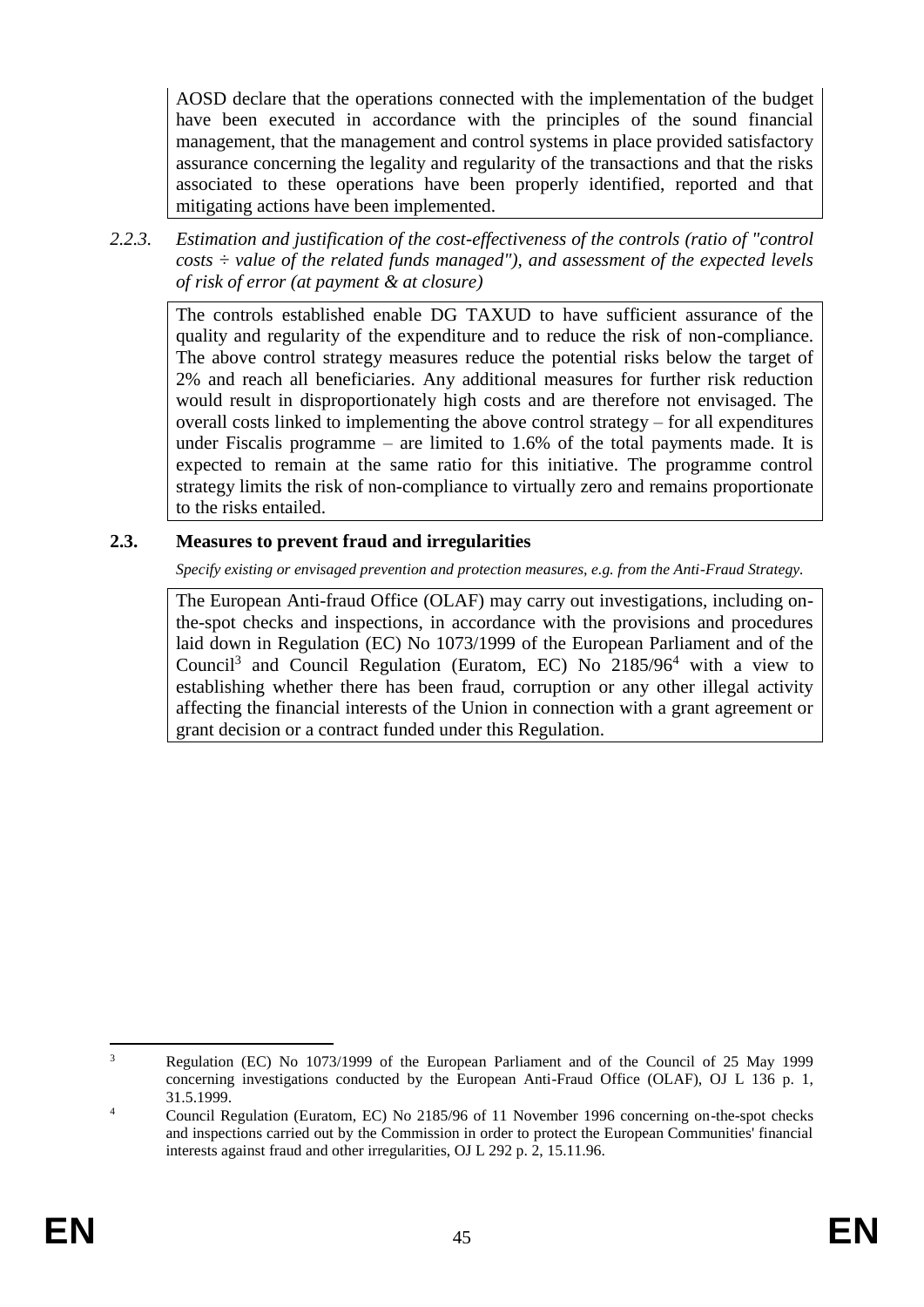# **3. ESTIMATED FINANCIAL IMPACT OF THE PROPOSAL/INITIATIVE**

#### **3.1. Heading(s) of the multiannual financial framework and expenditure budget line(s) affected**

• Existing budget lines

*In order of multiannual financial framework headings and budget lines.*

|                                                     | Budget line                                            | Type of<br>expenditure          |                                               |                                             | Contribution            |                                                                                  |
|-----------------------------------------------------|--------------------------------------------------------|---------------------------------|-----------------------------------------------|---------------------------------------------|-------------------------|----------------------------------------------------------------------------------|
| Heading of<br>multiannual<br>financial<br>framework | 14.03.01                                               | Diff./Non-<br>diff <sup>1</sup> | from<br><b>EFTA</b><br>countries <sup>2</sup> | from<br>candidate<br>countries <sup>3</sup> | from third<br>countries | within the<br>meaning of<br>Article $21(2)(b)$ of<br>the Financial<br>Regulation |
|                                                     | Improving the proper functioning of<br>the tax systems | Diff./Non<br>-diff.             | N <sub>O</sub>                                | NO                                          | NO.                     | NO.                                                                              |

#### • New budget lines requested

## *In order of multiannual financial framework headings and budget lines.*

| Heading of                            | Budget line | Type of<br>expenditure |                                  |                                | Contribution            |                                                                                  |
|---------------------------------------|-------------|------------------------|----------------------------------|--------------------------------|-------------------------|----------------------------------------------------------------------------------|
| multiannual<br>financial<br>framework | Number      | Diff                   | from<br><b>EFTA</b><br>countries | from<br>candidate<br>countries | from third<br>countries | within the<br>meaning of<br>Article $21(2)(b)$ of<br>the Financial<br>Regulation |
|                                       | N/A         | Diff.                  | N <sub>O</sub>                   | N <sub>O</sub>                 | N <sub>O</sub>          | NO                                                                               |

 $\,1\,$ <sup>1</sup> Diff. = Differentiated appropriations / Non-diff. = Non-differentiated appropriations.<br><sup>2</sup> EETA: European Free Trade Association

<sup>&</sup>lt;sup>2</sup> EFTA: European Free Trade Association.<br> $\frac{3}{2}$  Candidate countries and where applicable

Candidate countries and, where applicable, potential candidates from the Western Balkans.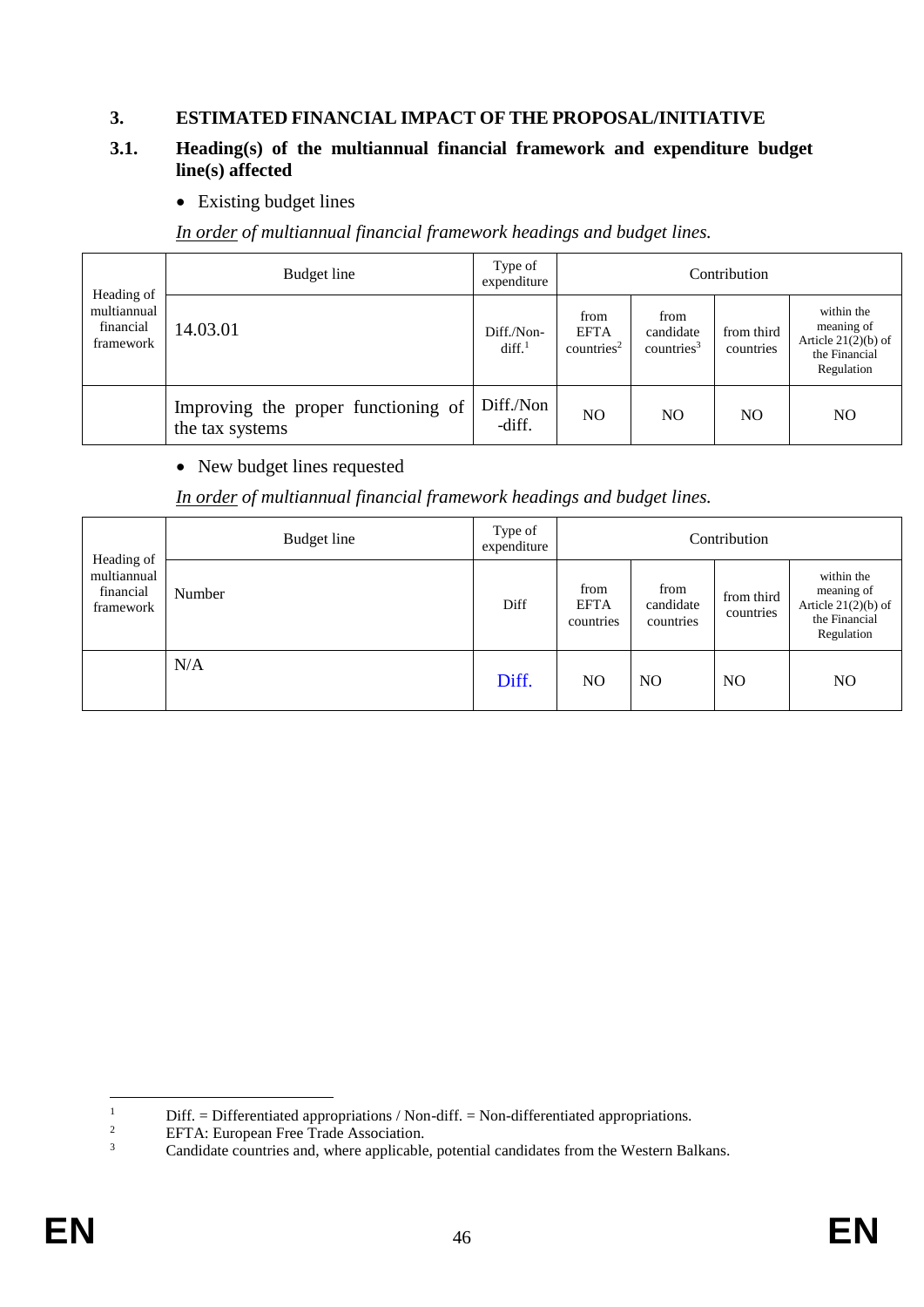## **3.2. Estimated financial impact of the proposal on appropriations**

- *3.2.1. Summary of estimated impact on operational appropriations* 
	- $\Box$  The proposal/initiative does not require the use of operational appropriations
	- **X** The proposal/initiative requires the use of operational appropriations, as explained below:

EUR million (to three decimal places)

| Heading of multiannual financial | $\mathbf{v}$ | $\curvearrowright$ |
|----------------------------------|--------------|--------------------|
| ıework                           | Number       | $, \nu$            |
|                                  |              |                    |

| DG: TAXUD                    |             |                  | 2022  | 2023  | 2024  | 2025  | 2026  | 2027  | <b>TOTAL</b> |
|------------------------------|-------------|------------------|-------|-------|-------|-------|-------|-------|--------------|
| • Operational appropriations |             |                  |       |       |       |       |       |       |              |
|                              | Commitments | (1a)             | 0.680 | 0.082 | 0.082 | 0.082 | 0.082 | 0.082 | 1.088        |
| Budget line 14.03.01         | Payments    | (2a)             |       | 0.680 | 0.082 | 0.082 | 0.082 | 0.082 | 1.008        |
| <b>TOTAL</b> appropriations  | Commitments | $=1a+1b$<br>$+3$ | 0.680 | 0.082 | 0.082 | 0.082 | 0.082 | 0.082 | 1.088        |
| for DG TAXUD                 | Payments    | $=2a+2b$<br>$+3$ |       | 0.680 | 0.082 | 0.082 | 0.082 | 0.082 | 1.008        |

| <b>Heading of multiannual financial</b><br>romowork |  | expenditure<br>annistrativ<br>ır |
|-----------------------------------------------------|--|----------------------------------|
|-----------------------------------------------------|--|----------------------------------|

This section should be filled in using the 'budget data of an administrative nature' to be firstly introduced in the Annex [to the Legislative](https://myintracomm.ec.europa.eu/budgweb/EN/leg/internal/Documents/2016-5-legislative-financial-statement-ann-en.docx)  [Financial Statement](https://myintracomm.ec.europa.eu/budgweb/EN/leg/internal/Documents/2016-5-legislative-financial-statement-ann-en.docx) (Annex V to the internal rules), which is uploaded to DECIDE for interservice consultation purposes.

EUR million (to three decimal places): Current Prices

|  | 2023 | 2024 | 2025 | 2026 | 2027<br>$\sim$ $\sim$ $\sim$ | TUT |  |
|--|------|------|------|------|------------------------------|-----|--|
|--|------|------|------|------|------------------------------|-----|--|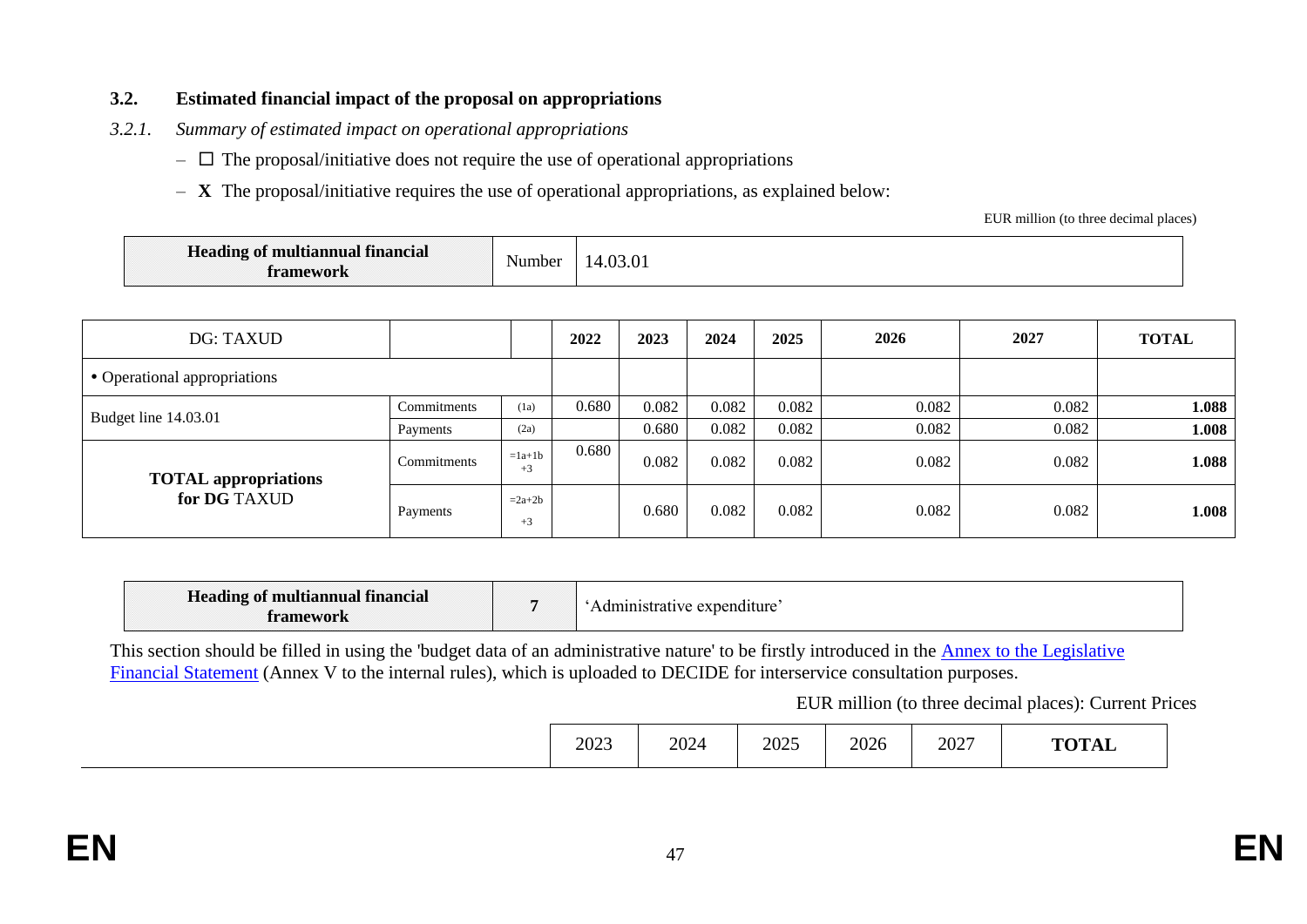|                                                       |                |       |       |       |       |       | 2021 - 2027 MFF |
|-------------------------------------------------------|----------------|-------|-------|-------|-------|-------|-----------------|
| DG: TAXUD                                             |                |       |       |       |       |       |                 |
| Human resources                                       |                | 0.300 | 0.036 | 0.036 | 0.036 | 0.036 | 0.444           |
| $\bullet$ Other administrative expenditure – Missions |                | 0.020 | 0.002 | 0.002 | 0.002 | 0.002 | 0.028           |
| <b>TOTAL DG TAXUD</b>                                 | Appropriations | 0.320 | 0.038 | 0.038 | 0.038 | 0.038 | 0.472           |

| <b>TOTAL appropriations</b><br>under HEADING 7<br>of the multiannual financial framework | Total<br>commitments<br>$\equiv$<br>Total payments) | 0.320 | 0.038 | 0.038 | 0.038 | 0.038 | 0.472 |
|------------------------------------------------------------------------------------------|-----------------------------------------------------|-------|-------|-------|-------|-------|-------|
|------------------------------------------------------------------------------------------|-----------------------------------------------------|-------|-------|-------|-------|-------|-------|

EUR million (to three decimal places): Current Prices

|                                                                                                |             | 2023  | 2024  | 2025  | 2026  | 2027  | <b>TOTAL</b><br>$2021 - 2027$ MFF |
|------------------------------------------------------------------------------------------------|-------------|-------|-------|-------|-------|-------|-----------------------------------|
| <b>TOTAL appropriations</b><br>under HEADINGS 1 to 7<br>of the multiannual financial framework | Commitments |       | 0.120 | 0.120 | 0.120 | 0.120 | 1.480                             |
| Payments                                                                                       |             | 0.320 | 0.718 | 0.120 | 0.120 | 0.120 | 1.398                             |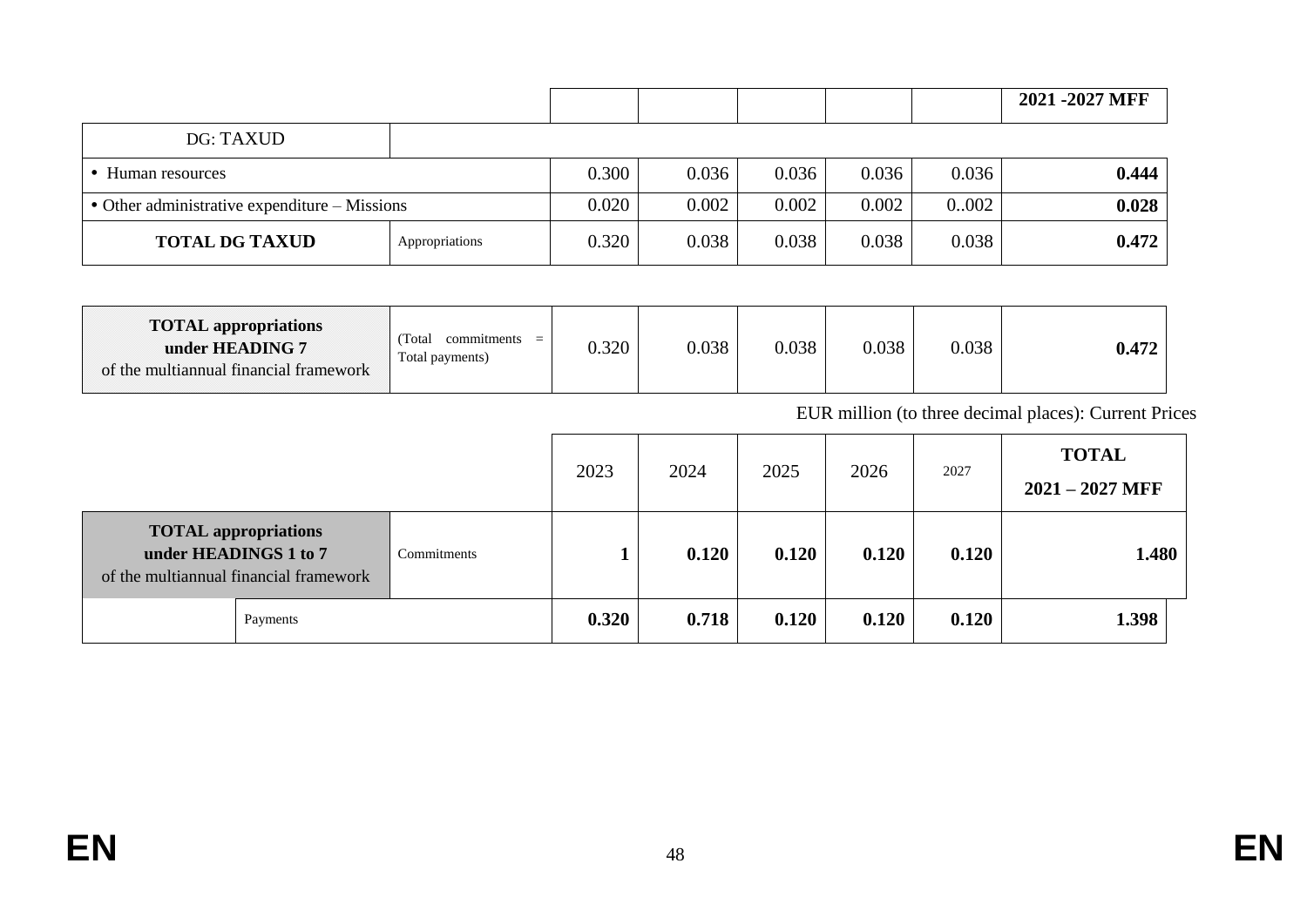### *3.2.2. Summary of estimated impact on administrative appropriations*

- $\Box$  The proposal/initiative does not require the use of appropriations of an administrative nature
- **X** The proposal/initiative requires the use of appropriations of an administrative nature, as explained below:

|                                                                        | Year<br>2023 | Year<br>2024 | Year<br>2025 | Year<br>2026 | Year<br>2027 | Year<br>2028 | Year<br>2029 | <b>TOTAL</b> |
|------------------------------------------------------------------------|--------------|--------------|--------------|--------------|--------------|--------------|--------------|--------------|
|                                                                        |              |              |              |              |              |              |              |              |
| <b>HEADING 7</b><br>of the multiannual<br>financial framework          |              |              |              |              |              |              |              |              |
| Human resources                                                        | 0.300        | 0.036        | 0.036        | 0.036        | 0.036        | 0.036        | 0.036        | 0.516        |
| Other administrative<br>expenditure                                    | 0.020        | 0.002        | 0.002        | 0.002        | 0.002        | 0.002        | 0.002        | 0.032        |
| <b>Subtotal HEADING 7</b><br>of the multiannual<br>financial framework | 0.320        | 0.038        | 0.038        | 0.038        | 0.038        | 0.038        | 0.038        | 0.548        |

EUR million (to three decimal places)

| Outside HEADING $71$<br>of the multiannual<br>financial framework          |  |  |  |  |
|----------------------------------------------------------------------------|--|--|--|--|
| Human resources                                                            |  |  |  |  |
| Other expenditure<br>of an administrative<br>nature                        |  |  |  |  |
| Subtotal<br>outside HEADING 7<br>of the multiannual<br>financial framework |  |  |  |  |

| <b>TOTAL</b> | 0.320 | 0.038 | 0.038 | 0.038 | 0.038 | 0.038 | 0.038 | 0.548 |
|--------------|-------|-------|-------|-------|-------|-------|-------|-------|
|              |       |       |       |       |       |       |       |       |

The appropriations required for human resources and other expenditure of an administrative nature will be met by appropriations from the DG that are already assigned to management of the action and/or have been redeployed within the DG, together if necessary with any additional allocation which may be granted to the managing DG under the annual allocation procedure and in the light of budgetary constraints.

 $\,1\,$ 

<sup>1</sup> Technical and/or administrative assistance and expenditure in support of the implementation of EU programmes and/or actions (former 'BA' lines), indirect research, direct research.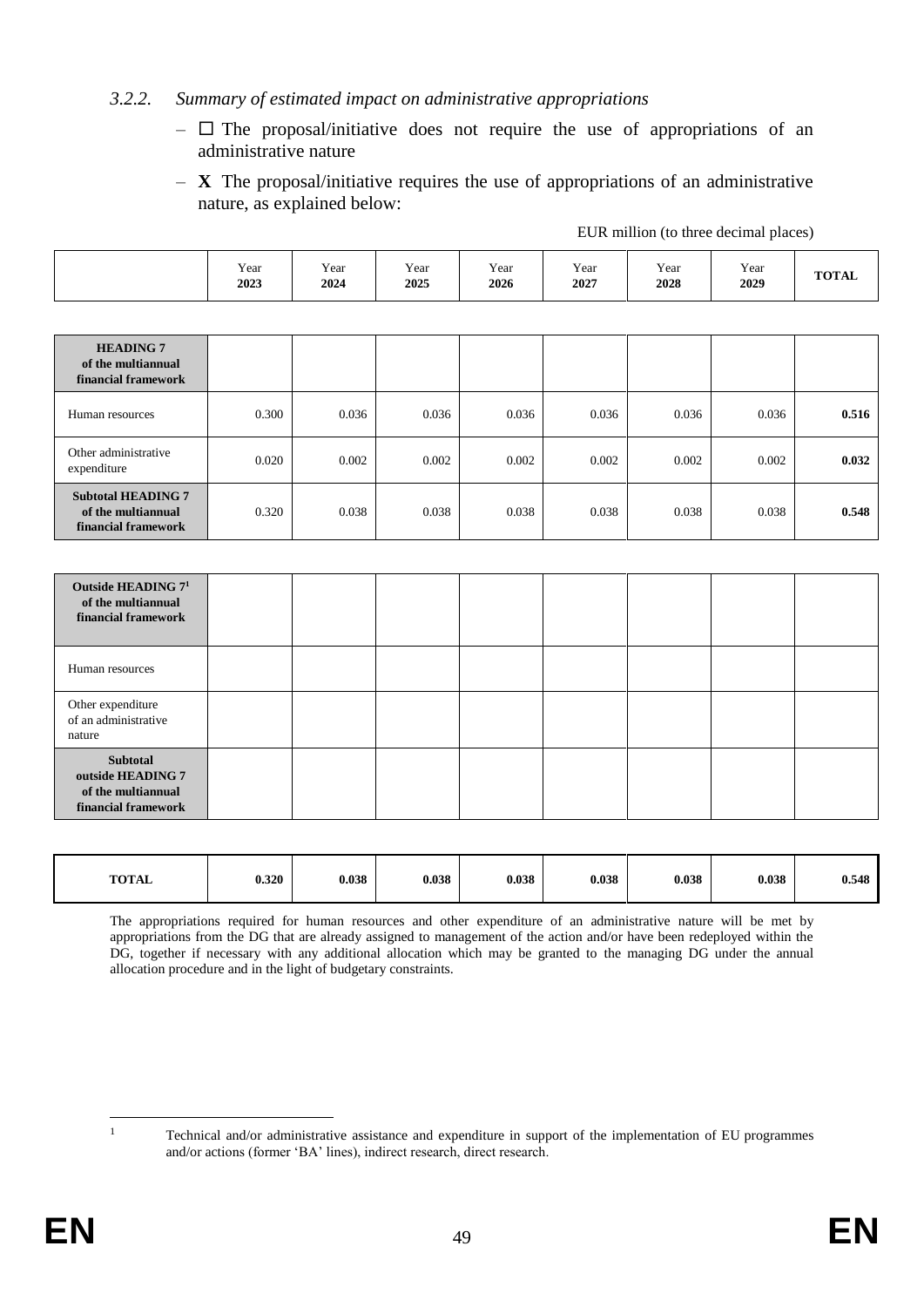## 3.2.2.1. Estimated requirements of human resources

- $\Box$  The proposal/initiative does not require the use of human resources.
- **X** The proposal/initiative requires the use of human resources, as explained below:

|                                                                           |                   | Year<br>2023 | Year<br>2024 | Year<br>2025 | Year<br>2026 | Year<br>2027 | Year<br>2028 | Total |
|---------------------------------------------------------------------------|-------------------|--------------|--------------|--------------|--------------|--------------|--------------|-------|
| • Establishment plan posts (officials and temporary staff)                |                   |              |              |              |              |              |              |       |
| 20 01 02 01 (Headquarters and Commission's Representation<br>Offices)     |                   |              | $\mathbf{1}$ | 0.4          | 0.2          | 0.1          | 0.1          | 2.8   |
| 20 01 02 03 (Delegations)                                                 |                   |              |              |              |              |              |              |       |
| 01 01 01 01 (Indirect research)                                           |                   |              |              |              |              |              |              |       |
| 01 01 01 11 (Direct research)                                             |                   |              |              |              |              |              |              |       |
| Other budget lines (specify)                                              |                   |              |              |              |              |              |              |       |
| $\bullet$ External staff (in Full Time Equivalent unit: FTE) <sup>1</sup> |                   |              |              |              |              |              |              |       |
| 20 02 01 (AC, END, INT from the 'global envelope')                        |                   |              |              |              |              |              |              |       |
| 20 02 03 (AC, AL, END, INT and JPD in the delegations)                    |                   |              |              |              |              |              |              |       |
| $XX$ 01 xx yy zz <sup>2</sup>                                             | - at Headquarters |              |              |              |              |              |              |       |
|                                                                           | - in Delegations  |              |              |              |              |              |              |       |
| 01 01 01 02 (AC, END, INT - Indirect research)                            |                   |              |              |              |              |              |              |       |
| 01 01 01 12 (AC, END, INT - Direct research)                              |                   |              |              |              |              |              |              |       |
| Other budget lines (specify)                                              |                   |              |              |              |              |              |              |       |
| <b>TOTAL</b>                                                              |                   | 1            | 1            | 0.4          | 0.2          | 0.1          | 0.1          | 2.8   |

*Estimate to be expressed in full time equivalent units*

**XX** is the policy area or budget title concerned.

The human resources required will be met by staff from the DG who are already assigned to management of the action and/or have been redeployed within the DG, together if necessary with any additional allocation which may be granted to the managing DG under the annual allocation procedure and in the light of budgetary constraints.

Description of tasks to be carried out:

| Officials and temporary staff | Preparation of meetings and correspondence with Member States, work on forms, IT<br>formats and the Central Directory. |
|-------------------------------|------------------------------------------------------------------------------------------------------------------------|
| External staff                | N/A                                                                                                                    |

 $\mathbf{1}$ <sup>1</sup> AC= Contract Staff; AL = Local Staff; END= Seconded National Expert; INT = agency staff; JPD= Junior Professionals in Delegations.

<sup>&</sup>lt;sup>2</sup> Sub-ceiling for external staff covered by operational appropriations (former 'BA' lines).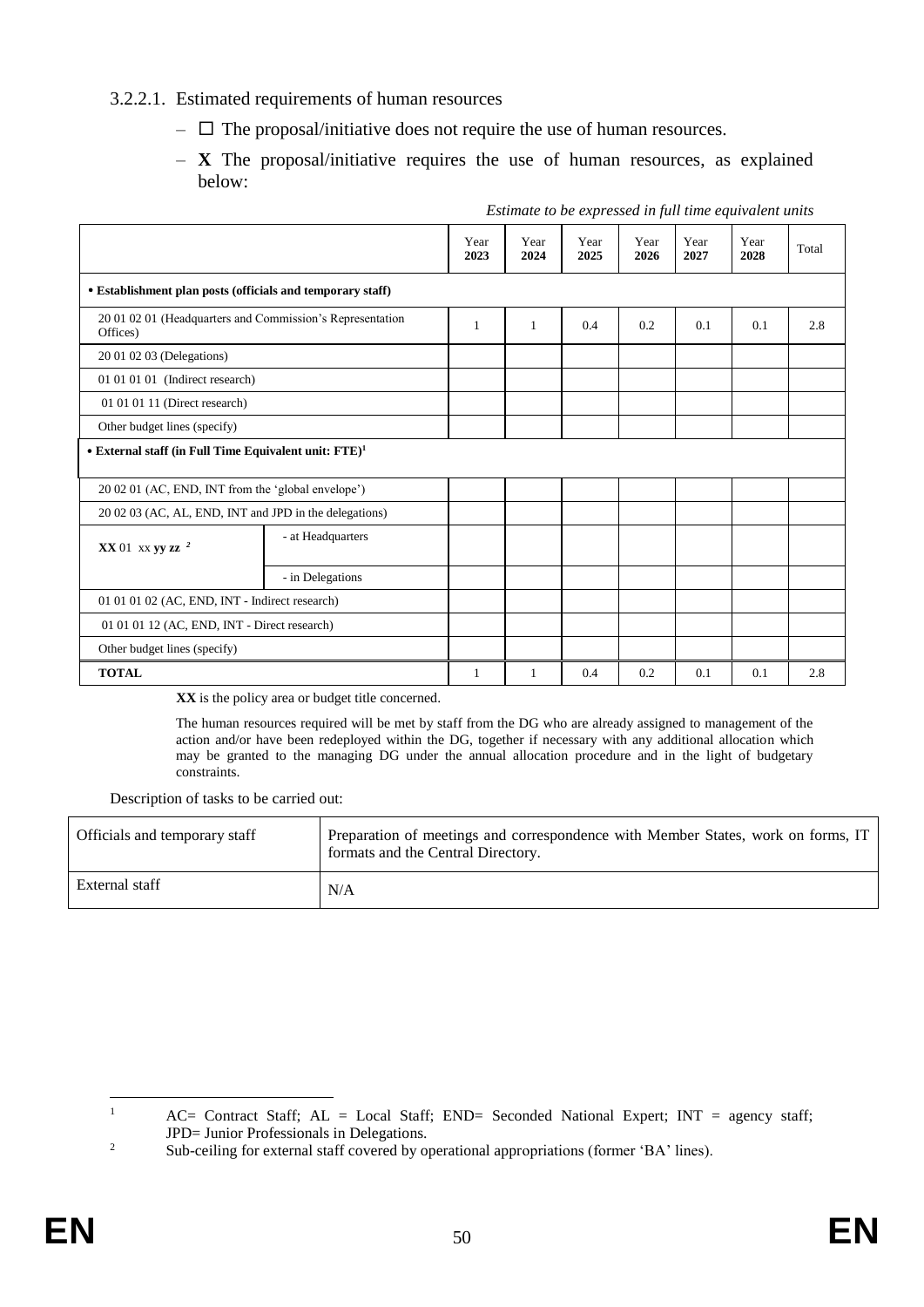# *3.2.3. Compatibility with the current multiannual financial framework*

The proposal/initiative:

- **X** can be fully financed through redeployment within the relevant heading of the Multiannual Financial Framework (MFF).
- $\Box$  requires use of the unallocated margin under the relevant heading of the MFF and/or use of the special instruments as defined in the MFF Regulation.

Explain what is required, specifying the headings and budget lines concerned, the corresponding amounts, and the instruments proposed to be used.

 $\Box$  requires a revision of the MFF.

Explain what is required, specifying the headings and budget lines concerned and the corresponding amounts.

# *3.2.4. Third-party contributions*

The proposal/initiative:

- $\Box$  does not provide for co-financing by third parties
- $\Box$  provides for the co-financing by third parties estimated below:

Appropriations in EUR million (to three decimal places)

|                                            | Year<br>$\mathbf{N}^1$ | Year<br>$N+1$ | Year<br>$N+2$ | Year<br>$N+3$ | Enter as many years as necessary<br>to show the duration of the<br>impact (see point 1.6) |  |  | Total |
|--------------------------------------------|------------------------|---------------|---------------|---------------|-------------------------------------------------------------------------------------------|--|--|-------|
| Specify the co-financing<br>body           |                        |               |               |               |                                                                                           |  |  |       |
| <b>TOTAL</b> appropriations<br>co-financed |                        |               |               |               |                                                                                           |  |  |       |

 $\overline{a}$ 

Year N is the year in which implementation of the proposal/initiative starts. Please replace "N" by the expected first year of implementation (for instance: 2021). The same for the following years.